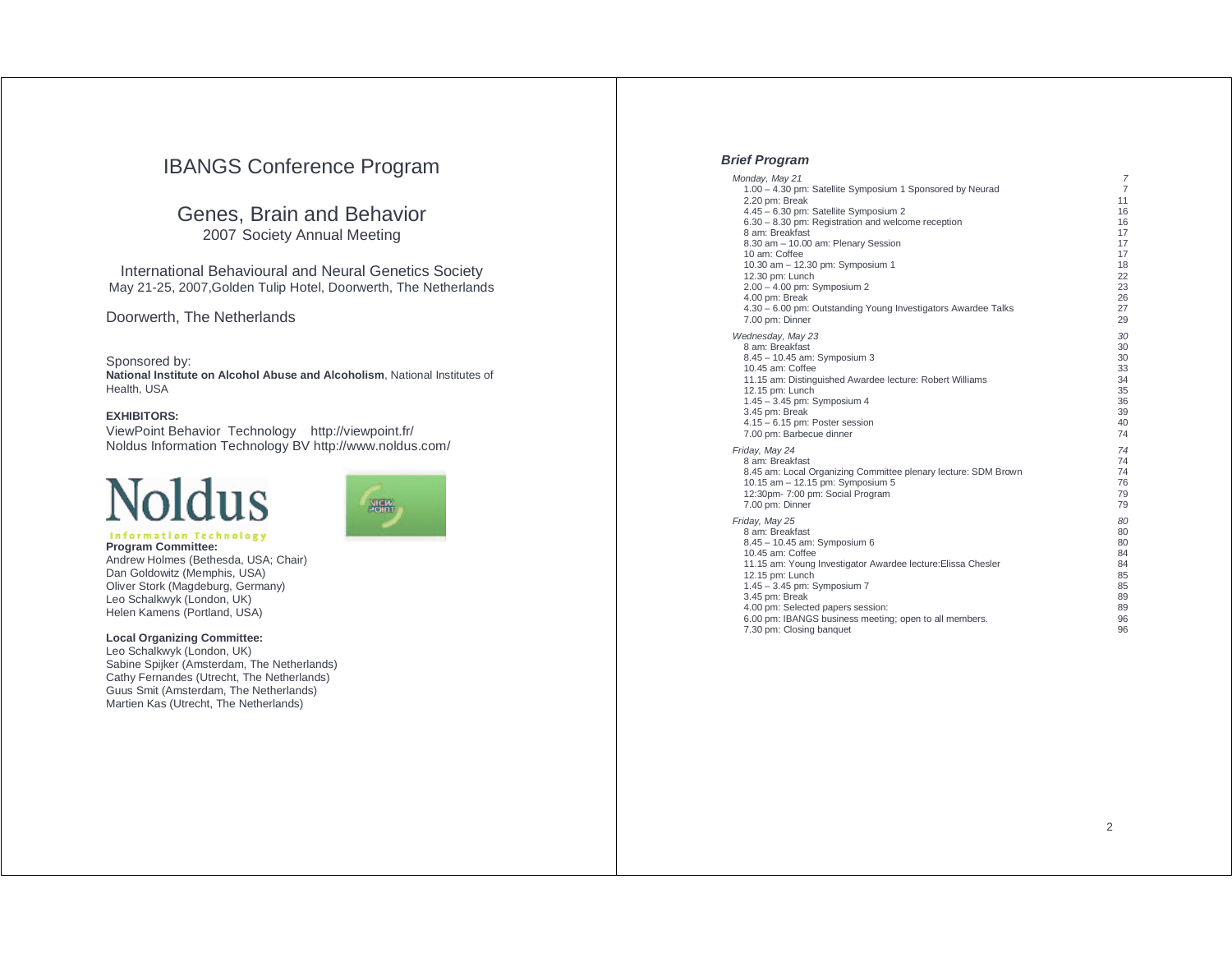| Monday, May 21                                                                                                                                                               | 7                                |
|------------------------------------------------------------------------------------------------------------------------------------------------------------------------------|----------------------------------|
| 1.00 - 4.30 pm: Satellite Symposium 1 Sponsored by Neurad                                                                                                                    | $\overline{7}$                   |
| Alzheimer's disease - new insights from animal models and molecular pathways, to<br>be translated into human pathology.<br>Chairs Thomas Bayer & Fred Van Leuven             | $\overline{7}$<br>$\overline{7}$ |
| The mysteries of $\beta\beta$ amyloid: fibrillar-nonfibrillar, intracellular-extracellular, $\beta\beta$ 40-<br>Aβ42: where does it all lead to?<br>1.20 pm: Benoit Delatour | 8<br>9                           |
| Behavioral phenotype of a new transgenic mouse model replicating cerebral<br>amyloidosis and neuronal loss of Alzheimer's disease                                            | 9                                |
| 1.40 pm: Kathy Keyvani                                                                                                                                                       | 10                               |
| Alzheimer's disease: effects of environmental enrichment                                                                                                                     | 10                               |
| 2.00 pm: Thomas A. Bayer                                                                                                                                                     | 11                               |
| Synaptic deficits correlate with neuron loss and changes in behaviour in the<br>APP/PS1ki mouse model                                                                        | 11                               |
| 2.20 pm: Break                                                                                                                                                               | 11                               |
| 3.00 pm: Chris Janus                                                                                                                                                         | 12                               |
| Inducible tau mice                                                                                                                                                           | 12                               |
| 3.20 pm: Paul Lucassen                                                                                                                                                       | 13                               |
| Increases in LTP and learning but not neurogenesis in young P301L tau mutant<br>mice.                                                                                        | 13                               |
| 3.40 pm: Katharina Schindowski<br>Alzheimer's disease-like cortical and hippocampal imbalance of Brain-Derived-                                                              | 14                               |
| Neurotrophic-Factor and Nerve-Growth-Factor in a tau transgenic model                                                                                                        | 14                               |
| 4.00 pm: Fred Van Leuven                                                                                                                                                     | 15                               |
| Bigenic transgenic mice: amyloid and tau pathology are linked by GSK-3ß                                                                                                      | 15                               |
| 4.20 pm: General discussion                                                                                                                                                  | 15                               |
| 4.45 - 6.30 pm: Satellite Symposium 2                                                                                                                                        | 16                               |
| Behavioral Phenotyping in the Home Cage: Methods and Tools                                                                                                                   | 16                               |
| 4.45 pm: Lucas P.J.J. Noldus                                                                                                                                                 | 16                               |
| Welcome and introduction                                                                                                                                                     | 16                               |
| 5:00 pm: Berry M. Spruijt                                                                                                                                                    | 16                               |
| Back to the future: Behavioral testing in the home cage                                                                                                                      | 16                               |
| 5:15 pm: Maarten Loos                                                                                                                                                        | 16                               |
| Genetic encoding of anxiety and impulsivity in inbred strains of mice                                                                                                        | 16                               |
| 5.30 pm: Leonie de Visser                                                                                                                                                    | 16<br>16                         |
| Anxiety measured and validated in the home cage<br>5.45 pm: Pim Kuurman                                                                                                      | 16                               |
| Mathematical modeling: from measurement data to phenogram                                                                                                                    | 16                               |
| 6:00 pm: Guus Smit, Amsterdam                                                                                                                                                | 16                               |
| Phenotyping at large: the Dutch Mouse Phenomics consortium                                                                                                                   | 16                               |
| 6:15 Andrew Spink, Wageningen                                                                                                                                                | 16                               |
| Demonstration of new tools for behavioral phenotyping, with hands-on experience                                                                                              | 16                               |
| 6.30 - 8.30 pm: Registration and welcome reception                                                                                                                           | 16                               |
| sponsored by Noldus Information Technology Inc.                                                                                                                              | 16                               |
| Tuesday, May 22                                                                                                                                                              | 17                               |
| 8 am: Breakfast                                                                                                                                                              | 17                               |
| 8.30 am - 10.00 am: Plenary Session                                                                                                                                          | 17                               |
| 8.45 am: Opening remarks: Tamara Phillips                                                                                                                                    | 17                               |
| 9.00 am: Presidential plenary lecture: CP Kyriacou                                                                                                                           | 17                               |
| Natural genetic variation in circadian behaviour                                                                                                                             | 17<br>17                         |
| <b>CP Kyriacou</b><br>10 am: Coffee                                                                                                                                          | 17                               |
| 10.30 am - 12.30 pm: Symposium 1                                                                                                                                             | 18                               |
| Post genome genetic dissection of behavior,                                                                                                                                  | 18                               |
| Chair Josh Dubnau                                                                                                                                                            | 18                               |
| 10.30 am: Kristin Scott                                                                                                                                                      | 18                               |
| Imaging taste in the Drosophila brain                                                                                                                                        | 18                               |
|                                                                                                                                                                              |                                  |

| 10.55 am: Bruno Van Swinderin<br>The Standard Matrix: A novel approach to exploring genetic effects on behavior in           | 19       |
|------------------------------------------------------------------------------------------------------------------------------|----------|
| Drosophila<br>11.20 am: Josh Dubnau                                                                                          | 19<br>20 |
| Suppressor screening by selective breeding                                                                                   | 20       |
| 11.45 am: Robert Williams<br>Reverse Complex Trait Analysis: or what you can do with sequence data from 16                   | 21       |
| strains of mice<br>12.10 pm: General discussion                                                                              | 21<br>22 |
| 12.30 pm: Lunch                                                                                                              | 22       |
| 2.00 - 4.00 pm: Symposium 2<br>Translational genetic approaches to the study of fear and anxiety                             | 23<br>23 |
| Chairs Abraham Palmer & Andrew Holmes                                                                                        | 23       |
| 2.00 pm: Abraham Palmer (Travel Award)<br>Common and different genetic control of learned fear and innate anxiety-like       | 23       |
| behavior in mice                                                                                                             | 23       |
| 2.25 pm: Victoria Risbrough                                                                                                  | 24<br>24 |
| Translational studies of CRF system contributions to anxiety<br>2.50 pm: Lukas Pezawas                                       | 25       |
| Epistasis of SERT & BDNF: A Complex Genetic Model of Depression                                                              | 25       |
| 3.15 pm: Andrew Holmes<br>Exploring the genetic and neural basis of fear extinction using mouse models                       | 26<br>26 |
| 3.40 pm: General discussion                                                                                                  | 26       |
| 4.00 pm: Break<br>4.30 - 6.00 pm: Outstanding Young Investigators Awardee Talks                                              | 26<br>27 |
| Chair John Crabbe                                                                                                            | 27       |
| 4.30 pm: Anne Albrecht<br>Expression of neuropeptide Y and somatostatin in fear conditioned mice                             | 27<br>27 |
| 5.00 pm: Clarissa Parker                                                                                                     | 28       |
| Genetics of basal plasma corticosterone levels in the LXS Recombinant Inbred<br>mouse strains                                | 28       |
| 5.30 pm: Heidi Lesscher                                                                                                      | 29       |
| Amygdala PKC epsilon regulates corticotrophin releasing factor, anxiety-like<br>behavior and alcohol consumption             | 29       |
| 7.00 pm: Dinner                                                                                                              | 29       |
| Wednesday, May 23                                                                                                            | 30       |
| 8 am: Breakfast<br>8.45 - 10.45 am: Symposium 3                                                                              | 30<br>30 |
| Behavioural phenotyping for alterations in brain function                                                                    | 30       |
| Chair Sabine Hölter-Koch<br>8.45 am: Katharine Webb                                                                          | 30<br>30 |
| Identification of mutations affecting amphetamine-induced reward in zebrafish                                                | 30       |
| 9.10 am: Pat Nolan<br>Cloning and characterisation of novel mouse circadian mutants in ENU screens                           | 31<br>31 |
| 9.35 am: Silvia Mandillo                                                                                                     | 32       |
| Mice lacking the parkin associated receptor GPR37 show behavioral abnormalities<br>linked to dopaminergic system alterations | 32       |
| 10.00 am: Jan Deussing                                                                                                       | 33       |
| CRH overexpression in the brain exerts antidepressant-like effects<br>10.25 am: General discussion                           | 33<br>33 |
| 10.45 am: Coffee                                                                                                             | 33       |
| 11.15 am: Distinguished Awardee lecture: Robert Williams<br>introduced by Daniel Goldowitz                                   | 34<br>34 |
| Systems Genetics of Brain Structure and Function: A jigsaw puzzle                                                            | 34       |
| 12.15 pm: Lunch<br>1.45 - 3.45 pm: Symposium 4                                                                               | 35<br>36 |
| COMT Val158Met: a uniquely human balanced polymorphism                                                                       | 36       |
| Chair Mary-Anne Enoch, National Institute on Alcohol Abuse and Alcoholism, USA<br>1.45 pm: Mary-Anne Enoch                   | 36<br>36 |
| The influence of COMT genotype on anxiety and addiction                                                                      | 36       |
|                                                                                                                              |          |

4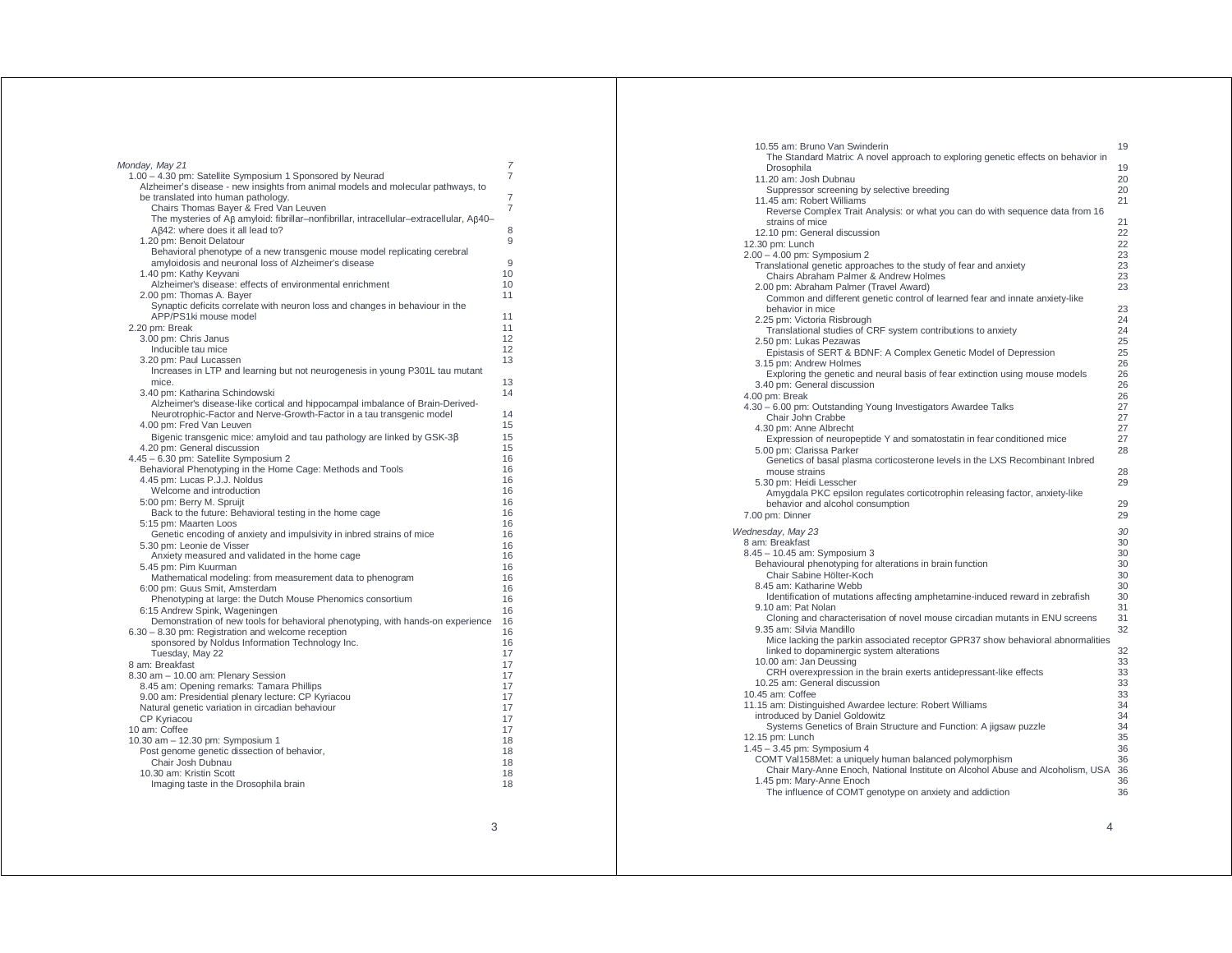| 2.10 pm: Andreas Heinz<br>COMT genotype effects on central processing of affective stimuli<br>2.35 pm: Elizabeth Tunbridge<br>The role of COMT in prefrontal function and its relevance to schizophrenia<br>3.00 pm: Ben J Baig, University<br>Relationship of COMT variants to brain structure, function and risk of psychosis<br>3.25 pm: General discussion<br>3.45 pm: Break<br>$4.15 - 6.15$ pm: Poster session<br>7.00 pm: Barbecue dinner                                                                                                                                                                                                                                                                                                                                                                                                                                                                                                                                                                                   | 37<br>37<br>38<br>38<br>39<br>39<br>39<br>39<br>40<br>74                                                                         |
|------------------------------------------------------------------------------------------------------------------------------------------------------------------------------------------------------------------------------------------------------------------------------------------------------------------------------------------------------------------------------------------------------------------------------------------------------------------------------------------------------------------------------------------------------------------------------------------------------------------------------------------------------------------------------------------------------------------------------------------------------------------------------------------------------------------------------------------------------------------------------------------------------------------------------------------------------------------------------------------------------------------------------------|----------------------------------------------------------------------------------------------------------------------------------|
| Friday, May 24<br>8 am: Breakfast<br>8.45 am: Local Organizing Committee plenary lecture: SDM Brown<br>introduced by Leo Schalkwyk<br>The functional annotation of the mouse genome - the challenge of phenotyping<br>10.15 am - 12.15 pm: Symposium 5<br>New insight in molecular mechanisms of synaptic plasticity and multiple memory<br>systems<br>Chairs Melly Oitzl & Harm Krugers<br>10.15 am: Kamila Markram                                                                                                                                                                                                                                                                                                                                                                                                                                                                                                                                                                                                               | 74<br>74<br>74<br>74<br>74<br>76<br>76<br>76<br>76                                                                               |
| Distinct role of the polysialylated neural cell adhesion molecule (PSA-NCAM) in<br>cue and context fear conditioning<br>10.40 am: Oliver Stork<br>Somatostatin: a novel molecular mechanisms of fear memory consolidation in<br>amygdala and hippocampus<br>11.05 am: Harm Krugers<br>Hormonal control of molecular mechanisms involved in learning and memory<br>11.30 am: Thomas Steckler<br>Modulation of glutamatergic mechanisms in learning and memory - focus on<br>metabotropic glutamate receptors<br>11.55 am: General discussion<br>12:30pm- 7:00 pm: Social Program<br>visits to Burgers Zoo, Museum Kröller-Müller (or Arnhem station for those wishing to<br>go further afield). Packed lunch supplied.<br>7.00 pm: Dinner                                                                                                                                                                                                                                                                                           | 76<br>77<br>77<br>78<br>78<br>79<br>79<br>79<br>79<br>79<br>79                                                                   |
| Friday, May 25<br>8 am: Breakfast<br>8.45 - 10.45 am: Symposium 6<br>Neurobehavioral genetics of marijuana use and schizophrenia<br>Chairs Emmanuel Onaivi & Hiroki Ishiguro,<br>8.45 am: Ester Fride<br>Early exposure to stress and/or marijuana: Implications for the appearance of<br>schizophrenia later in life<br>9.10 am: Hiroki Ishiguro<br>Genetic profiling in schizophrenia.<br>9.35 am: Makoto Takahashi<br>Brain-Derived Neurotrophic Factors (BDNF) and cytokines in schizophrenia.<br>10.00 am: Emmanuel Onaivi<br>Endocannabinoid receptor genetics and marijuana use<br>10.25 am: General discussion<br>10.45 am: Coffee<br>11.15 am: Young Investigator Awardee lecture: Elissa Chesler<br>introduced by Robert Williams:<br>Ontological Discovery from Genes to Behavior<br>12.15 pm: Lunch<br>1.45 - 3.45 pm: Symposium 7<br>Genetic Approaches to Study Depression and the Antidepressant response,<br>Chairs John Cryan, University College Cork, Ireland & Stephanie Dulawa, University<br>of Chicago, USA | 80<br>80<br>80<br>80<br>80<br>80<br>80<br>81<br>81<br>82<br>82<br>83<br>83<br>84<br>84<br>84<br>84<br>84<br>85<br>85<br>85<br>85 |

| 1.45 pm: John Cryan<br>In search of depressed mouse: Using genetically modified mice to understand                                                              | 85       |
|-----------------------------------------------------------------------------------------------------------------------------------------------------------------|----------|
| depression<br>2.10 pm: Stephanie Dulawa                                                                                                                         | 85<br>86 |
| Genetic mechanisms underlying the behavioral response to chronic antidepressant<br>treatment: insights from new mouse models                                    | 86       |
| 2.35 pm: Inga Neumann<br>Selection for high versus low anxiety: rat model for anxiety, depression and high<br>aggression                                        | 87<br>87 |
| 3.00 pm: John Quinn<br>Molecular genetics of human monoaminergic transporters: relevance to behavioral                                                          | 88       |
| disorders and drug response<br>3.25 pm: General discussion                                                                                                      | 88<br>89 |
| 3.45 pm: Break<br>4.00 pm: Selected papers session:                                                                                                             | 89<br>89 |
| <b>Chair Andrew Holmes</b><br>4.00 pm: Lisa Tarantino                                                                                                           | 89<br>89 |
| Identification of an ENU-induced mutant that displays hyperactivity in a novel<br>environment, exaggerated responses to psychostimulants and a prolonged stress |          |
| response<br>4.15 pm: Igor Ponomarev                                                                                                                             | 89<br>90 |
| Alcohol-induced changes in global gene expression in a mouse model of binge<br>drinking<br>4.30 pm: Derrick Nehrenberg                                          | 90<br>91 |
| Mice selectively bred for high aggression reproduce key features of emotional<br>dysregulation                                                                  | 91       |
| 4.45 pm: Aki Takahashi<br>Forward genetics approach toward complex traits using consomic mouse strains                                                          | 92       |
| established from C57BL/6J and wild-derived MSM<br>5.00 pm: Michael Parsons                                                                                      | 92<br>93 |
| Candidate gene association studies for anxiety, activity and cognitive performance<br>in mice                                                                   | 93       |
| 5.15 pm: Annetrude de Mooij-van Malsen<br>Genetic dissection of avoidance behavior and motor activity levels using<br>chromosome substitution strains of mice   | 94<br>94 |
| 5.30 pm: Daniel Nätt<br>Transmission of stress-induced learning impairment and associated brain gene                                                            | 95       |
| expression from parents to offspring in chickens<br>5.45 pm: Reinald Fundele                                                                                    | 95<br>96 |
| 6.00 pm: IBANGS business meeting; open to all members.<br>7.30 pm: Closing banquet                                                                              | 96<br>96 |
| Delegate List<br>Travel awards                                                                                                                                  | 97<br>98 |
| Author Index                                                                                                                                                    | 99       |

5

6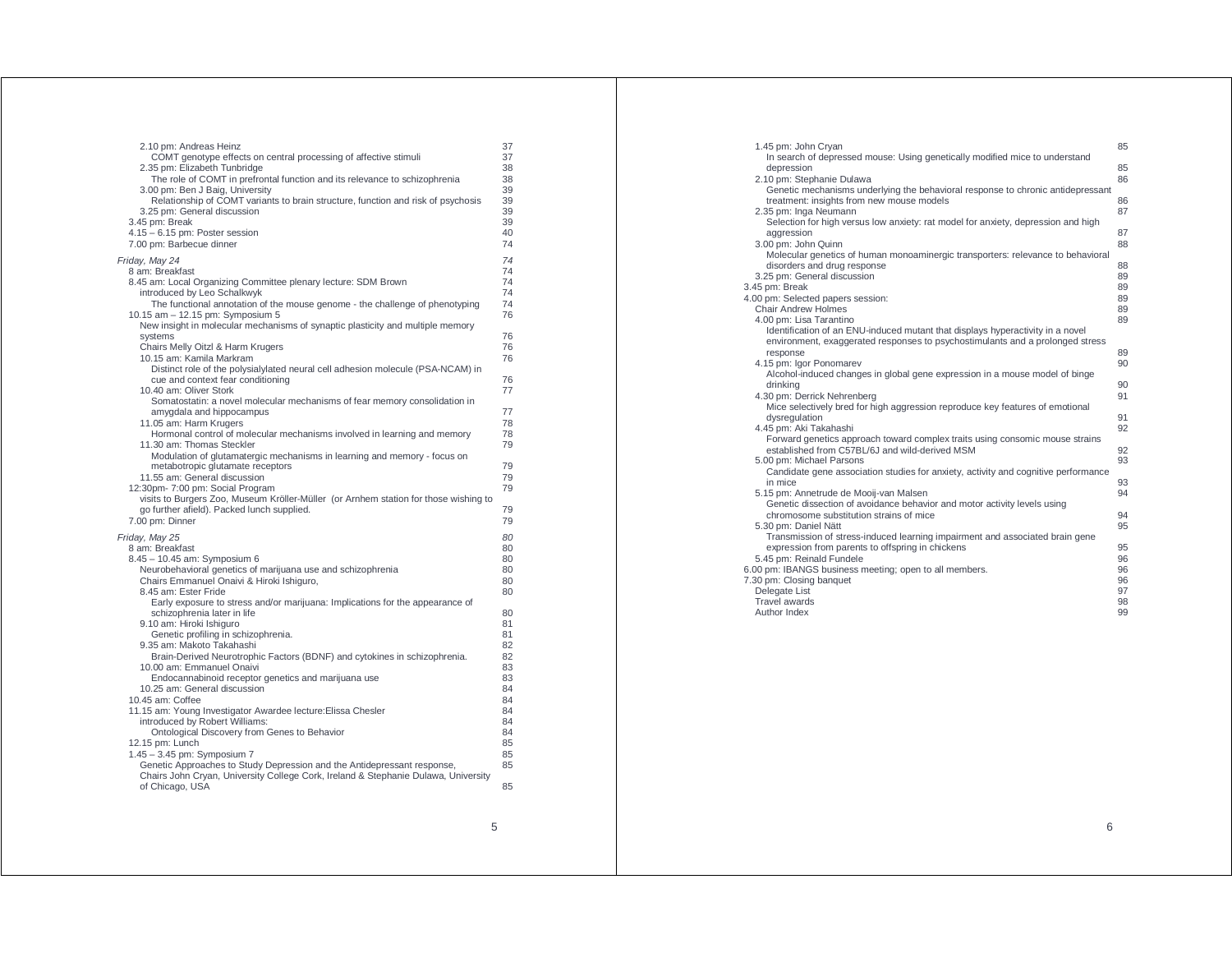### **Monday, May 21**

### **1.00 – 4.30 pm: Satellite Symposium 1 Sponsored by Neurad**

### **Alzheimer's disease - new insights from animal models and molecular pathways, to be translated into human pathology.**

### **Chairs Thomas Bayer & Fred Van Leuven**

A model for a human disease is defined as an experimental preparation developed for the purpose of studying a condition in the same or different species. Typically, models are animal preparations that attempt to mimic a human condition. In developing and assessing an animal model, it is critical to consider and explicit purpose intended for the model. The intended purpose determines the criteria that the model must satisfy to establish its validity. In this context we will discuss different animal models for Alzheimer's disease (AD), which have been developed based on current knowledge of the neurotoxic cascade.

Pathological alterations in the brain of AD patients are characterized by loss of synapses and neurons in specific brain regions leading to its typical clinical symptoms, like memory impairment and change in personality. According to the β-amyloid hypothesis, Aβ peptides liberated from its precursor APP is deposited in Aβ-amyloid plaques, which trigger the pathology, however, plaques don't correlate with the clinical symptoms and loss of neuronal function. Therefore one needs to critically discuss the prevailing β-amyloid hypothesis. The focus of the symposium is to discuss novel ideas of the neurotoxic cascade: evidence for N-truncated Aβ peptides, ratio of Aβ 40/42, intraneuronal aggregation, and role of Presenilin-1 on APP processing. Aβ40 might be even protective by perhaps sequestering the more toxic Aβ42 and facilitating its clearance. Alternatively, there may be a potentially detrimental effect of accumulating APP C99 fragments, which demands further study of the consequences of inhibition of γ-secretase activity. In addition, the complex functional relation of APP and PS1 to cognition and neuronal plasticity in adult and aging brain will be discussed in transgenic mouse models. On the basis of the β-amyloid pathology novel mouse models for AD have been developed. Some of them show a complex pattern of neuron loss, synaptic dysfunction, brain atrophy, behavioural deficits and AD-typical age-dependent pathology. We will discuss the effect of AD-typical pathology on behavioural phenotyping, its effects on exploratory activity, motor coordination, and working memory and other learning paradigms, and the influence of environmental on these measures.

While there may be no perfect animal models for AD, it is clear that each model has strengths and limitations that need to be recognized in order to use the model effectively. The process of developing and validating animal models for AD must work in concert with the process of identifying reliable measures of the human AD pathology and phenomenology.



### **1.00 pm: Samir Kumar-Singh**

### **The mysteries of A**β **amyloid: fibrillar–nonfibrillar, intracellular– extracellular, A**β**40–A**β**42: where does it all lead to?**

 While losing some of the panache Aβ enjoyed in the Alzheimer's disease (AD) field in the past, it still maintains a dominant position in the disease cascade. This is because no other molecule is as intricately linked to the AD pathogenesis as Aβ. Although this should not deter us from exploring alternative therapeutic possibilities, more efforts should also be put in understanding: (i) the precise steps in the aggregation of Aβ as well as of Aβ aggregation states that are neurotoxic; (ii) other pathological alterations that might be tightly linked to Aβ alterations and in turn contribute to dementia, i.e., altered calcium homeostasis; (iii) the physiological function of Aβ – Aβ42 versus Aβ40 (or Aβ39 etc.) and what does the Aβ40:Aβ42 ratio mean; (iv) the precise compartment intracellular Aβ localizes to and if it is related to dementia as well as cellular alterations noticed in AD patients and in mouse AD models. I will discuss some of these issues in context of some current themes of research being performed in our group. Mostly, I will focus on two things. First, I will discuss some of the recent findings from our laboratory showing that all presenilin mutations studied significantly increased Aβ42:Aβ40 ratio in vitro, significantly decreased absolute levels of Aβ40 (with accumulation of APP C-terminal fragments), while only half of the mutations studied significantly increased Aβ42. Interestingly, not only an increase in the absolute levels of Aβ42 or Aβ42:Aβ40 ratio, but also a decrease in Aβ40 levels correlated with the age-of-onset of presenilin 1-linked familial AD. Secondly, I will discuss a novel mouse model expressing APP/Austrian mutation (T714I) – that was earlier shown to cause one of the highest Aβ40:Aβ42 ratio with a remarkable 80% drop in Aβ – to deposit intraneuronal Aβ and reduced brain volumes and fits well with the hypothesis that intraneuronal Aβ could be toxic

Neurodegenerative Brain Diseases Group, VIB8 Department of Molecular Genetics, Flanders Institute for Biotechnology, University of Antwerp, Universiteitsplein 1, B-2610 Antwerpen, Belgium samir.kumarsingh@ua.ac.be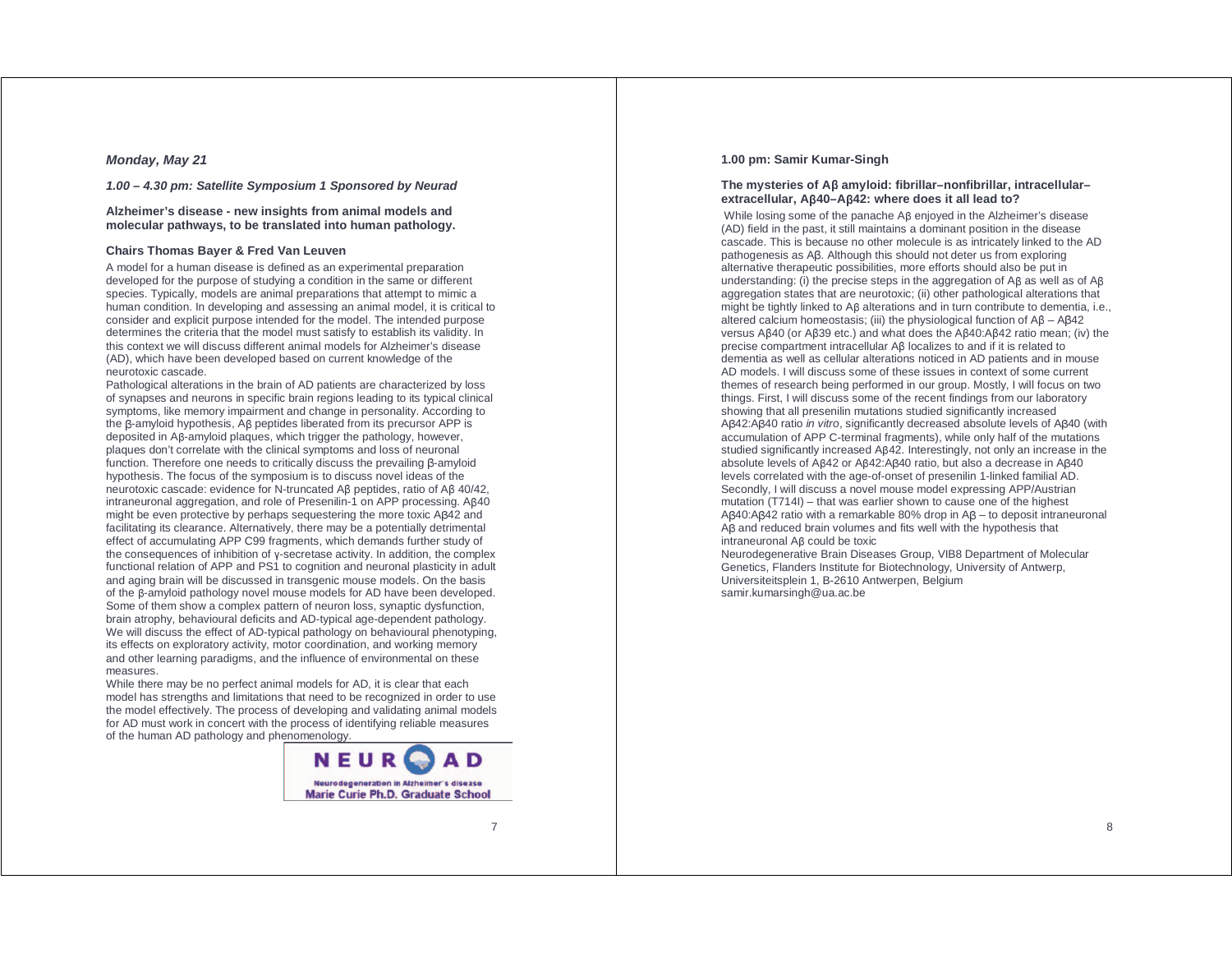### **1.20 pm: Benoit Delatour**

### **Behavioral phenotype of a new transgenic mouse model replicating cerebral amyloidosis and neuronal loss of Alzheimer's disease**

One major caveat of mice transgenic models of Alzheimer's disease (AD) is their failure to mimic all aspects of human neuropathology. Most of the models reproduce brain amyloidosis (Aβ plaques and amyloid angiopathy). Neuron loss as observed in human disease is, to date, still lacking in most of the currently available mice models. Dramatic loss of hippocampal neurons and severe brain amyloidosis have recently been reported in mice overexpressing mutated APP transgene coupled to knocked-in PS1 mutations linked to familial AD. The aim of our work was to investigate the nature and chronology of behavioural anomalies these APPxPS1-Ki mice are prone to develop. Cohorts including APP/PS1-Ki mice, PS1-Ki cell loss- and amyloid-free mice and wild type mice were, at first, longitudinally phenotyped at 2, 4 and 6 months of age. A first cohort was examined in a battery of neurological tests allowing to measure motor and locomotor functions, sensory abilities and anxiety-related behaviours. Results indicated that, even at very young ages, APP/PS1-Ki showed hyperactivity. These deficits worsened with progressive aging. Cognitive functions were assessed in a second cohort of mice. While short-term retention of information appeared to be preserved in APP/PS1-Ki mice (spontaneous spatial alternation task), gradual deterioration of spatial reference memory, as evidenced in the water maze task, was observed in the same animals. Behavioural analysis of mice trained in other hippocampaldependent tasks are currently in progress. Finally, to identify which brain lesions (neuron loss, amyloid load, intracellular accumulation of Aβ) are responsible for neurological / cognitive defects, correlative analysis between behavioural performance and morphological markers (neuropathology, biochemistry, brain imaging) will be presented.

 Laboratoire de Neurobiologie de l'Apprentissage, de la Mémoire & de la Communication, NAMC, CNRS UMR 8620, Université Paris-Sud, 91405 Orsay Cedex, FRANCE

Email: benoit.delatour@ibaic.u-psud.fr

### **1.40 pm: Kathy Keyvani**

#### **Alzheimer's disease: effects of environmental enrichment**

Epidemiological studies suggest that the amount of time spent on intellectual and physical activities negatively correlates with the extent of cognitive decline and even risk of developing Alzheimer's disease (AD). Until recently, the most common explanation for this effect was that such lifestyle enhances the cognitive reserve and enables the patients to compensate the clinical expression of AD without affecting AD-related neuropathology. We and others have demonstrated that cognitive and physical stimulation in form of environmental enrichment in transgenic mice does interfere with AD neuropathology and results in significant reduction of cerebral Aβ plaques and in a lower extent of amyloid angiopathy. This effect was independent from APP expression or processing and rather associated with reduced aggregation and enhanced clearance of Aβ. The mechanism appears to be mediated by multiple pathways, in particular a reduced inflammatory response, enhanced microglial phagocytosis, proteasomal degradation, reduced cholesterol levels as well increased angiogenesis and differential regulation of Aβ receptor / transporter molecules promoting Aβ efflux across the blood brain barrier. This talk will give an overview on these findings indicating a hitherto unknown interplay between the environment and Alzheimer diseased brain.

Institute of Neuropathology, University of Münster, Germany Email: kathy.keyvani@ukmuenster.de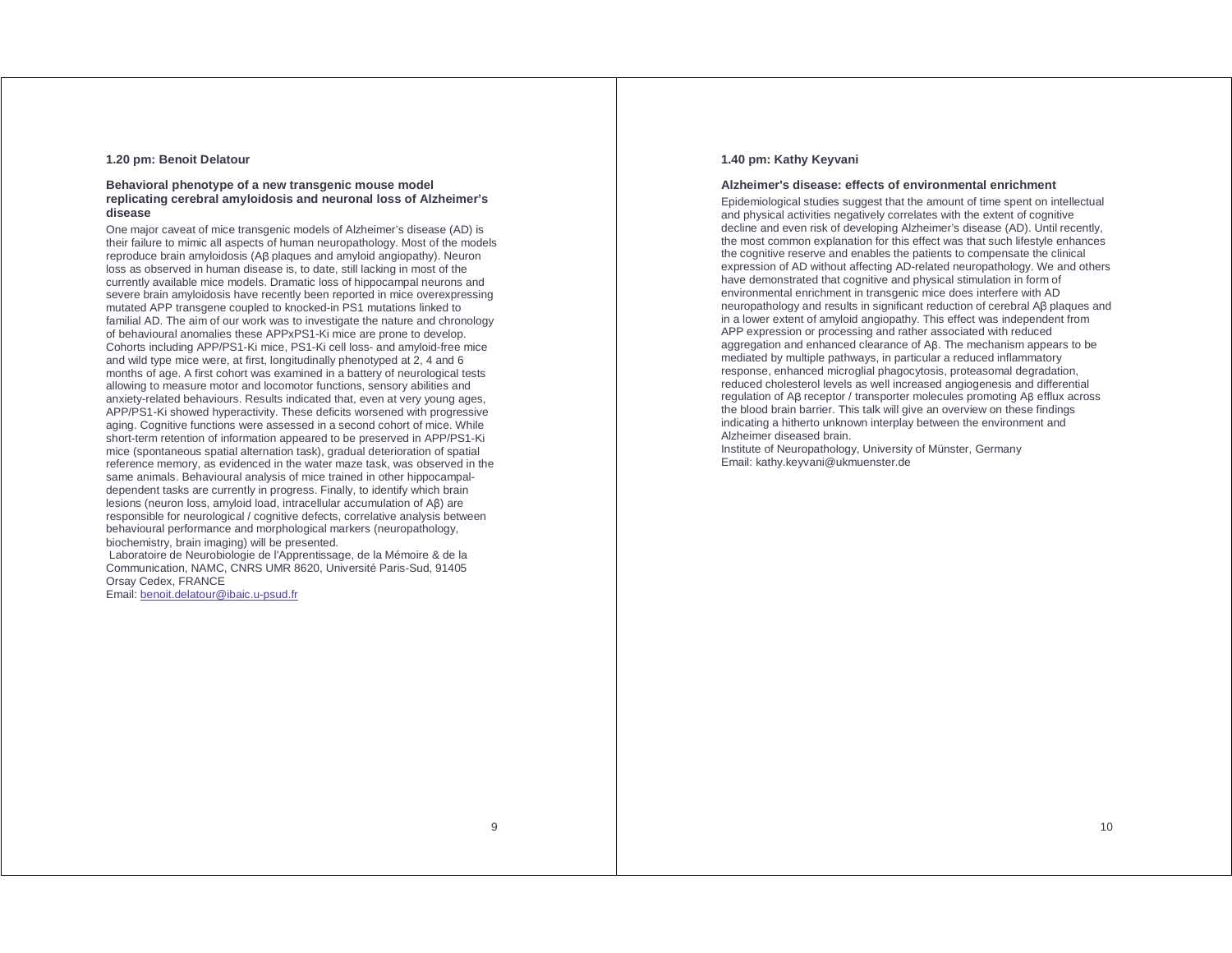### **2.00 pm: Thomas A. Bayer**

### **Synaptic deficits correlate with neuron loss and changes in behaviour in the APP/PS1ki mouse model**

The APP/PS1ki mouse model for AD was studied by different means. It expresses human mutant APP751 with the Swedish and London mutations co-expresses two FAD-linked knocked-in mutations (PS1M233T and PS1 L235P) in the murine PS1 gene (named APP/PS1KI mouse model). At the age of six months there is a robust pathology with changes in synaptic function, axonal degeneration, neuron loss due to massive intraneuronal accumulation of N-modified Aβ X-42 peptides. Based on the observation that extracellular Aβ-deposition in typical AD-plaques is not correlated with neuronal degeneration the β-amyloid hypothesis needs a revision with intraneuronal Aβ as the major risk factor for AD.

Saarland University, Department of Psychiatry<sup>1</sup>, Institute of Physiology<sup>2</sup>, Homburg/Saar, Germany.

Email: thomas.bayer@uniklinik-saarland.de; new: tbayer@gwdg.de

### **2.20 pm: Break**

### **3.00 pm: Chris Janus**

### Inducible tau mice

Protein tau, a microtubule-associated protein, is implicated in control and integrity of neuronal bidirectional transport. The abnormal accumulation of tau in neurofibrillary tangles occurs during normal aging and is a major pathological hallmark of neurodegenerative diseases known as tauopathies. Consequently, the elimination of toxic tau species through appropriate cellular degradation pathways may prevent or even reverse dementia. A recent study showed that the spatial memory deficits in a conditionally suppressible mouse model of tauopathy could be reversed when the production of tau was significantly lowered (Santa-Cruz, K. et al. 2005, Science 309, p.476-81). This mouse model, denoted  $rTg(tau_{p301})4510$ , is characterized by age-related

intraneuronal accumulation of insoluble tau and rapidly progressing neuronal death with coinciding cognitive decline.

Since neurodegeneration progresses at different rates in individuals from the same age cohorts, we investigated the relationship between tau levels and memory loss in individual mice. Using cross-sectional design we tested Tg4510 mice in hippocampus-dependent spatial navigation task at ages of 3 months - corresponding to a pre-tangle formation stage, and at 5.5 months, when neurofibrillary tangles appear and a significant loss of neurons in the hippocampus was observed. The results show that the transgenic mice were significantly impaired in spatial memory as compared to non-transgenic littermates, and that this impairment was age progressing. The impairment in spatial navigation manifested itself by inability of the transgenic mice to use spatial strategies during learning acquisition and by poor spatial reference memory. The mice also showed distinctive, age-progressing tau pathology. While hyperphosphorylated tau species were detected in all mice from the 5.5 mo-old cohort, they were observed in only a few mice at the pre-tangle stage. The severity of deficits in the spatial memory of individual 5.5 mo old mice was significantly associated with increased levels of hyperphosphorylated tau species in the brain. The possible mechanism of the cognitive impairment in this mouse model of tauopathy will be discussed in the light of known cellular pathways for the degradation of tau.

Mayo Clinic Jacksonville, Department of Neuroscience, 4500 San Pablo Rd., Birdsall 215, Jacksonville, FL 32224, USA Email: Janus.Christopher@mayo.edu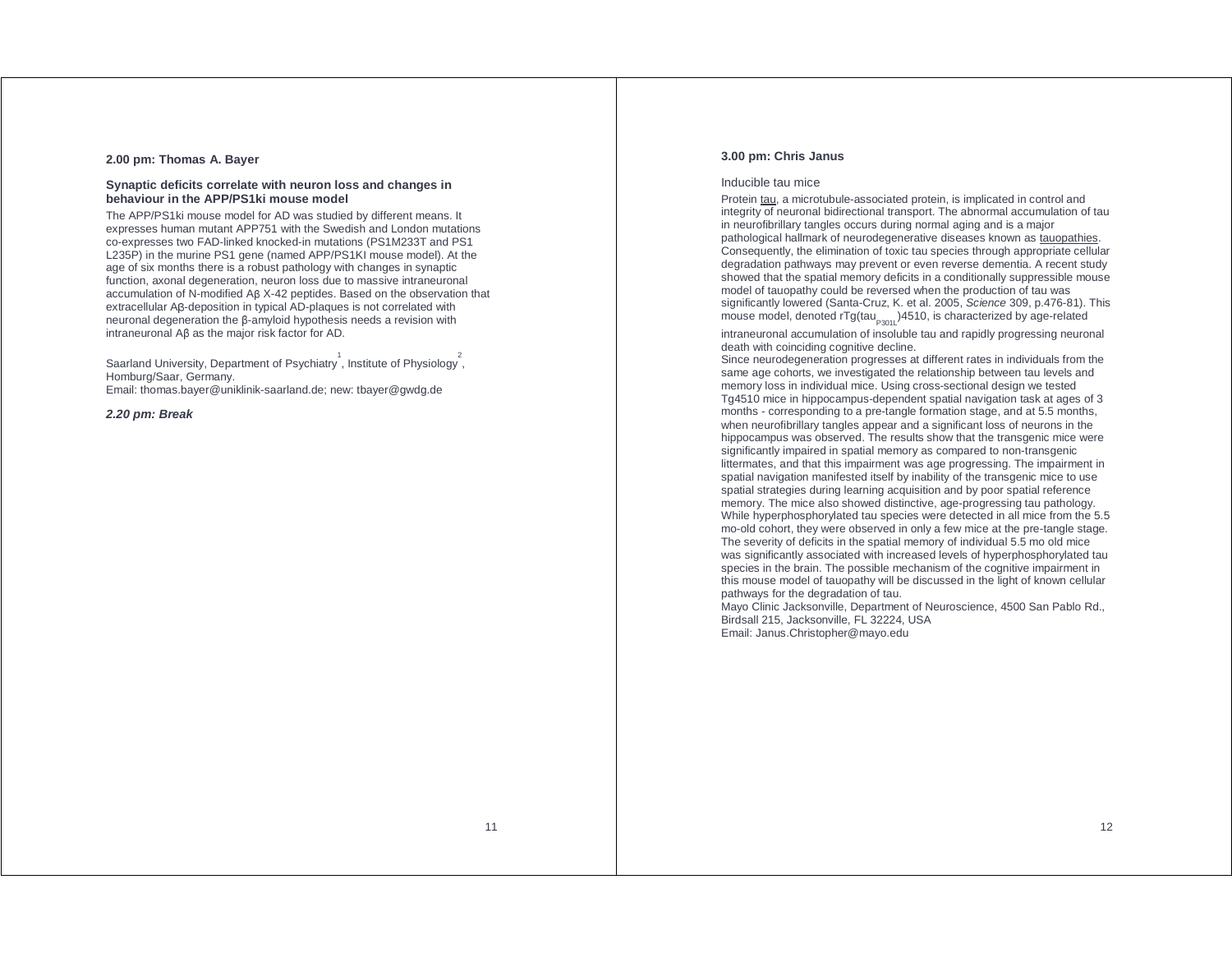### **3.20 pm: Paul Lucassen**

### **Increases in LTP and learning but not neurogenesis in young P301L tau mutant mice.**

PJ Lucassen, K Boekhoorn, H Krugers, D Terwel, P Borghgraef, M Joels and F van Leuven

In dementia, the hippocampus is particularly affected and extensive tau pathology, aberrant cell-cycle protein expression and changes in neurogenesis have been reported. Neurogenesis has been implicated in hippocampal function and is a.o. stimulated by hippocampal injury. Interestingly, protein tau is implicated in tauopathies like frontotemporal dementia (FTD) but is also important for cell division and neuronal plasticity. Hyperphosphorylation of tau is crucial in the age-related formation of neurofibrillary tangles (NFTs) that correlate well with cognitive decline. To address the consequences of the P301L mutation itself, we studied tau-P301L mice recapitulating the human phenotype, but at 2 months of age, prior to the onset of tau hyperphosphorylation and axonopathy. Unexpectedly, in these mice, increased long-term potentiation in the dentate gyrus was observed paralleled by an improved memory performance in a hippocampus dependent task. Neither tau phosphorylation, adult neurogenesis, nor other morphological parameters could account for this.

This implies that protein tau is involved in hippocampal function and that not the tau mutation per se, but rather the ensuing hyperphosphorylation must determine the cognitive decline in tauopathies.

Refs; Boekhoorn et al., J Neurosci 2006; Boekhoorn et al., Neurobiol. Dis. 2006.

PJL and KB are supported by the Internationale Stichting Alzheimer Onderzoek (ISAO)

1. SILS - Center for Neuroscience, University of Amsterdam, The Netherlands.

2. Experimental Genetics Group. Dept. Human Genetics, K.U.Leuven, Leuven, Belgium

Email: lucassen@science.uva.nl

### **3.40 pm: Katharina Schindowski**

### **Alzheimer's disease-like cortical and hippocampal imbalance of Brain-Derived-Neurotrophic-Factor and Nerve-Growth-Factor in a tau transgenic model**

Katharina Schindowski, Karim Belarbi, Alexis Bretteville, Séverine Bégard, Malika Hamdane, and Luc Buée

We have recently generated the THY-Tau22 mouse model, expressing human

4-repeat tau mutated at sites G272V and P301S under a thy1-promotor that shows Alzheimer<sup>1</sup>s disease (AD)-like tau pathology, neurodegeneration, deficits in synaptic transmission and impaired memory. Here we report decreased levels of brain-derived-neurotrophic-factor (BDNF) and increased levels of nerve-growth-factor (NGF) in the hippocampus and cortex very similar to what is reported from AD post mortem brain. BDNF mRNA and protein levels are reduced by 6 months in tau transgenic animals. Interestingly, the loss of BDNF correlates negatively with tau abnormally phosphorylated at Thr212/Ser214 (AT100). In the entorhinal cortex, CA3, DG and to a lesser extent in CA1, we observed neurons that accumulate NGFimmunoreactivity. Interestingly, some of these neurons colocalize accumulated NGF and AT100, but not AT8 (tau phosphorylated at Ser202/Thr205) indicating a crucial role of abnormal phosphorylated tau in this process. Immunoblotting revealed that the levels of pro-NGF were significantly increased in THY-Tau22. However, in contrast to data from AD, we found a significantly increased number of DG neurons expressing NGF mRNA. This is the first mouse model showing an AD-like imbalance of BDNF and NGF in cortex and hippocampus. Since there are growing evidences for the relevance of neurotrophic factor distribution in the pathogenesis of AD, this model is a useful tool to investigate the underlying mechanisms. INSERM, U815, Université Lille, 1 Place de Verdun, F-59045 Lille Cedex, France

Email: Katharina.Schindowski@lille.inserm.fr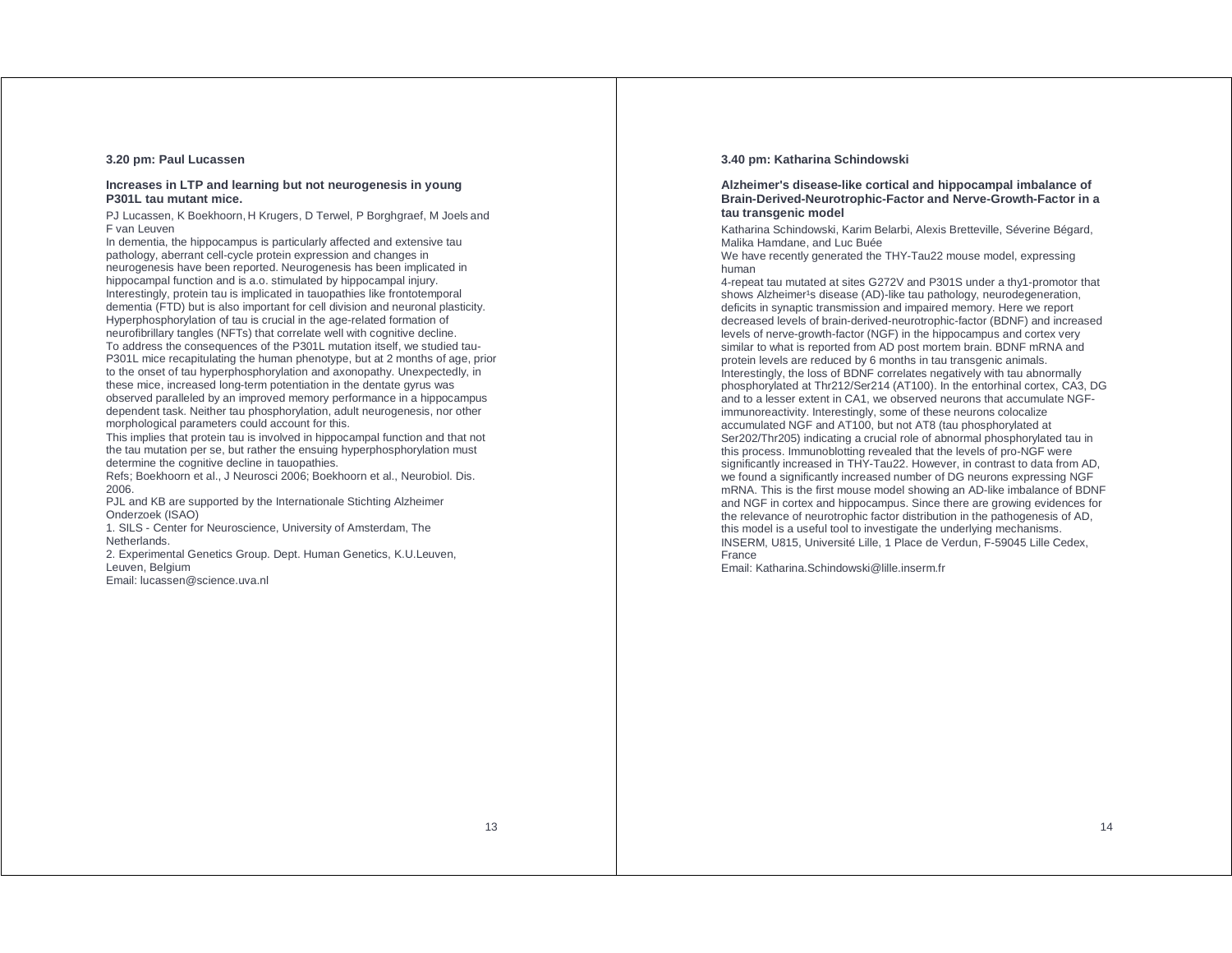### **4.00 pm: Fred Van Leuven**

### **Bigenic transgenic mice: amyloid and tau pathology are linked by GSK-3**β

The exact recapitulation of pathological processes in brain of AD patients remains a major target for experimental biologists. To this end, we have generated single and bigenic transgenic mice that develop pathological hallmarks of AD. Our APP-V717I transgenic mice progressively present amyloid pathology, characterized by intracellular amyloid, diffuse and senile plaques, vascular deposits, all progressively worsening with ageing. This "late" pathology is preceded by "early" defects in cognition and in hippocampal LTP, which was not rescued by neuron-specific inactivation of Presenilin1 (Moechars et al, 1999; Van Dorpe et al, 2000; Dewachter et al, 2002). Our Tau-P301L mice display morbid and moribund tauopathy with intracellular taufilaments, resulting in mortality before age 1 year (Terwel et al, 2005) but, surprisingly, preceded by improved cognition at young age (Boekhoorn et al, 2006). Ageing APP-V717I x Tau-P301L bigenic mice (13-18 months) have combined AD-like pathology in hippocampus and cortex ("plaques and tangles"), with more extensive amyloid pathology than the parent APP-V717 mice, and with dramatic enhanced forebrain tauopathy, particularly in hippocampus CA1 (Muyllaert et al, 2006). Remarkably, the Tau-P301L mice die before age 1 year, while the APP-V717I x Tau-P301L bigenic mice survive longer, which is tightly correlated to the alleviation of brainstem tauopathy, which is much less prominent than in the parental Tau-P301L mice. Even more remarkable, also Tau-P301L x GSK-3b bigenic mice have a normalized lifespan relative to Tau-P301L mice, again correlating with strongly reduced brainstem tauopathy. Moreover, the -P301L x GSK-3b bigenic mice are characterized by a dramatic forebrain tauopathy with "tangles in almost every neuron". The combined data corroborate the conclusions that (i) neither amyloid not neurofibrillary tangles are toxic per se, (ii) GSK-3b is a - or the missing link between amyloid and tau-pathology, (iii) but with important brainregional differences in its actions.

Experimental Genetics Group - LEGT\_EGG, Dept. Human Genetics, K.U.Leuven - Campus Gasthuisberg ON1-06.602, B-3000 Leuven, Belgium E-mail: fredvl@med.kuleuven.be

### **4.20 pm: General discussion**

**4.45 – 6.30 pm: Satellite Symposium 2** 

**Behavioral Phenotyping in the Home Cage: Methods and Tools** 

**4.45 pm: Lucas P.J.J. Noldus** 

**Welcome and introduction** 

**5:00 pm: Berry M. Spruijt** 

**Back to the future: Behavioral testing in the home cage** 

**5:15 pm: Maarten Loos** 

**Genetic encoding of anxiety and impulsivity in inbred strains of mice** 

**5.30 pm: Leonie de Visser** 

**Anxiety measured and validated in the home cage** 

**5.45 pm: Pim Kuurman** 

**Mathematical modeling: from measurement data to phenogram** 

**6:00 pm: Guus Smit, Amsterdam** 

**Phenotyping at large: the Dutch Mouse Phenomics consortium** 

**6:15 Andrew Spink, Wageningen** 

**Demonstration of new tools for behavioral phenotyping, with hands-on experience** 

**6.30 – 8.30 pm: Registration and welcome reception** 

**sponsored by Noldus Information Technology Inc.**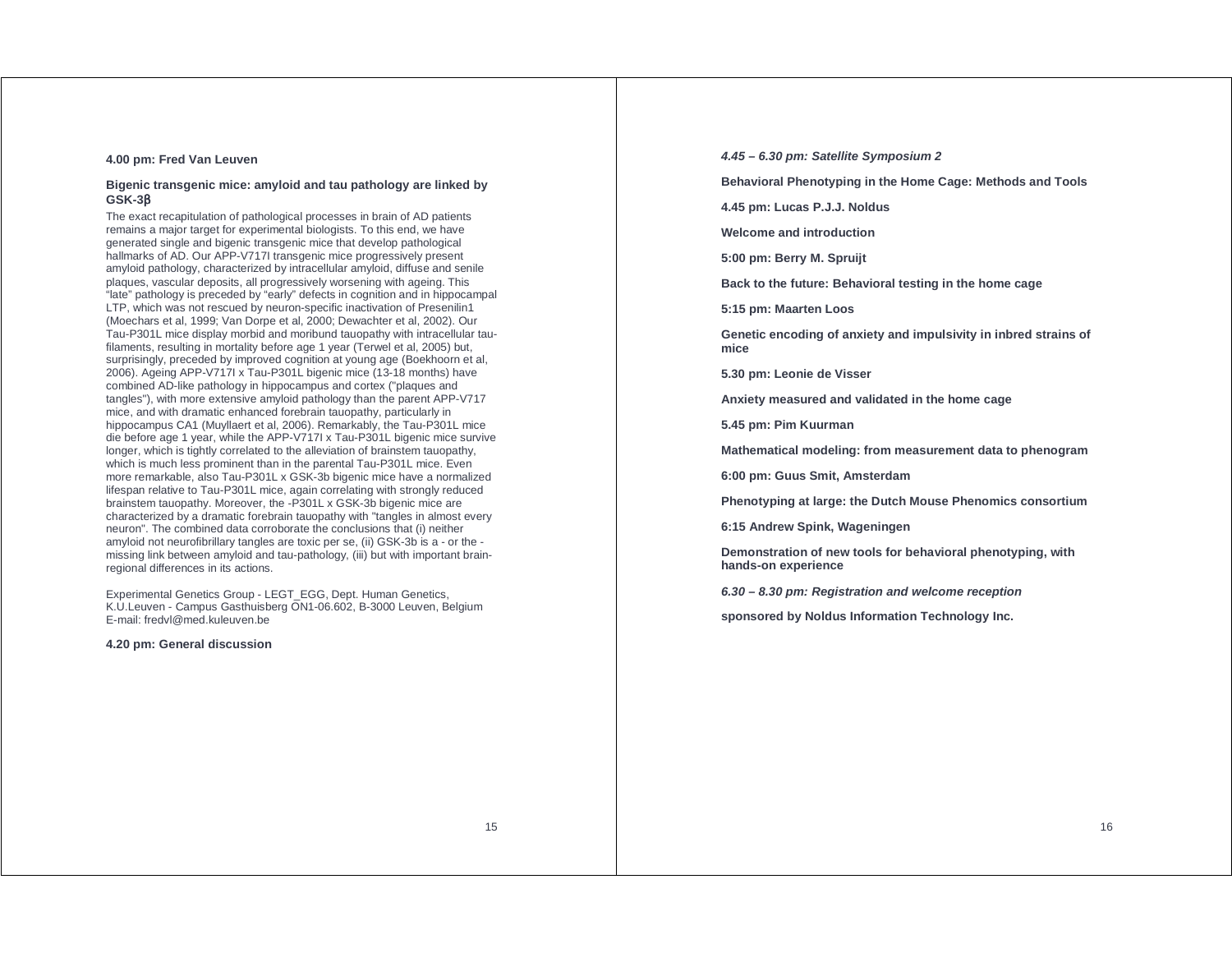**Tuesday, May 22** 

**8 am: Breakfast** 

**8.30 am – 10.00 am: Plenary Session** 

**8.45 am: Opening remarks: Tamara Phillips** 

**9.00 am: Presidential plenary lecture: CP Kyriacou** 

**Natural genetic variation in circadian behaviour** 

**CP Kyriacou** 

The molecular analysis of the circadian clock represents one of the success stories in understanding the gene regulation that underlies complex behaviour. Most of the advances have initially come from forward genetic screens in Drosophila, with the generation of de novo variants by chemical mutagenesis. This has allowed a pragmatic molecular stepwise dissection of the clock components. However, natural clock variants, both inter- and intraspecific, have played a role in not only understanding the selective forces that have shaped the evolution of these sequences, but have also in some instances provided insights into the mechanics of the clock. I will describe some examples of this type of work by focusing on the period and timeless genes in insects.

Department of Genetics, University of Leicester, Leicester, UK

**10 am: Coffee** 

**10.30 am – 12.30 pm: Symposium 1** 

**Post genome genetic dissection of behavior,** 

**Chair Josh Dubnau** 

**10.30 am: Kristin Scott** 

**Imaging taste in the Drosophila brain**  K Scott

The ability to identify food that is nutrient-rich and avoid toxic substances is essential for an animal's survival. Although olfaction and vision contribute to food detection, the gustatory system acts as a final checkpoint control for food acceptance or rejection. The fruit fly Drosophila melanogaster tastes many of the same stimuli as mammals and provides an excellent model system for comparative studies of taste detection. The relative simplicity of the fly brain and behaviors, along with the molecular, genetic and functional approaches available in Drosophila, allow the examination of gustatory neural circuits from sensory input to motor output. We have utilized a combination of molecular, behavioral and calcium imaging studies to determine the taste ligands that different gustatory neurons detect. These studies demonstrate that taste cells are tuned by taste category and are hardwired to taste behaviors, supporting labeled line encoding of taste information.

Neurobiology, Helen Wills Neuroscience Institute, Univ of California, Berkeley, USA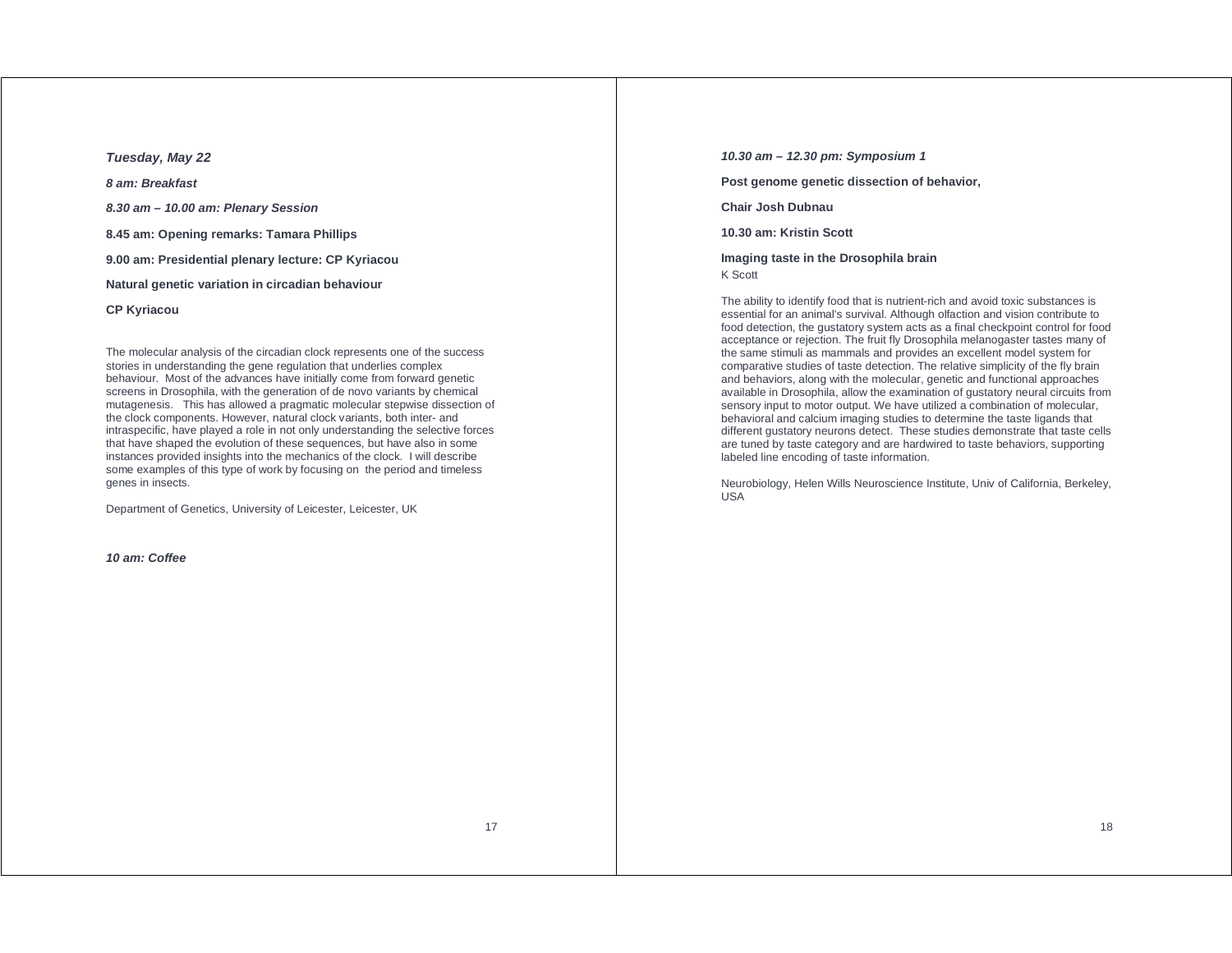### **10.55 am: Bruno Van Swinderin**

### **The Standard Matrix: A novel approach to exploring genetic effects on behavior in Drosophila**

B van Swinderen, H Dierick, R Andretic, J Wagner, C Kyriacou, R Greenspan

The traditional approach to identifying gene function in model organisms such as Drosophila relies on a direct correspondence between genetic lesions and phenotypic effects. This approach does not address directly the possibility that many phenotypes may be controlled by genetic interactions. To pursue the hypothesis that genetic architecture is as important a driver of phenotypic change as are individual mutations, we designed a diallel cross of eight "random" P-element mutations (outcrossed to the same wild type background) and tested all 28 trans-heterozygous pairs for a number of behavioral phenotypes, including coordination, sleep, optomotor behavior, phototaxis, geotaxis, and circadian rhythms. None of the 8 mutations on their own were predicted to strongly affect any of these behaviors as heterozygotes, and this was confirmed in general. However, we found several trans-heterozygote pairs of these different mutations that produced significant phenotypic effects for the behaviors. This implied that genetic interactions were causing the phenotypic changes, reflecting a change in genetic architecture as a result of the combined alleles. To investigate the nature of such changes in genetic context, we determined gene expression profiles for all 28 trans-heterozygous pairs. These data allowed us to investigate global changes in gene expression associated with epistasis and additivity as well as differential patterns of expression associated with the significant phenotypic effects. These results suggest considerable flexibility and degeneracy in the genotypic control of phenotypes. We shall focus on the overlap between sleep and circadian rhythms data, as seen by correlated phenotypic and gene expression changes in the matrix experiment. The potential for using our standard matrix as a gene discovery tool will also be discussed.

The Neurosciences Institute, San Diego, California, USA Funding Support: The Neurosciences Research Foundation.

### **11.20 am: Josh Dubnau**

### **Suppressor screening by selective breeding**  M Cressy, E Kockenmeister, J Dubnau

Genetic dissection of memory has identified several key mechanisms and also has revealed that genes involved are highly conserved across animal phyla. Behavioral screens generally have not reached saturation, however, and genetic modifier screens have been largely infeasible. In the case of developmental biology, such second site suppresser/enhancer screens have played a crucial role in discovering mechanistic interconnections between genes. In the case of memory, most identified genes are "orphans" that have not been placed in mechanistic context. Involvement of the cAMP cascade is a notable exception where interactions among a group of genes are reasonably understood. We are using an alternate strategy to identify enhancers and suppressors of the cAMP pathway. This method relies on artificial selection over the course of multiple generations to screen for informative gene interaction (epistasis) between the cAMP signaling cascade and a new collection of 43 transposon-tagged alleles with known roles in olfactory memory in Drosophila. The fact that all 43 alleles are identified and easily genotyped, has permitted us to follow their co-inheritance over each generation of selection.

Cold Spring Harbor Laboratory, Cold Spring Harbor, New York USA Funding Support: Beckman Young Investigator.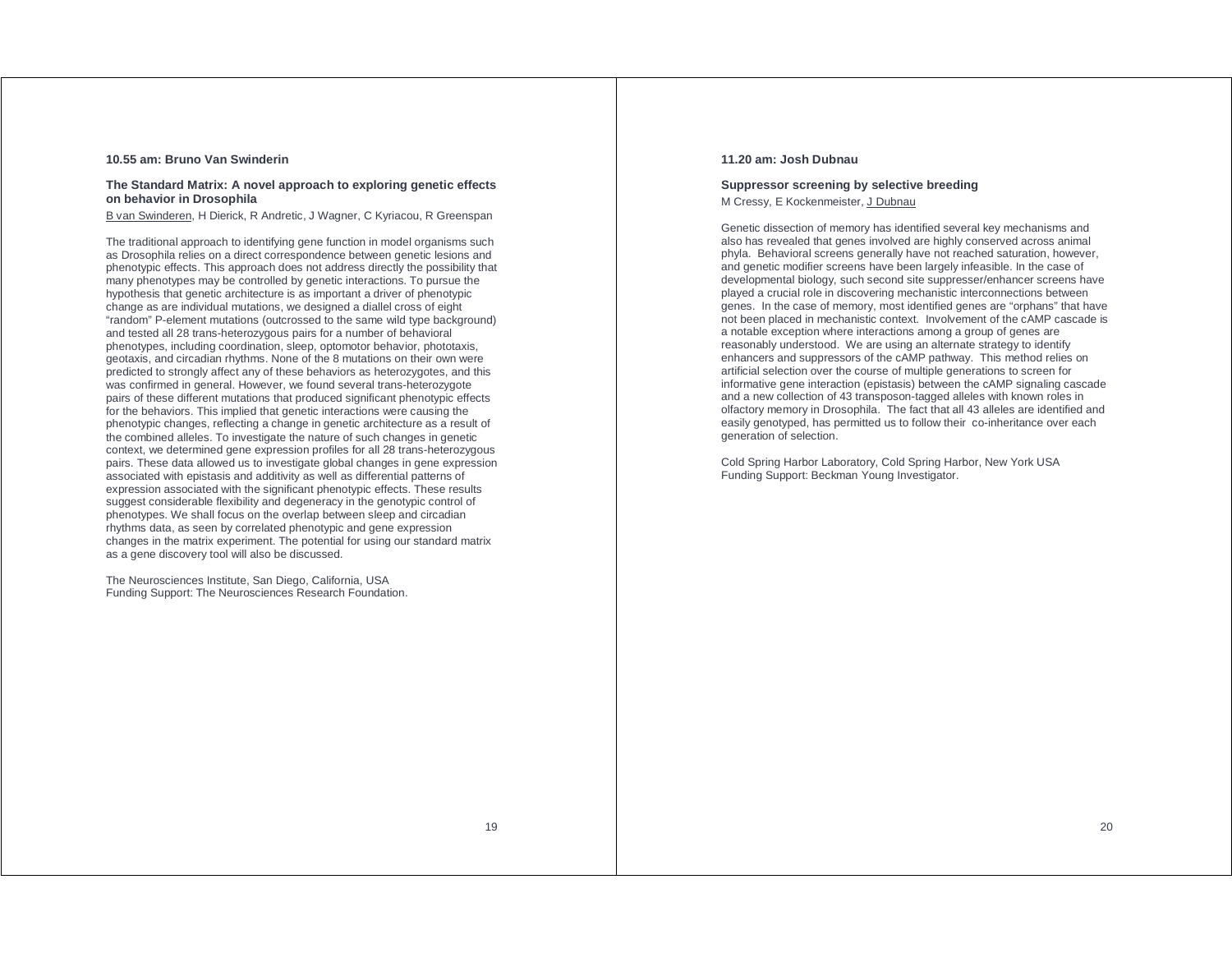### **11.45 am: Robert Williams**

### **Reverse Complex Trait Analysis: or what you can do with sequence data from 16 strains of mice**  RW Williams

Forward genetic approaches, including ENU mutagenesis and QTL mapping, are generally initiated by scientists interested in discovering sets of gene variants that modulate interesting and well defined phenotypes. In contrast, reverse genetic approaches start with known gene variants, usually knockouts, and try to discover sets of initially undefined phenotypic effects. The major problem with forward genetic methods (phenotype to genes) is the difficulty of achieving sufficient precision and power to define monogenic effects for traits that are almost inevitably under polygenic control. In comparison, the major problem with reverse genetic methods (gene to phenotypes) is that relevant phenotypes are often unknown and that functional consequences of KOs are highly dependent on genetic background and developmental plasticity. Furthermore, in the case of behavioral traits, the effects of KOs may be easily confounded by allelic variants in neighboring genes--Gerlai's and Crusio's so-called hitchhiker effect (see the work of L. Flaherty). Reverse complex trait analysis is a novel compromise approach that is now possible because we have so much high quality sequence data for multiple strains of mice. The public 8x shotgun sequence for strain C57BL/6J is strongly supported by Celera's shotgun sequence for an additional four strains (A/J, DBA/2, 129S1/SvImJ, 129X1), and by very new NIEHS-Perlegen tiled sequence for yet another 11 strains. For most mouse crosses, such as those made between C57BL/6J (B) and DBA/2J (D) we can readily generate an enormous list of known sequence variants. We can then partition individual mice into genotype classes (e.g., BB, BD, or DD) at a particular functional SNP in a defined gene that is thought to influence a trait. A simple t test or ANOVA can then be used to estimate the p value that may support the association. The advantage of this approach is that we begin with defined sequence variants and with defined phenotypes. A further advantage (caveats apply) is that this method is not burdened as heavily by multiple testing as is standard QTL mapping. The SNP Browser in GeneNetwork (GN, www.genenetwork.org) incorporates almost all known SNPs for 60 or more strains of mice and can filter SNPs by type, location, and potential biological impact. GN also incorporates extensive collections of phenotypes for many common strains of mice and for a small number of common crosses and recombinant inbred reference panels. Some of the reference panels, particularly the extended BXD panel (n of up to 65), are now of sufficient size to provide strong negative results and tantalizing but still provisional positive results.

Center of Genomics and Bioinformatics, University of Tennessee Health Science Center, Memphis, Tennessee, USA GN is supported by NIAAA, NIDA, NCRR, and NCI.

#### **12.10 pm: General discussion**

**12.30 pm: Lunch**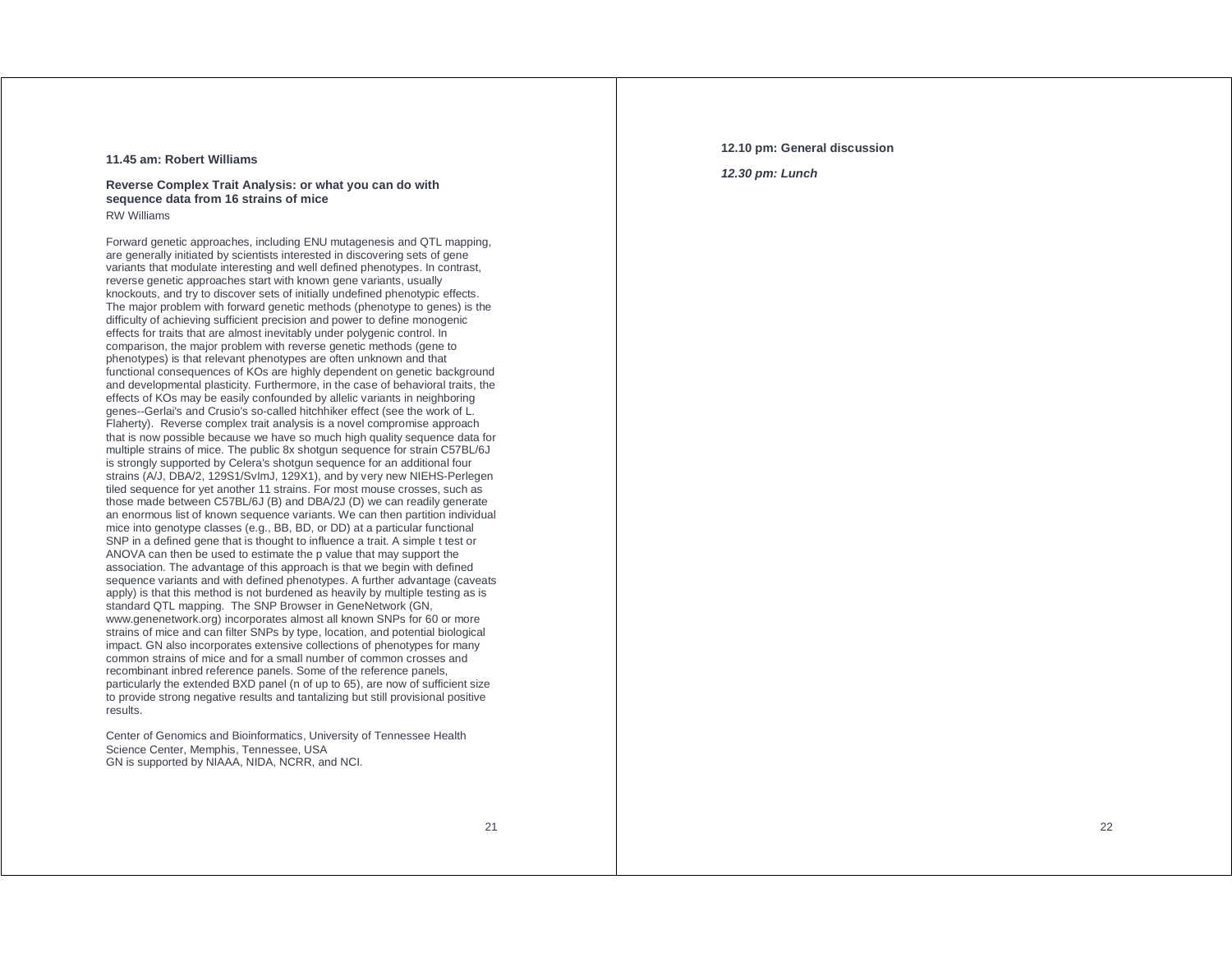### **2.00 – 4.00 pm: Symposium 2**

**Translational genetic approaches to the study of fear and anxiety** 

**Chairs Abraham Palmer & Andrew Holmes** 

### **2.00 pm: Abraham Palmer (Travel Award)**

Common and different genetic control of learned fear and innate anxiety-like behavior in mice AA Palmer

This talk will discuss recent studies that examine the genetics basis of fear learning and its relationship to innate (un-learned) anxiety-like behaviors in both mice and humans. Genetic correlations among selected lines and panels of inbred strains provide insight on these topics in rodents. We have examined learned fear and innate anxiety-like behaviors in populations of mice that were selectively bred for differential fear learning. These studies indicated that these behavioral domains are influenced by common genes. We have also a used panel of consomic mice (B6.A) to characterize fear learning and have then used extant data about anxiety-like behaviors in these strains to locate specific chromosomes that harbor genes that pleiotropically influence both learned fear and anxiety-like behaviors. These data support the existence of a broad genetic construct that has previously been termed "emotionality". The implications for identification of candidate genes that can subsequently be examined in human subjects will also be addressed.

Departments of Human Genetics and Psychiatry, University of Chicago, Chicago, Illinois, USA

### **2.25 pm: Victoria Risbrough**

### **Translational studies of CRF system contributions to anxiety**  VB Risbrough

Affective modulation of the startle reflex has been shown to have translational utility for understanding the neurobiology of anxiety and fear. In animals, Corticotropin Releasing Factor (CRF), a peptide released during stress, has been observed to modulate startle responding, increasing startle magnitude while reducing startle inhibition and reflex threshold. Post-traumatic stress and panic disorder subjects exhibit abnormalities in startle plasticity (exaggerated startle, reduced startle habituation, and reduced PPI) and exhibit dysregulation of the CRF system. Here, two themes will be discussed. The first theme will be our recent studies using pharmacology tools and receptor null mutation mice to dissect the relative roles of CRF1 and CRF2 receptors in startle behaviors. Data will include recent studies testing the hypothesis that forebrain CRF1 receptors are required for stress and CRF effects on startle, results of the effects of CRF1 and CRF2 receptor null mutation on unconditioned anxiety and conditioned fear, and finally, recent data comparing the effects of CRF overexpression across different neural circuits on startle phenotypes. The second theme will be the recent development of a novel anxiety-potentiated startle paradigm, its use in high and low trait anxiety subjects and its relationship to amygdala activation and anxiety-related genes.

Department of Psychiatry, University of California San Diego, La Jolla, California, USA Funding Support: MH074697, MH076850, NARSAD.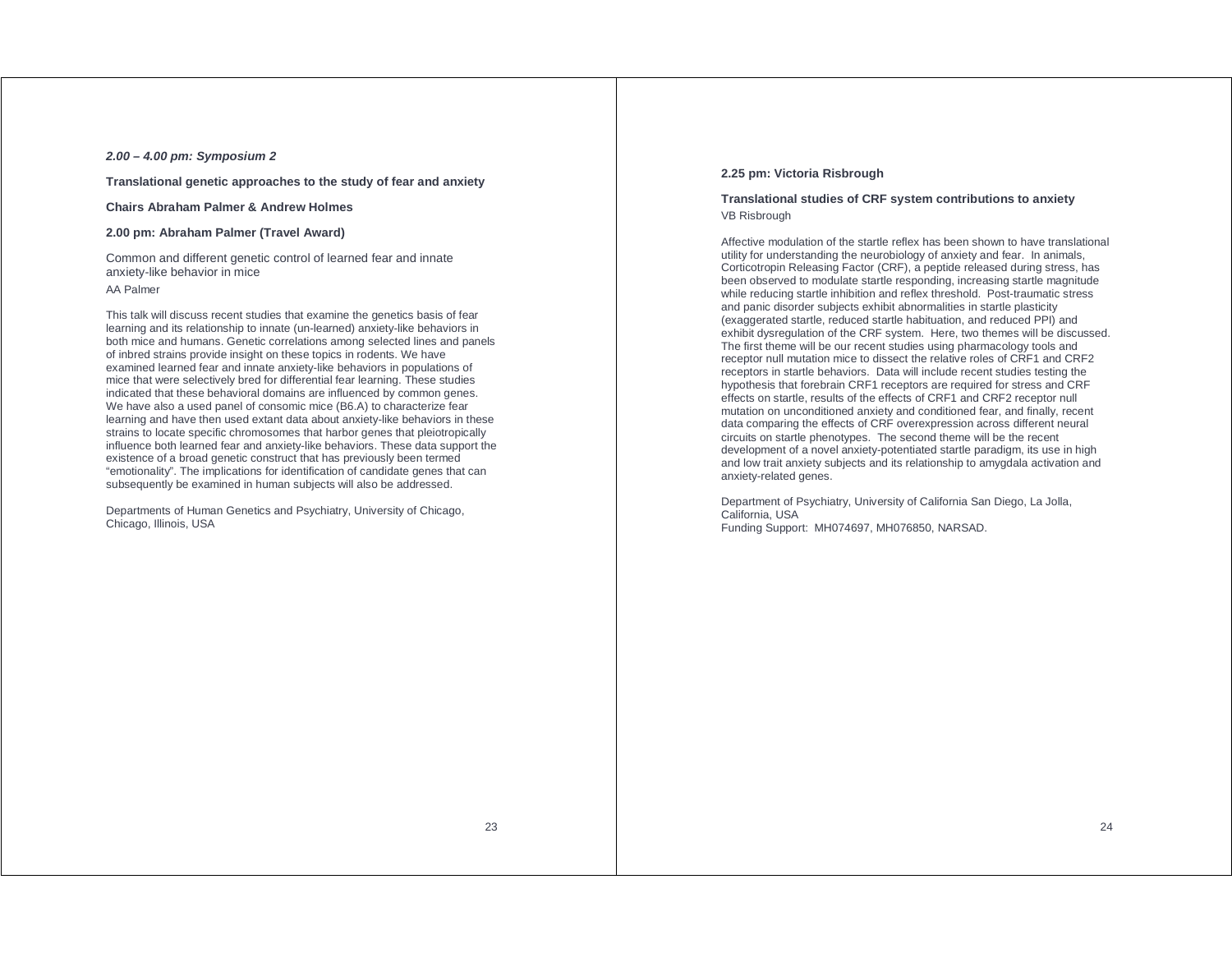### **2.50 pm: Lukas Pezawas**

### **Epistasis of SERT & BDNF: A Complex Genetic Model of Depression**

L Pezawas, AL Goldman, BA Verchinski, VS Mattay, JH Callicott, BS Kolachana, RE Straub, MF Egan, A Meyer-Lindenberg, DR Weinberger

BDNF and SERT, both of which have been associated with psychopathological states, are important genes in brain development and in functions related to memory and emotion. Genetic variations of the BDNF (val66met) and SERT gene (5-HTTLPR) affect the function of these proteins in neurons and predict variation in human memory and in fear behavior. Our previous work has shown that the S allele of 5-HTTLPR affects the integrity, function and connectivity, and presumably development of a neural circuit linking amygdala and rostral anterior cingulate circuitry, a circuitry related to anxious temperament and depression in the presence of environmental adversity. Additionally, we could show that val66met BDNF affects the development and function of brain circuitries (hippocampus, DLPFC) prominently implicated in aspects of cognitive functioning (e.g. working memory). Convergent evidence links BDNF to depression, such as data showing association of the functional val66met BDNF polymorphism with increased risk for mood disorders, for temperamental traits related to mood disorders, and associated increases of BDNF expression after electroconvulsive therapy and antidepressive SSRI treatment. These data implicating a biological interaction of BDNF with 5- HTTLPR-dependent signaling suggest a molecular mechanism that could support an epistatic interaction between the functional variants in these genes in risk for depression. This possibility has been explored to a limited degree in animals genetically engineered to be hypomorphic at both genes. We hypothesized that the "insufficient" met BDNF allele does not translate the S allele effect of 5-HTTLPR and therefore protects the subject from significant changes in subgenual cingulate and amygdala volume, which is reflected in functional connectivity data of this brain circuitry. We investigated highresolution anatomical magnetic resonance images (MRI) of 111 normal healthy volunteers (Caucasians of European >ancestry) without any psychiatric life-time history using optimized voxel-based morphometry (VBM), a sophisticated fully automated morphological imaging technique, which allows a statistical comparison of gray matter volume on a voxel-by-voxel basis. Furthermore, functional and structural connectivity data were analyzed using SPM2. Consistent with our initial hypothesis, we found a significant increased 5-HTTLPR S allele volume loss of the subgenual cingulate and amygdala (p<0.001) in val/val BDNF carriers compared to met BDNF genotype. Structural connectivity and behavioral data reflected this relationship (p<0.001). The met BDNF allele may be a protective genetic factor for depression, because it only insufficiently translates 5-HTTLPR S allele dependent structural and functional changes, which are related to depression.

Medical University of Vienna, AUSTRIA Funding Support: GCAP, NIH,NIMH, IRP.

### **3.15 pm: Andrew Holmes**

### **Exploring the genetic and neural basis of fear extinction using mouse models**

A Holmes<sup>1</sup>, K Hefner<sup>1</sup>, L Heinz<sup>1</sup>, D Goldman<sup>1</sup>, C A Hodgkinson<sup>1</sup>, N Singewald<sup>2</sup>

Extinction is an active form of learning in which the expression of a conditioned fear response is reduced after repeated experience of the conditioned stimulus in the absence of the unconditioned, aversive stimulus (Pavlov, 1927). Impaired fear extinction is a major symptom of anxiety disorders, such as posttraumatic stress disorder, that have a significant genetic component. Fear conditioning and extinction appear to involve partially distinct molecular and neural circuitry. However, while there is increasing understanding of the neural processes subserving fear extinction, the precise neural circuits, molecules and genes underlying impaired extinction remain incompletely understood. To address this question, we have employed a multi-disciplinary approach to study the basis of differences in fear extinction between inbred mouse strains. Multiple inbred strains were compared for extinction of a Pavlovian fear conditioned response and, for comparison, extinction of conditioned taste aversion and an instrumental response for positive reinforcement. The effects of various drugs with known extinction-facilitating effects (e.g., D-cycloserine, yohimbine, URB597) were compared across strains. In order to identify brain regions differentially activated by extinction learning across strains, c-Fos immunocytochemistry was performed. To explore potential sources of genetically-driven variation driving strain differences in extinction, sequencing was performed on a number of genes implicated in extinction (e.g., brain-derived nerve-growth factor, dopamine D1 receptor, catechol-O-methyl-transferase). The results of these studies could provide novel insights into the pathophysiology of anxiety disorders and serve to improve their therapeutic alleviation.

<sup>1</sup> National Institute on Alcohol Abuse and Alcoholism, NIH, Bethesda, Maryland USA

<sup>2</sup>Department of Pharmacology and Toxicology, Univ of Innsbruck, Innsbruck, AUSTRIA

Funding Support: NIAAA-IRP and Fonds zur Förderung der Wissenschaftlichen Forschung.

**3.40 pm: General discussion** 

**4.00 pm: Break**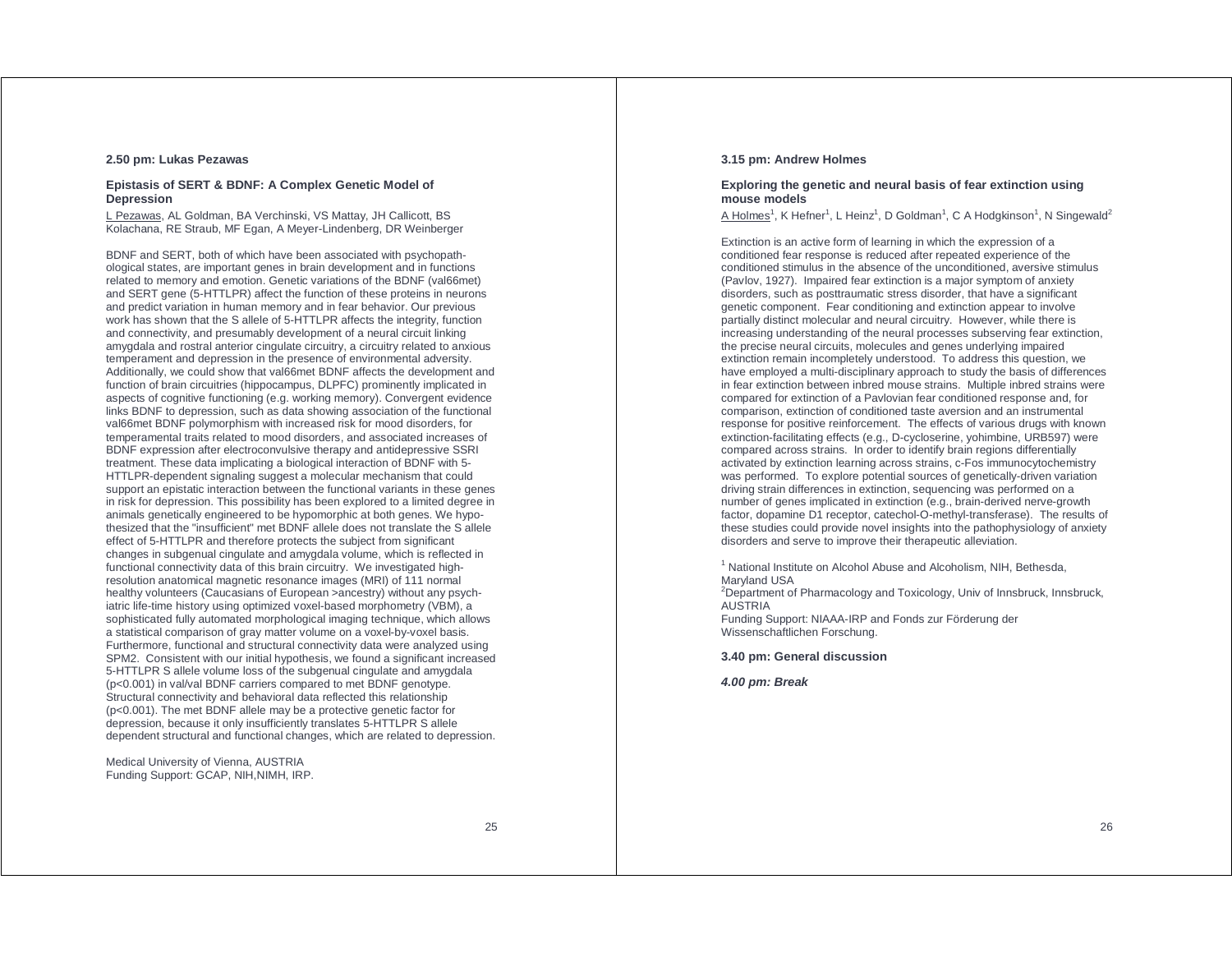### **4.30 – 6.00 pm: Outstanding Young Investigators Awardee Talks**

**Chair John Crabbe** 

**4.30 pm: Anne Albrecht** 

### **Expression of neuropeptide Y and somatostatin in fear conditioned mice**

A Albrecht<sup>1</sup>, M Schulz<sup>1</sup>, C Stoppel<sup>1</sup>, H-C Pape<sup>2</sup>, O Stork<sup>1</sup>

Inhibitory local circuit neurons control activity and information flow in the amygdala and hippocampus, and are critically involved in the control of fear and anxiety. NeuropeptideY (NPY) and somatostatin (SST) act as cotransmitters in overlapping populations of GABAergic interneurons in these brain areas. While NPY is known for its anxiolytic effects, the role of SST is less well understood and the function and regulation of both peptides in contextual and cued fear conditioning still requires comprehensive evaluation. Here, expression levels of NPY and SST mRNA in central (CE), lateral (LA) and basolateral (BLA) subnuclei of the amygdala were evaluated with laser microdissection and real time PCR analysis. With SST being generally about 10-20fold more prominent, both peptides showed highest expression in the CE and 2-3 fold lower levels in the LA and BLA. This differential expression was further confirmed by in situ hybridisation histochemistry. Six hours after auditory cued and contextual fear conditioning a dissociation of SST and NPY expression levels was observed: while SST mRNA expression was transiently increased in the LA upon cued conditioning, NPY mRNA remained largely unchanged in this region under both conditions. In the BLA and CE, both peptides were regulated only moderately. Our data thus indicate a highly specific regulation of NPY and SST mRNA expression in a subregions of the amygdala likely to contribute to differential information processing in cued and contextual fear memory formation.

<sup>1</sup>Institut für Physiologie, Otto-von-Guericke-Universität Magdeburg, GERMANY

<sup>2</sup>Institut für Physiologie I, Westfälische-Wilhelms-Universität Münster, GERMANY

Supported by Deutsche Forschungsgemeinschaft (SFB426, TPB7) and the state Sachsonia-Anhalt (HWP IF 55).

### **5.00 pm: Clarissa Parker**

### **Genetics of basal plasma corticosterone levels in the LXS Recombinant Inbred mouse strains**

CC Parker, CJ Larson, P Carosone-Link, L Lu, B Bennett

The set of LXS Recombinant Inbred (RI) strains is a large mapping panel consisting of 75 RI strains derived from Inbred Long-Sleep and Inbred Short-Sleep progenitors. This strain set provides sufficient power to detect quantitative trait loci (QTL) contributing to complex traits accounting for as little as 10% of genetic variance. Previous studies utilizing other RI panels and F2 populations have successfully identified QTLs for numerous hormones, but they have primarily focused on identification of QTLs linked to disease states rather than on factors involved in natural variation of hormone levels. In the present study, we analyzed basal plasma corticosterone (CORT) levels in male and female mice between 55 and 105 days of age in a subset of the 75 RI strains. These strains displayed a large range of basal CORT levels (0.0000222 µg/100mL to 3.439284

µg/100mL), transgressing those of the inbred progenitors (ILS mean basal CORT =10.5384 µg/100mL; ISS mean basal CORT =10.9989 µg/100mL), thus supporting the utility of this large panel for mapping traits not selected in the progenitors. Using 4856 SNPs identified in the Wellcome-CTC Mouse Strain SNP Genotype Set, and the mapping algorithm R/qtl; we found two suggestive QTLs correlated with basal CORT levels. In females, a suggestive QTL was found on Chromosome 1 (LOD = 1.80; p = 0.63, accounting for 15**%**  of VG), and in males, a highly suggestive QTL was found on Chromosome 15 (LOD = 2.51; p = 0.06, accounting for 19**%** of VG). Future work will focus on finishing analysis on the complete RI panel, as well as identification of QTLs linked to plasma CORT levels following exposure to ethanol and to stress. These findings show that large reference RI panels are a useful resource for mapping complex traits and will be valuable for modeling the genetics of complex diseases in human populations.

Institute for Behavioral Genetics, University of Colorado, USA Funding Support: F31AA016261, U01 AA 014425.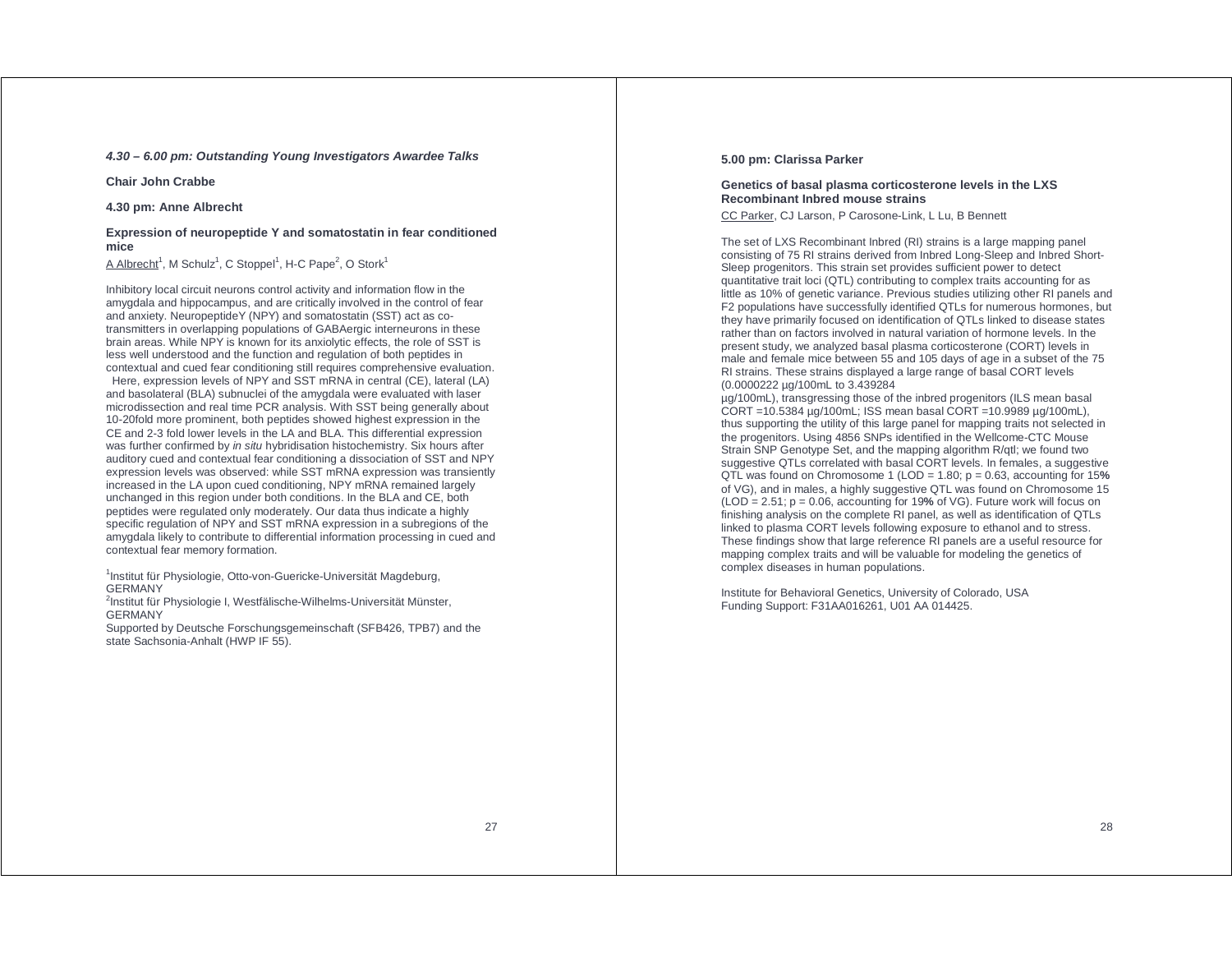### **5.30 pm: Heidi Lesscher**

### **Amygdala PKC epsilon regulates corticotrophin releasing factor, anxiety-like behavior and alcohol consumption**

HMB Lesscher<sup>1,2</sup>, JK Deitchman<sup>1</sup>, J Connolly<sup>1</sup>, T McMahon<sup>1</sup>, RO Messing<sup>1</sup>

PKCepsilon (-/-) mice show reduced alcohol self-administration and reduced anxiety-like behavior. Neuropeptides in the amygdala, particularly corticotrophin releasing factor (CRF), have been implicated in anxiety, including withdrawal-induced anxiety, and alcohol consumption. The goal of this study was to determine the role of PKCepsilon in the amygdala in these behaviors.

 Amygdala CRF levels and mRNA abundance were reduced by 50% in PKCepsilon (-/-) mice and microinjection of 100 ng CRF into the amygdala increased anxiety-like behavior of PKCepsilon (-/-) mice to wild-type levels. By lentiviral expression of shRNA against PKC<sup>ε</sup>, we decreased PKCε in the amygdala by 60%. Bilateral knockdown of PKCε in the amygdala decreased anxiety-like behavior in wild type mice. To explore the role of amygdala PKCepsilon in alcohol consumption we used a limited access alcohol consumption paradigm, a two-bottle choice task with access to water and 15% alcohol in a daily 2 hour session. Local knockdown of PKCepsilon in the amygdala reduced alcohol consumption in this paradigm, particularly after multiple daily drinking sessions. The results suggest that PKCepsilon regulates CRF expression in the amygdala and controls anxiety and alcohol consumption in mice.

<sup>1</sup> Ernest Gallo Research Center at UCSF, Emeryville, CA 94608, USA <sup>2</sup> Rudolf Magnus Institute of Neuroscience, UMCU, Utrecht, THE NETHERLANDS

Supported by EC, Marie Curie Fellowship MOIF-CT-2004-002812 to H.M.B. Lesscher and Dept. of the US Army, DAMD 17-03-1-0058 to R.O. Messing.

#### **7.00 pm: Dinner**

### **Wednesday, May 23**

**8 am: Breakfast** 

**8.45 – 10.45 am: Symposium 3** 

**Behavioural phenotyping for alterations in brain function** 

 **Chair Sabine Hölter-Koch** 

**8.45 am: Katharine Webb** 

#### **Identification of mutations affecting amphetamine-induced reward in zebrafish**

K Webb, J Ninkovic, W Norton, L Bally-Cuif

Addiction is a complex maladaptive behavior affecting millions of people worldwide. The rewarding properties of drugs of abuse are central for the development of addictive behavior and are most commonly measured by means of the conditioned place preference (CPP) paradigm. Katharine Webb will report here on the development of a reliable CPP test in adult zebrafish, its validation in a heterozygote background for the function of acetylcholinesterase (ache/+ zebrafish mutants), and its use in a genetic ENU screen aiming to the recovery of mutants affected in the reward process. To date, we isolated 13 dominant mutations leading to decreasing or abolishing amphetamine-induced CPP, and we are in the process of mapping these mutations.

GSF-National Research Center for Environment and Health, Institute of Developmental Genetics, Department Zebrafish Neurogenetics, GERMANY Funding Support: EU Integrated Project ZF-Models No. LSHC-CT-2003- 503466.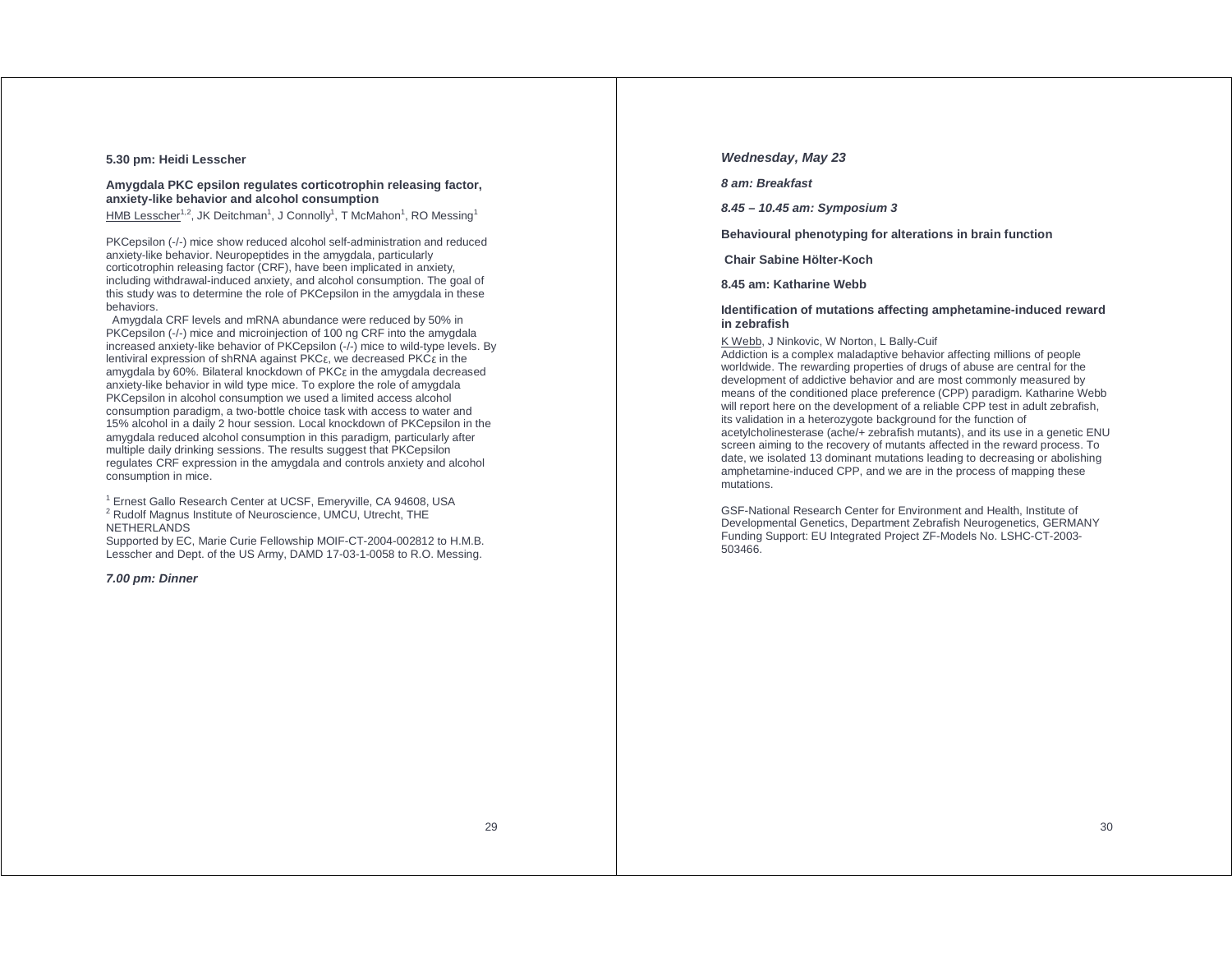### **9.10 am: Pat Nolan**

### **Cloning and characterisation of novel mouse circadian mutants in ENU screens**

S Godinho<sup>1</sup>, A Barnard<sup>1</sup>, E Maywood<sup>2</sup>, M Hastings<sup>2</sup>, P. Nolan<sup>1</sup>

Mice as well as humans maintain a large number of physiological variables under constant control of an internal clock. The predominant rhythm adopted is circadian (~24-hours). Humans and mice keep under circadian control the regulation of diverse processes such as the sleep-wake cycle, locomotor activity, temperature regulation, metabolism, water/food intake and levels of circulating hormones. Disturbances in circadian parameters have been associated with a number of psychiatric and neurological disorders in humans including seasonal affective disorder, bipolar disorder and neurodegenerative disorders. Elucidation of the molecular basis of circadian rhythms has progressed dramatically over the past decade. Nevertheless, many molecular components remain to be identified in order to explain how the internal clock, residing within the suprachiasmatic nucleus of the hypothalamus, interacts with the environment and how it conveys its rhythm to oscillators in other tissues and brain regions. We have been conducting chemical mutagenesis screens in mice for mutations affecting circadian parameters. Using this approach we have uncovered a number of novel loci affecting circadian homeostasis. We will present details of the screens used, describe the mutant phenotypes identified and, finally, introduce the novel molecular insights into circadian homeostasis that have been uncovered by cloning the mutant genes.

 $1$ MRC Mammalian Genetics Unit, Harwell, Oxfordshire, and  $2$ MRC Laboratory of Molecular Biology, Neurobiology Division, Cambridge, UK This work was supported by the MRC, BBSRC and by the 6th Framework Project EUCLOCK (No. 018741).

### **9.35 am: Silvia Mandillo**

### **Mice lacking the parkin associated receptor GPR37 show behavioral abnormalities linked to dopaminergic system alterations**

S Mandillo, E Golini, D Marazziti, C Di Pietro, E Meomartini, E Minicocci, R Matteoni, G Tocchini-Valentini

GPR37 is an orphan G-protein coupled receptor highly expressed in the mammalian central nervous system. It has been shown to be a substrate of parkin and to be involved in the pathogenesis of Parkinson's disease (PD). Gpr37-/- mice are viable and fertile, their gross brain morphology is normal, however they show alteration in spontaneous and amphetamine-induced locomotor activity, deficits in rotarod performance, reduced levels of striatal dopamine content, and resistance to MPTP-induced neurodegeneration (Marazziti et al., PNAS, 2004). Additionally Gpr37-/- mice display a reduced locomotor response to cocaine compared to their wild-type littermates and also a reduced cataleptic response to the administration of D1 and D2 receptor antagonists. We hypothesize these abnormalities to be related to the recently demonstrated interaction of GPR37 with the dopamine transporter (DAT). The study of this interaction could help in elucidating some of the mechanisms underlying PD and drug addiction.

CNR-National Research Council, Institute of Cell Biology, ITALY Funding Support: Italian Ministry of Research projects (FIRB 2001, 2005, 2006; PS-PNR 2005-2007); European Framework Programme projects (EUMODIC, MUGEN and EURASNET).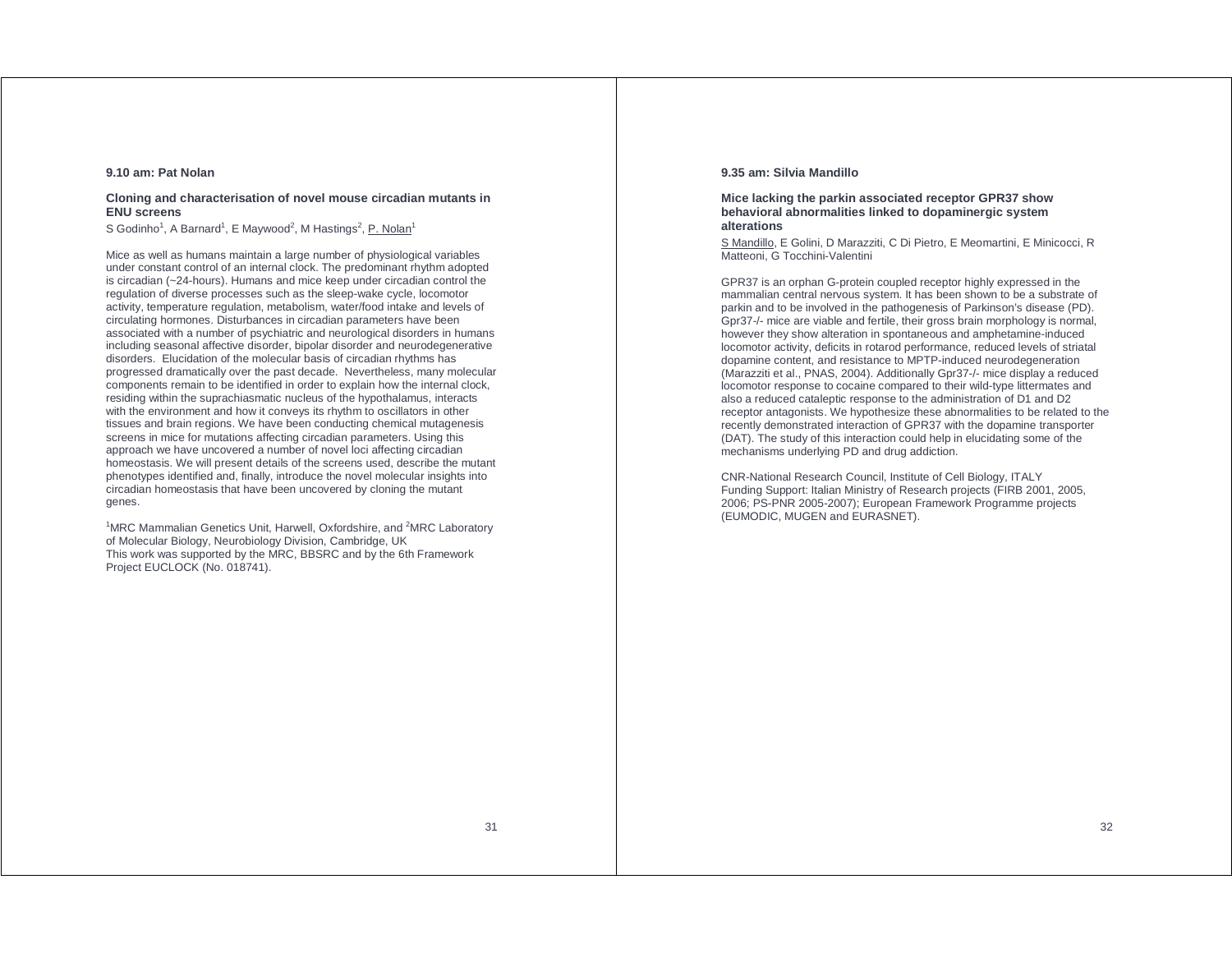### **10.00 am: Jan Deussing**

### **CRH overexpression in the brain exerts antidepressant-like effects**

A Lu<sup>1</sup>, MA Steiner<sup>1</sup>, AM Vogl<sup>1</sup>, GK Stalla<sup>1</sup>, F Holsboer<sup>1</sup>, CT Wotjak<sup>1</sup>, W Wurst<sup>2</sup>, **JM Deussing** 

The implication of corticotropin-releasing hormone (CRH) in the pathophysiology of affective disorders has stimulated the interest in animal models of CRH hyperactivity. Therefore, different CRH overexpressing mice have been created, whose usability, however, was confounded by severe hypercortisolemia developing from unrestricted and exceeding CRH expression. To circumvent these problems, we created a highly flexible gainof-function mouse model combining the Cre/loxP system with the ubiquitously expressed ROSA26 locus. This enabled us to dose-dependently overexpress CRH, restricted to the central nervous system (CNS). Thus, we avoided to affect basal emotionality and basal hypothalamic-pituitary-adrenocortical (HPA) axis activity. Under stressful conditions, however, CRH overexpression caused CRH receptor type 1 (CRHR-1) antagonist reversible alterations of stress coping behavior and HPA-axis hyperreactivity. Activating the endogenous CRH system by preceding stress exposure in wild-type mice, evoked similar alterations in stress coping behavior that could not be induced in CRHR-1 knockout mice. This demonstrates the value of conditional CRH overexpressing mice as an animal model for understanding the role of CRH in the transition from physiological to pathological stress adaptation.

<sup>1</sup>Max Planck Institute of Psychiatry, Munich, and <sup>2</sup>Institute of Developmental Genetics, GSF Research Center, Neuherberg/Munich, GERMANY

### **10.25 am: General discussion**

**10.45 am: Coffee** 

### **11.15 am: Distinguished Awardee lecture: Robert Williams**

### **introduced by Daniel Goldowitz**

### **Systems Genetics of Brain Structure and Function: A jigsaw puzzle**  RW Williams

The process of understanding complex systems, such as the structure of the brain or the genetic modulation of behavior, bears similarities to the process of solving a jigsaw puzzle. The first step is mechanical and unrewarding--we flip pieces over to their correct side and pile up pieces that define edges and corners. The puzzle in our case has more than 27,000 colorful gene pieces. The second step is somewhat more interesting: blocks of particular colors and shapes are aggregated and subdivided. These are the gene ontologies and other metrics of sequence and functional similarity. Clever tactics and strategies are used to define and refine groups, depending on other sources of information. The third and longest step involves an interminable series of experiments to combine pieces that appear--often falsely--to have roughly the right shapes and colors.

Successful two-piece linkages of the type we have studied for the last 50 years (one gene variant mated to a single phenotype) are accumulated progressively. These doublets are expanded into clusters of three, four, and more multigenic pieces that begin to provide some vague ideas about small parts of the picture. Step 3 transitions surprisingly abruptly to a more exciting exponential fourth phase. Clusters of pieces are reoriented and eventually connected in ways that lead to minor and major epiphanies. During this process, brain reward systems spritz neurons in nucleus accumbens and elsewhere with well modulated doses of dopamine and other neurotransmitters. This mirrors our own scientific satisfaction that we are beginning to understand the complex neurogenetics that underlies this whole puzzling brain reward system. Finally, the process of adding correct pieces into the puzzle becomes ridiculously easy. As our knowledge grows, there are far fewer degrees of freedom and far fewer errors. In this final fifth phase, we snap pieces in place almost without thinking. The enjoyment shifts from the action of solving the puzzle to understanding and appreciating the image of the puzzle: holistic systems integration. In the case of complex biological systems, we hope that this understanding translates in some way to longer, more rewarding, and healthier lives.

 Many of us have spent much of our careers diligently flipping over or fondling single pieces of the puzzle. If we have had luck and worked hard, we may even have had the opportunity to snap a few pieces together. Some of us are building analytic/synthetic tools--the tables, chairs, lights, and eyes--that are the necessary infrastructure to solve these complex puzzles; GeneNetwork being one example. As a community we are now in the middle of the exponential phase. To ruin the metaphor; we are now simultaneously and collaboratively working on steps 1, 2, 3, and 4. Pieces are being discovered, snapped together, and globally positioned into a large vista at an accelerating rate. It is an exciting time to be solving puzzles. The selective forces that have shaped the evolution of these sequences, but have also in some instances provided insights into the mechanics of the clock. I will describe some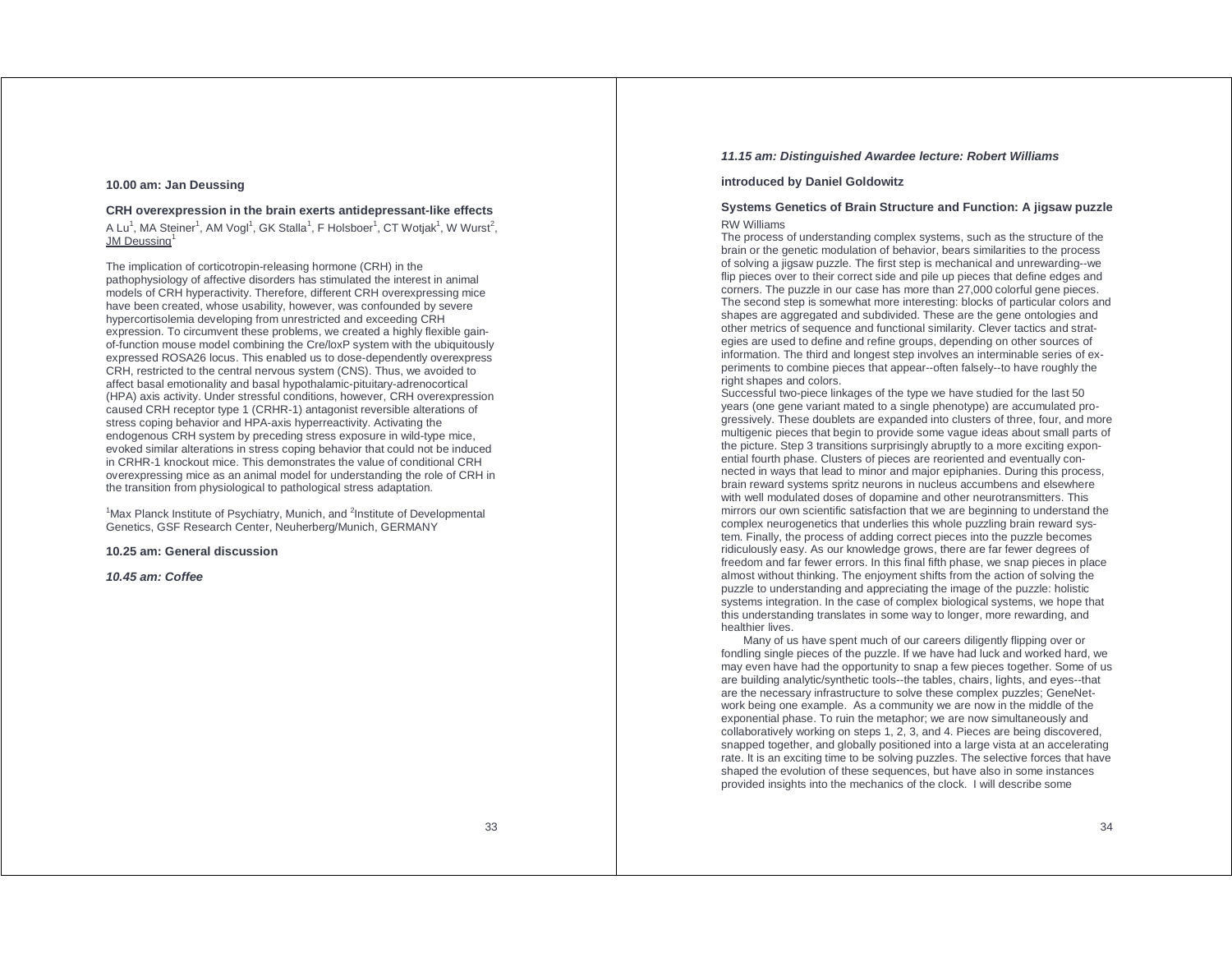examples of this type of work by focusing on the period and timeless genes in insects.

Department of Anatomy and Neurobiology, University of Tennessee Health Science Center, Memphis, Tennessee, USA

### **12.15 pm: Lunch**

### **1.45 – 3.45 pm: Symposium 4**

**COMT Val158Met: a uniquely human balanced polymorphism** 

**Chair Mary-Anne Enoch, National Institute on Alcohol Abuse and Alcoholism, USA** 

### **1.45 pm: Mary-Anne Enoch**

The influence of COMT genotype on anxiety and addiction M-A Enoch, J Waheed, C Harris, KV White, B Albaugh, D Goldman

Val158Met is a uniquely human, functional polymorphism in the catechol-Omethyltransferase (COMT) gene that is abundant across many different ethnic groups suggesting maintenance by balanced selective forces. COMT plays a major role in the metabolism of CNS dopamine and norepinephrine. We genotyped individuals from two community samples from very different backgrounds: 350 Plains American Indians and 210 U.S. Caucasians. All participants were DSM-III-R psychiatrically interviewed. They completed the TPQ and WAIS-R and underwent EEGs. We found that the variant low activity Met158 allele was linked with greater severity of pathological anxiety, and in both Caucasian and Plains Indian women the Met/Met genotype was associated with a more anxious, cautious personality together with an EEG intermediate phenotype for anxiety. On the other hand, in the Plains Indians the Met158 allele was associated with increased years of education, superior executive functioning (more so in non-al coholics than in alcoholics) and was protective against alcoholism and smoking (women only). The results of our study, put together with those of others, show that the variant low activity Met158 allele underlies increased emotional sensitivity together with superior cognitive skills but on the downside, with increased stress-related pathology. In contrast the ancestral Val158 allele is associated with increased stress resiliency but also with poorer cognitive abilities that are characteristic of diseases such as schizophrenia and drug addiction. In addition, both the Val158 and Met158 alleles can be risk factors for alcoholism in different drinking environments. Finally, there appear to be sexually dimorphic effects in the relationship between COMT Val158Met and anxiety.

Laboratory of Neurogenetics, National Institute on Alcohol Abuse and Alcoholism, NIH, Bethesda, Maryland USA Funding Support: Office of Research on Minority Health.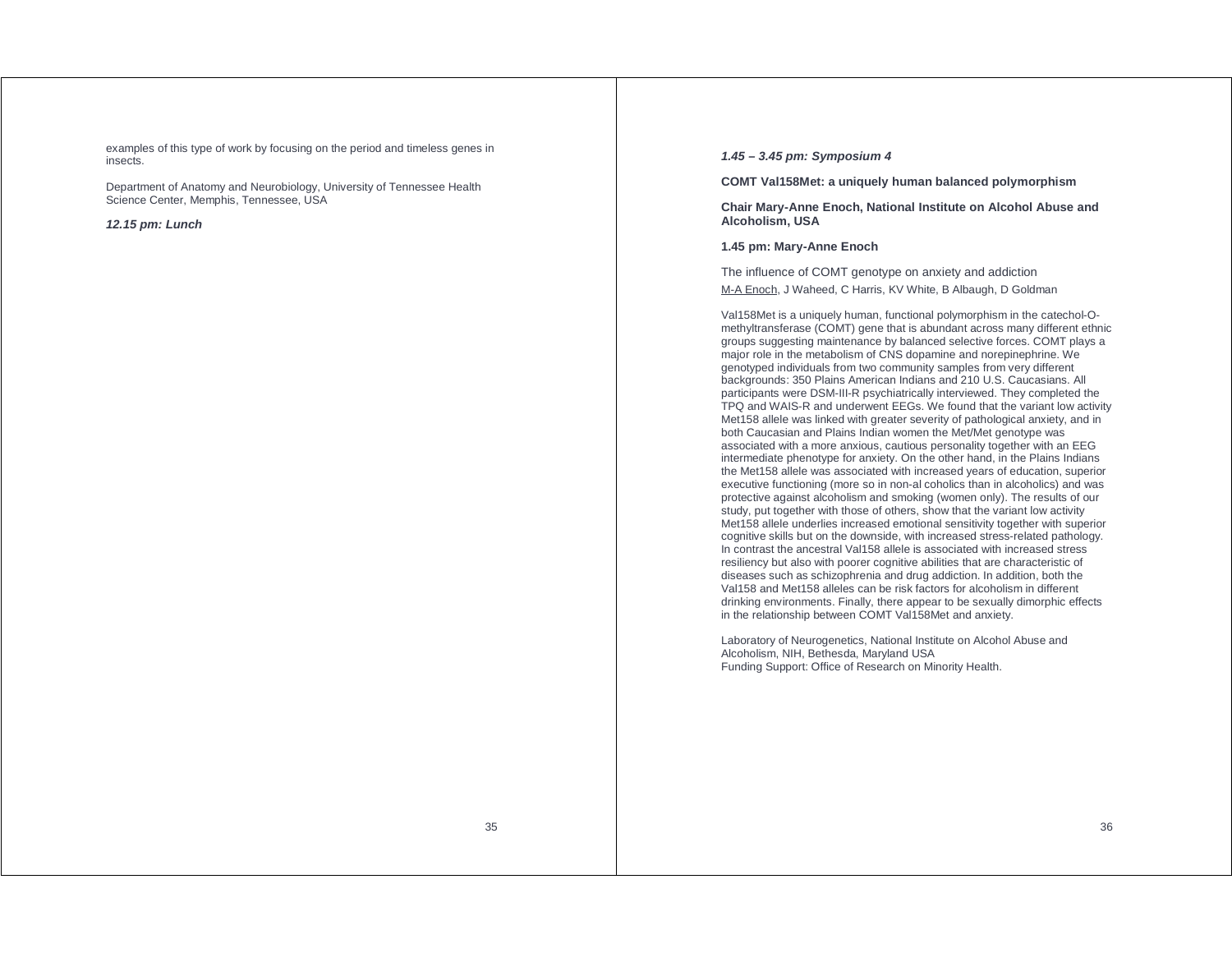### **2.10 pm: Andreas Heinz**

### **COMT genotype effects on central processing of affective stimuli**  A Heinz, M Smolka, D Müller, J Wrase

In behavioral genetics, additive gene-gene effects are often assumed but difficult to test due to the small explained behavioral variance. Processing of unpleasant stimuli in the amygdalae has been associated with a functional polymorphism (val158-met) in the catechol-O-methyltransferase (COMT) gene and independently with a functional polymorphism in the regulatory region of the serotonin transporter (5-HTT) gene. 5-HTT function may also be affected by a recently detected A/G exchange in the long allele (insertion) of the 5-HTT regulatory region. We tested whether these three genotype effects are additive and explain a substantial part of the variance in amygdala activation elicited by unpleasant cues. Genotype effects on central processing of standardized affective visual stimuli (unpleasant and neutral) were assessed in 48 healthy men with functional magnetic resonance imaging. In individuals with more COMT met158 alleles and with more s or lA alleles of the 5-HTT regulatory region, aversive stimuli elicited greater neuronal activity in the bilateral amygdala and hippocampus. COMT val158-met and 5-HTT genotype were additively associated with increased processing of aversive stimuli in the amygdala, indicating that functional brain imaging may be used to assess the interaction of multiple genotypes on neuronal activation.

Department of Psychiatry, Charité University, Berlin GERMANY Funding Support: DFG He 2597/7-3.

### **2.35 pm: Elizabeth Tunbridge**

# **The role of COMT in prefrontal function and its relevance to schizophrenia**

EM Tunbridge

The catechol-o-methyltransferase (COMT) enzyme metabolises catecholamines, including dopamine, which is critical for regulating prefrontal cortex (PFC) function. The human COMT gene contains a polymorphism (Val158Met), which alters enzyme activity and is associated with PFC function. In addition, COMT may be genetically associated with schizophrenia. This presentation will review preclinical data linking COMT, dopamine function and cognition, as well as discussing emerging complexities to the biology of COMT. The importance of COMT for modulating PFC neurochemistry and behaviour was investigated in the rat using tolcapone, a brain-penetrant COMT inhibitor. Administration of tolcapone had no effect on basal levels of dopamine or noradrenaline in medial PFC (mPFC), measured using in vivo microdialysis, but significantly potentiated stimulated dopamine, but not noradrenaline, efflux. Consistent with these findings, and with data linking the human Val158Met polymorphism with cognition, tolcapone specifically improved performance on a task known to depend on dopamine function and the PFC. In addition, the presence of COMT variants was investigated in human PFC. This revealed both mRNA and protein COMT variants, which could potentially enhance or confound genetic associations with cognition and psychiatric disorders. These data demonstrate that COMT is important for modulating dopamine levels in the PFC, and for modulating PFC-dependent behaviour. These data are strikingly similar to findings linking the human COMT Val158Met polymorphism and suggest that COMT might be a viable drug target for treating the cognitive dysfunction suffered by patients with schizophrenia. In addition, our discovery of novel variants suggests an additional level of complexity to the biology of COMT. Investigation of the functional impact of these variants and their expression in psychiatric disorders and associated with COMT polymorphisms is ongoing; however, they may be important modulators of COMT's function in the brain.

Department of Psychiatry, University of Oxford, Oxford, UK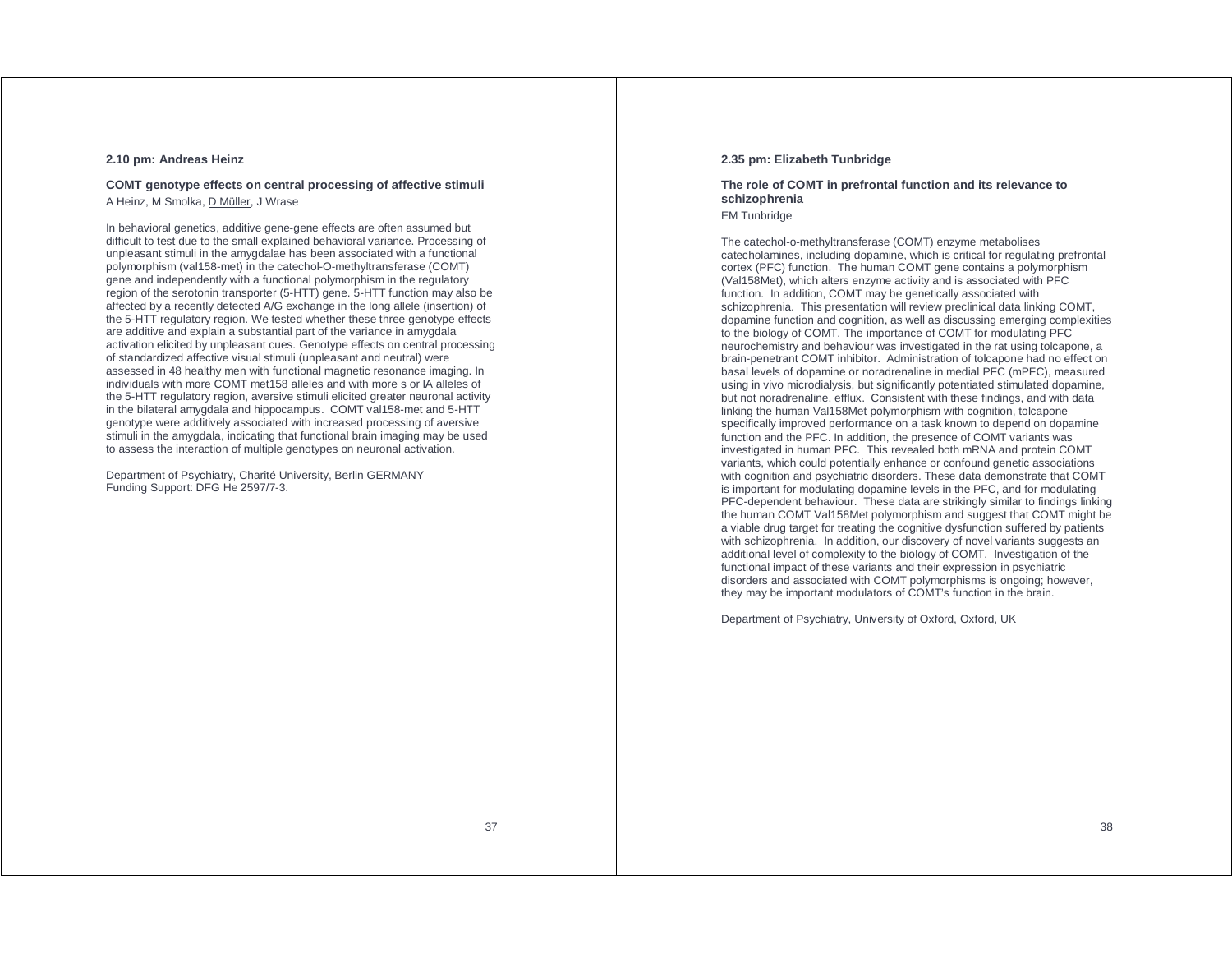### **3.00 pm: Ben J Baig, University**

Relationship of COMT variants to brain structure, function and risk of psychosis

AM McIntosh, BJ Baig, J Hall, D Job, HC Whalley, GKS Lymer, TWJ Moorhead, DGC Owens, P Miller, D Porteous, SM Lawrie, EC Johnstone

Introduction: There is growing evidence that the gene COMT may be involved in the aetiopathogenesis of schizophrenia. This study sought to clarify the effects of the COMT variant on brain structure, function and risk of developing schizophrenia in a well-characterised cohort of individuals at high risk of schizophrenia for familial reasons. Methods: In a sample of people at high risk of schizophrenia, the risk of progression to schizophrenia associated with the COMT Val allele was estimated. The relationship of the Val allele to brain structure and function was then investigated using structural and functional MRI data collected on the high-risk subjects before their disease outcome was known. Results: The COMT Val allele was shown to increase the risk of schizophrenia in this cohort in a dose-dependent manner. Subjects with the COMT Val allele had reduced grey matter in anterior cingulate cortex. In addition, there was evidence of increased activation in lateral prefrontal cortex, anterior and posterior cingulate with increasing sentence difficulty in those with the COMT Val allele despite a similar level of performance. Discussion: The COMT Val allele is associated with an increased risk of schizophrenia in subjects at increased familial risk. It has demonstrable effects on frontal brain structure and function. These patterns of altered brain structure and function have previously been associated with schizophrenia in this and other samples.

University of Edinburgh, UK Funding Support: MRC.

### **3.25 pm: General discussion**

**3.45 pm: Break** 

### **4.15 – 6.15 pm: Poster session**

### **Levodopa treatment rescues memory deficits in transgenic mice modelling Alzheimer's disease**

O Ambrée<sup>1</sup>, H Richter<sup>1</sup>, L Lewejohann<sup>1</sup>, K Keyvani<sup>2</sup>, W Paulus<sup>2</sup>, WR Schäbitz<sup>3</sup>, N Sachser<sup>1</sup>

Dopamine plays an important role in learning and memory processes. A deficit of this neurotransmitter as it is apparent in Alzheimer's disease may contribute to cognitive decline, a major symptom of Alzheimer patients. The aim of this study was to elucidate if stimulation of the dopaminergic system is able able to improve cognitive function in a transgenic mouse model of Alzheimer's disease.

 Male mice of the TgCRND8 line carrying a double mutated form of human APPswe&ind and their wild type littermates were treated either with levodopa or vehicle (saline) and tested in an object-recognition task and the Barnes maze.

Concerning object-recognition memory wild type mice of both treatment groups performed equally well. Transgenic animals, however, showed a significant object recognition only when treated with levodopa while vehicle treated transgenics did not discriminate between the familiar and the novel object. In the Barnes maze both wild type groups performed similarly well while vehicle treated transgenic animals had a significantly longer latency and ran a significantly longer path until they found the escape hole. In transgenic animals levodopa treatment led to a significantly better acquisition of spatial memory compared to vehicle treated transgenic mice.

 In summary, deficits in object-recognition memory and spatial learning of TgCRND8 mice could be ameliorated by levodopa treatment. We hypothesise that the dopaminergic system is an important target in order to counteract cognitive decline in senile dementia.

<sup>1</sup>Department of Behavioural Biology, <sup>2</sup>Institute of Neuropathology and <sup>3</sup>Institute of Neurology, University of Münster, GERMANY This work was supported by BMBF grant 01GW0520.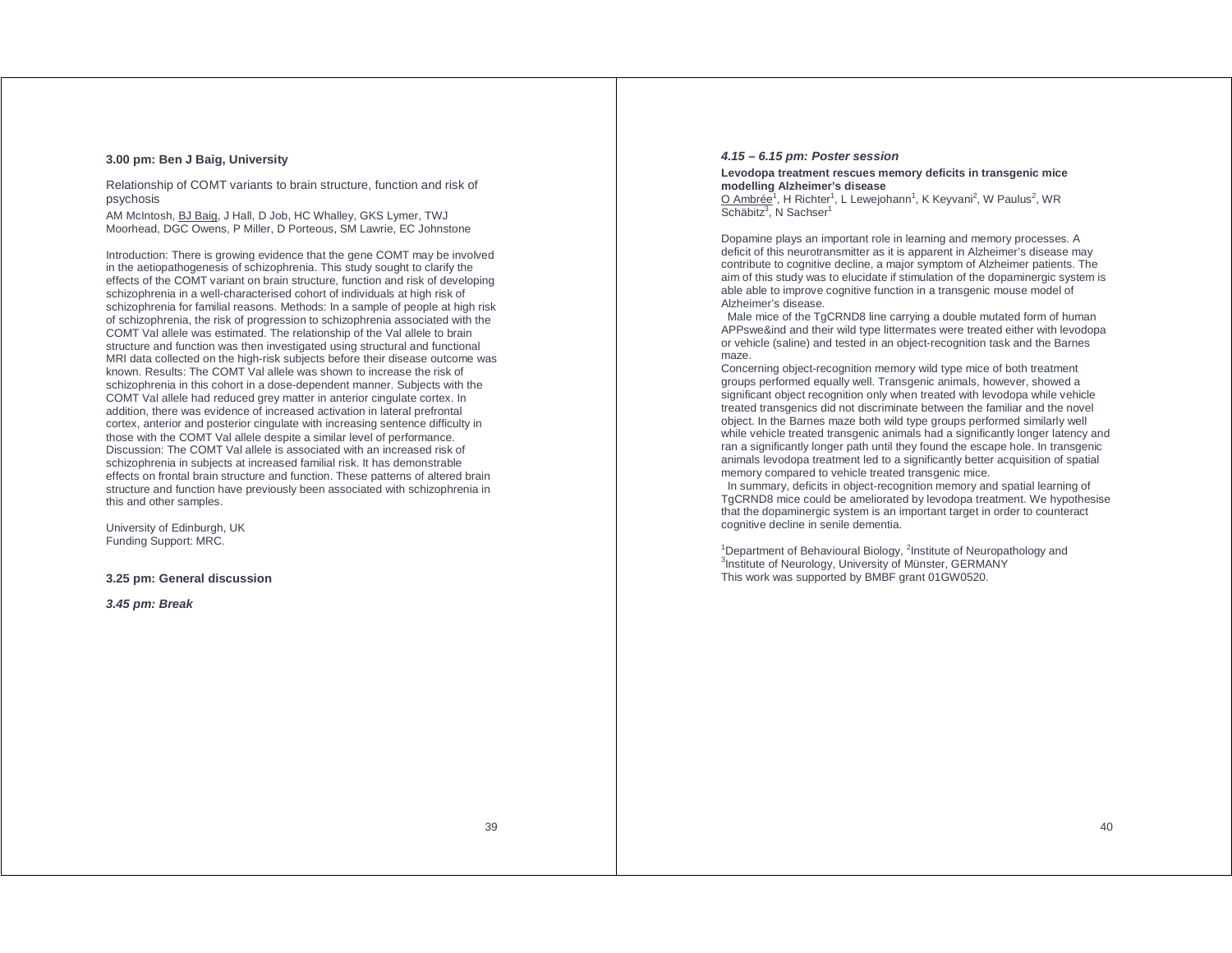#### **Fmr1 KO mice as a possible model for autism**  M Bernardet, W Crusio

Although autism was first described in 1943, little is still known about its etiology and that of related developmental disorders. Work with human patients has provided many data on neuropathological and cognitive symptoms but our understanding of the functional defects at the cellular level and how they come about remains sketchy. To improve this situation, autism research is in need of valid animal models. However, despite a strong hereditary component, attempts to identify genes have generally failed, suggesting that many different genes are involved. As a high proportion of patients suffering from the Fragile X Syndrome show many autistic symptoms, a mouse model for this disorder could potentially also serve as a model for autism. The Fmr1 KO mouse is a valid model of the Fragile X Syndrome and many data on its behavioral and sensory-motor characteristics have already been gathered. We present an overview of literature reporting autistic features in this candidate model. Although more work is needed, we feel that it is highly likely that Fmr1 KO mice constitute a valid model for autism. Centre de Neurosciences Intégratives et Cognitives, Université de Bordeaux I,

**CNRS** 

UMR 5228, 33405 Talence, FRANCE

This work was supported by grants from the March of Dimes (12-FY05-1198), Conseil

Régional d'Aquitaine, CNRS, and the University of Bordeaux I to WEC.

#### **The long-term effects of cannabis use in early adolescence; an investigation in mouse models of cognitive function** E Binder, C Fernandes, LC Schalkwyk, DA Collier

Although it is widely held that cannabis is a safe drug, there are potential sideeffects to its use, including cognitive impairment, adverse psychological reactions such as anxiety and paranoia, and an increased risk of developing psychosis. It is clear from studies of psychosis that some individuals are more vulnerable to its effects than others, and that the timing of use may amplify its effect. We investigated the long-term effect of continuous δ-THC (delta-9- Tetrahydrocannabinol) use in two inbred strains of mice; C57BL/6J and DBA/2J. These strains are known to differ in their innate anxiety-related behaviour and cognitive abilities. Two different time windows were chosen to administer the drug: one group was treated from PND 7 – 21 while another group of mice were treated from day 30-44. δ-THC was solved in pure sesame oil and 20 mg/kg bodyweight were administered once a day orally for 14 days. At the adult stage age of 56 days the mice were tested first in an object recognition task and one week later in a delayed match to place (DMP) version of the Morris water maze. These two behavioural paradigms assess different memory systems in the brain. The Object Recognition task is a nonspatial task and not hippocampus-dependent. The DMP has been proposed as a model of working/episodic-like memory and has been shown to involve the hippocampus and NMDA receptor activation. The results show that the drug treatment induced a difference regarding the cognitive performance of the animals depending on the strain and time of treatment.

Social, Genetic and Developmental Psychiatry Centre, Institute of Psychiatry, King's College London, UK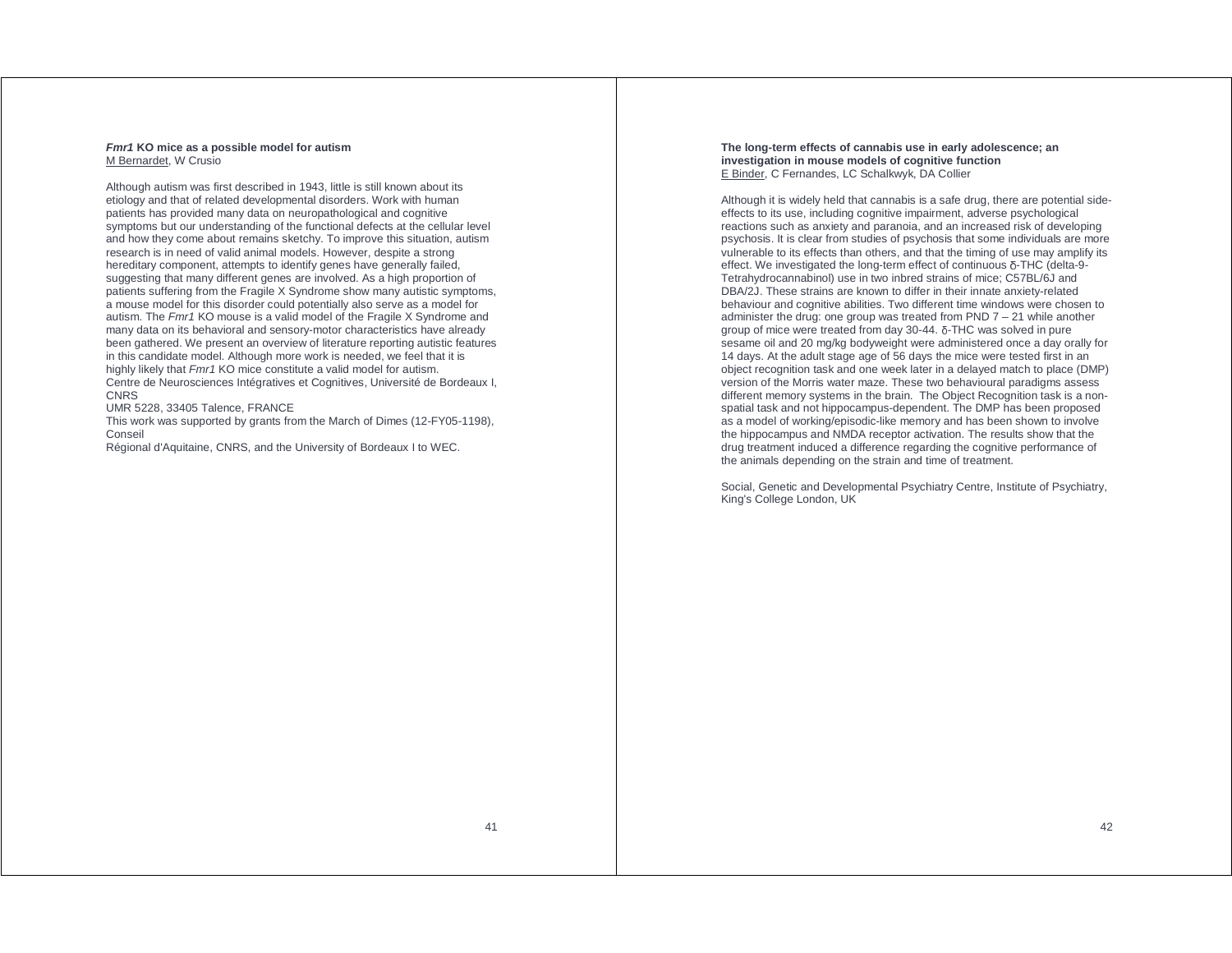#### **A behavioural analysis of the Coloboma mutant mouse** RE Brown, ME Keenan, RK Gunn

The Coloboma mutant mouse (C3H/HeSnJ-cm) has been proposed as an animal model of attention-deficit hyperactivity disorder (ADHD) due to excessive locomotion in an open field, yet few behavioural studies have looked at other behavioural measures in these mice. In our study, we looked at male and female Coloboma mice and their littermate controls (C3H/HeSnJ) in two different sizes of open field, pre-pulse inhibition, acoustic startle, Rotarod, balance beam, spontaneous alternation in a Y-maze, conditioned odour preference, rewarded alternation in the T-maze, tail-flick test and hotplate test. We found excessive hyperactivity and a lack of habituation in these mice, but no deficits in cognition or in pre-pulse inhibition. Results from the Rotarod and balance beam tasks indicate that Coloboma mice have severe motor coordination and balance problems compared to their littermates, suggesting that Coloboma mice may be a model of ataxia rather than ADHD.

Department of Psychology, Dalhousie University, CANADA Funding Support: NSERC of Canada.

#### **Using Chromosome Substitution Strains to identify gene-environment interactions for behavioural traits in mouse**  C Fernandes, E Pjetri, H Oppelaar, MJH Kas

Social environment plays an important role in the development of behavior. For example, absence or loss of social support, have been linked to both the onset and relapse of depression (Paykel, 1994) and social support may protect against stress-related disorders (deVries et al, 2003). There is growing evidence for gender differences in response to such support (Glynn et al, 1999), which may be a reflection of the different coping strategies employed by men and woman in response to stress (Taylor et al, 2000). Social housing has been proposed as a rodent model of social support (Westenbroek et al, 2003), with social instability affecting females more than males (Haller et al, 1999). Although adverse life events and the development of behavioural disorders are clearly related, the behavioral and genetic mechanisms underlying this relationship are not fully understood. In this study we have used this mouse model of social support in combination with the C57BL/6J-

Chr #A/NaJ chromosome substitution strains (CSS). CSS offer several advantages for dissecting complex traits and are a powerful tool to identify genes for behaviour in mouse (Singer et al., 2004). The effect of manipulating social environment across different genetic backgrounds was studied using

females from 10 lines of the C57BL/6J-Chr #A/NaJ CSS panel. Mice were run through a large battery of tests to assess behaviors ranging from anxiety to cognitive ability. Results from the anxiety battery will be presented.

Department of Pharmacology & Anatomy, Behavioural Genomics Section, Rudolf Magnus Institute of Neuroscience, University Medical Centre Utrecht, THE NETHERLANDS

This work was supported by a Marie Curie Intra European Fellowship to C. Fernandes and a UMC Utrecht foreign exchange program grant to M.J.H. Kas.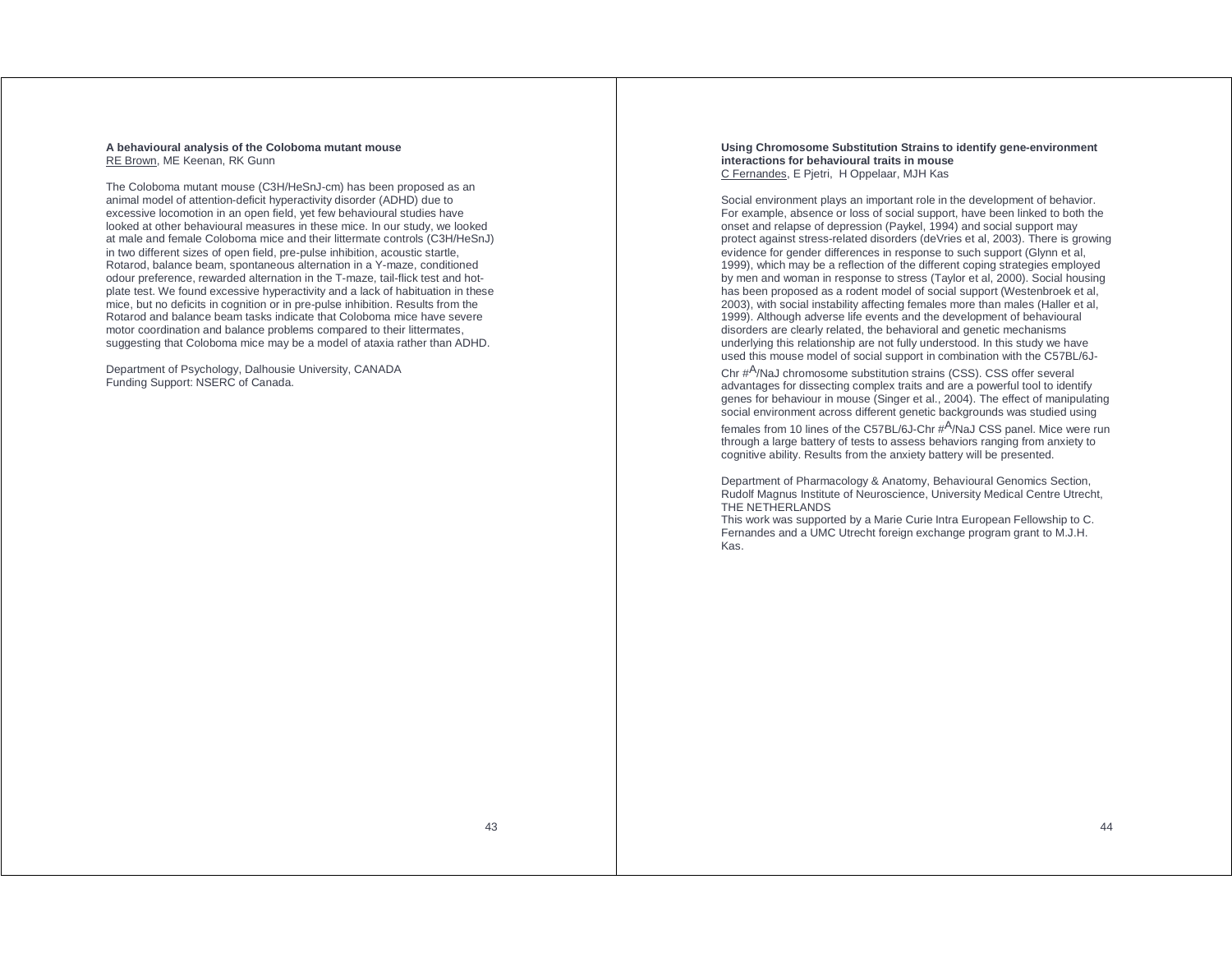### **Wild mouse Open Field behavior is embedded within the multidimensional data space spanned by laboratory inbred strains** E Fonio<sup>1</sup>, Y Benjamini<sup>2</sup>, A Sakov<sup>2</sup>, I Golani<sup>1</sup>

The vast majority of studies on mouse behavior are performed on laboratory mouse strains (Mus 'laboratorius'), while studies of wild mouse behavior are relatively rare. An interesting question is the relationship between the phenotypes of Mus 'laboratorius' and the phenotypes of their wild ancestors. It is commonly believed, often in the absence of hard evidence, that the behavior of wild mice exceeds by far, in terms of repertoire richness, magnitude of variables, and variability of behavioral measures the behavior of the classical inbred strains. Having phenotyped the Open Field behavior (OF) of 8 of the commonly used laboratory inbred strains, two wild-derived strains, and a group of first-generation-in-captivity local wild mice (Mus musculus domesticus), we show that contrary to common belief, wild mouse OF behavior is moderate, both in terms of endpoint values and in terms of their variability, being embedded within the multidimensional data space spanned by laboratory inbred strains. The implication could be that whereas natural selection favours moderate locomotor behavior in wild mice, the inbreeding process tends to generate in mice, in some of the features, extreme and more variable behavior.

<sup>1</sup>Department of Zoology, George S. Wise Faculty of Life Sciences, and <sup>2</sup>Department of Statistics and Operations Research, The Sackler Faculty of Exact Sciences, Tel Aviv University, ISRAEL This study was supported by the Adams Super Center for Brain Studies, Tel-Aviv University, Israel.

**A model to evaluate the vulnerability to eating disorders in female mice**  L Garbugino, F D'Amato, A Moles

Binge eating (BED) is an eating disorder whose pathophysiological mechanisms are still not clear. There is evidence of the existence of different polymorphisms in genes of the serotonin (5HT) system in patients exhibiting binge eating behavior.

 Mice are largely used to identify the genetic basis and heritability of normal and pathological behaviors. In humans, dieting strongly predicts stressinduced overeating. Basing on this evidence, Hagan and coll. developed an animal model for the study of BED using female rats, which derives from the hypothesis that caloric restriction and stress interact to induce binge eating. The model consists of exposing the animals to 3 consecutive cycles, each divided in 3 phases : food restriction, refeeding and exposition to high palatable food after stress (electric shock).

 The study was aimed at verifying if this model can be applied also to mice. Our results showed that binge eating was induced in adult female mice that were subjected to both food restriction and stress even after the first cycle of restrain-refeeding. Therefore this model can be suitable also to evaluate vulnerability to binge eating disorder in different strains of mice.

CERC-CNR of Rome Institute of Neuroscience, ITALY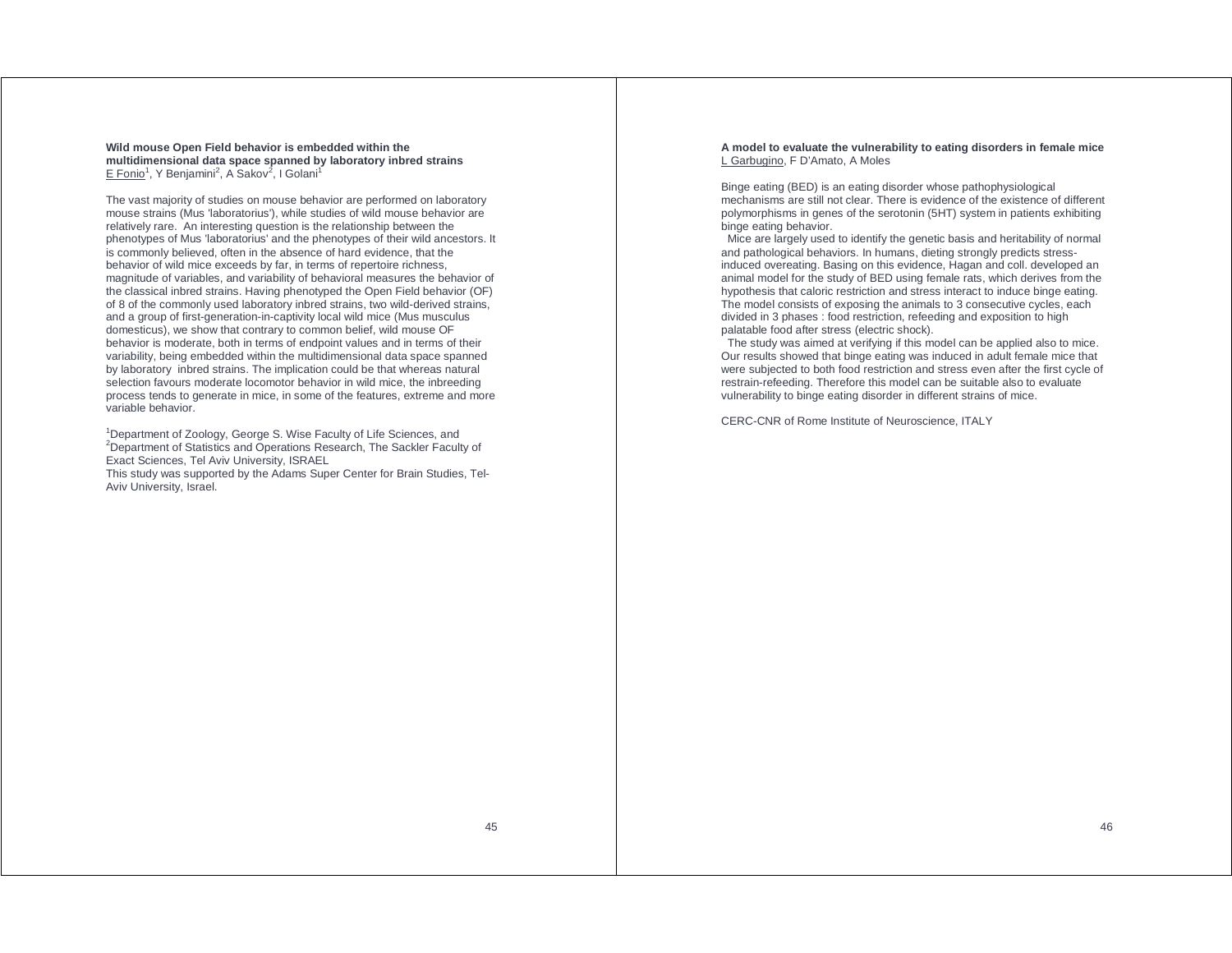#### **Gene to phenotype networks for alcohol and drug addiction**  D Goldowitz, T Ansah, C Blaha, M Cook, K Hamre, G Mittleman, E Chesler

Drug abuse and addiction are complex phenotypes. Typical of many human diseases, they are influenced by multiple genetic and environmental factors. Susceptibility to addiction is co-morbid with other behavioral disorders, which is evidence that the same genetic influences may be acting to affect multiple phenotypes. The purpose of this project is to systematically identify genes and gene networks that modulate pleiotropic responses to abused substances, behavioral variation, and susceptibility to abuse. This application exploits the unique mapping properties of Rl strains, a new, high power expanded set of BXD Rl lines, advanced bioinformatics tools, extensive databases present in WebQTL, and the expertise of the Tennessee Mouse Genome Consortium high-throughput phenotyping resource to systematically identify upstream genes and molecular networks that ultimately modulate downstream pleiotropic drug and alcohol phenotypes. It is thought that data resources generated by this project will dramatically reduce the amount of phenotyping one needs to perform to discover the effects of any novel gene specific mutation. Candidate genes will be validated using publicly available mouse mutant resources. This will be invaluable for the development of realistic complex disease models and will provide data resources to suggest cost effective targeted phenotyping strategies for large scale single gene mutation efforts such as those proposed by the Comprehensive Knockout Mouse Project Consortium. More broadly, we will be able to identify the specific genetic basis of the pleiotropic and polygenic effects of genetic polymorphisms on drug abuse, addiction, and individual differences in brain and behavior.

University of Tennessee Health Science Center, USA Funding Support: R01DA020677 and U01AA016662.

#### **Susceptibility genes for sporadic febrile seizures**  E Hessel, K van Gassen, I Wolterink, M Kas, P de Graan

Febrile seizures (FS), which are the most common seizure types in childhood, affect about five percent of children. Complex FS may be involved in the development of temporal lobe epilepsy (TLE) during adulthood, but the underlying mechanism of FS remains unknown. Recent association, family and twin studies indicate that genetic background is important in FS. The aim of this study is to identify FS susceptibility genes and cascades using a panel of mouse chromosome substitution strains (CSS).

Complex febrile seizures were induced in the host (C57) and donor (A/J) strain of the panel by exposure of mice to a 50  $^{\circ}$ C air stream for 900s at postnatal day 14. During hyperthermia mouse behavioral repertoire and body temperature were continuously monitored with Ethovision<sup>th</sup>. In this paradigm the C57 mice are more susceptible to hyperthermia-induced seizures than the A/J mice. We have screened the full CSS panel and identified four strains with an AJ phenotype. We have started to backcross these strains to map the quantitative trait loci (QTL's) on the respective chromosome.

Department of Pharmacology and Anatomy, Rudolf Magnus Institute, University Medical Center Utrecht, THE NETHERLANDS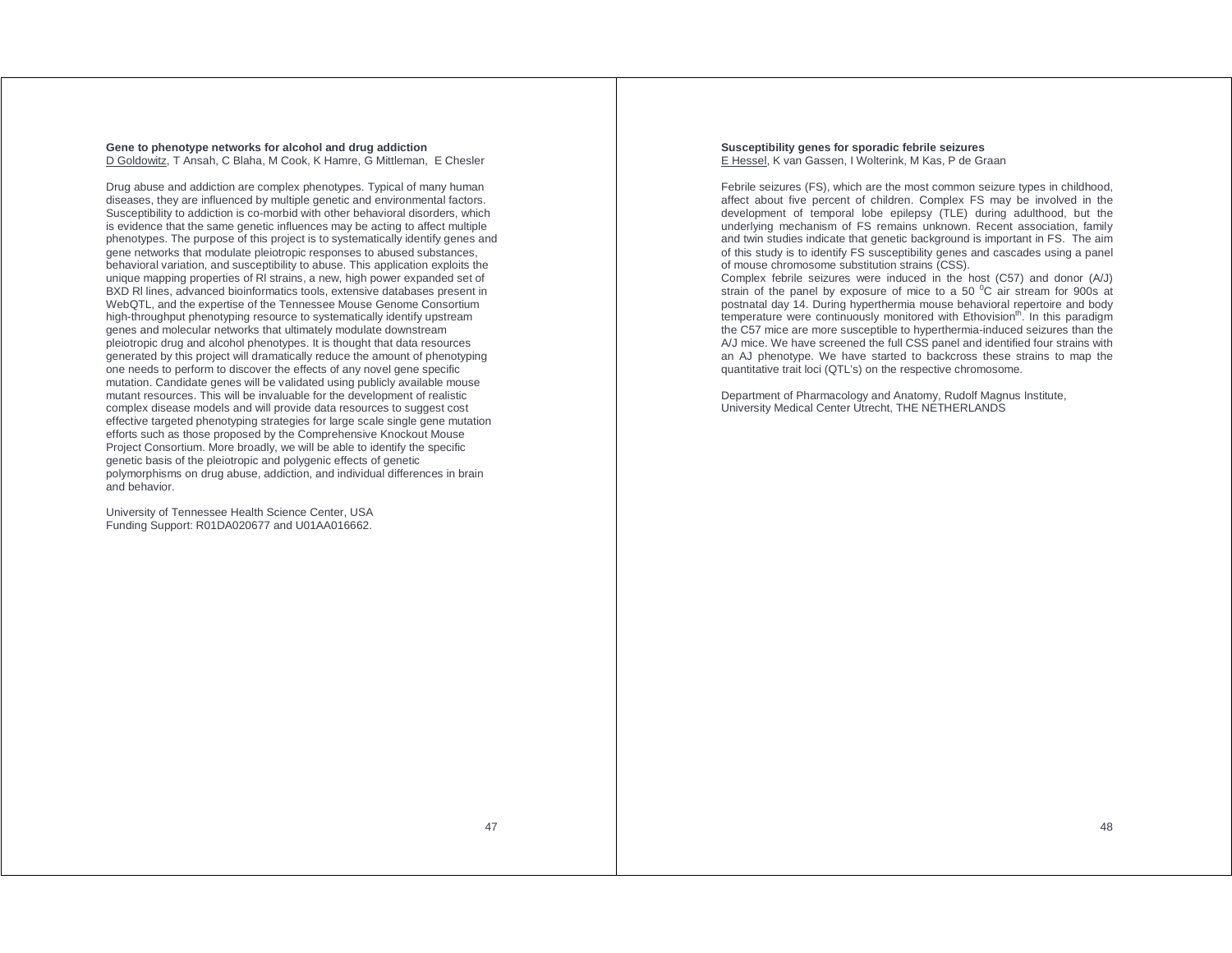### **Body: Novel object exploration in mice: the complex nature of habituation**

CJ Heyser, D Vishnevetsky, A Chemero

Here we report the influence of familiarization on object exploration in C57BL/6J and DBA/2J mice. Familiarization is an initial exposure to the open field prior to object presentation. Our protocol consists of four 6-min trials (Trial 1-no objects; Trials 2,3-two objects placed in the open field; Trial 4-one object is replaced with a novel object). In this study, additional groups of mice received a 24-min pre-exposure to one of two different open fields (without objects) the day before testing and a group that experienced the open field and objects together for the first time (no familiarization and no Trial 1). As expected, DBA mice pre-exposed to the open field exhibited the greatest amount of object exploration. In contrast, C57 mice given the longest preexposure to the open field showed the least interactions with the objects. The greatest amount of object exploration was observed in C57 mice given no preexposure to the open field. Moreover, C57 mice exhibited reduced inner square crosses and increased stretch-attends when the objects were presented in a more familiar context; behaviors consistent with an increase in anxiety. These results suggest that pre-exposure affects the figure/ground relationship between the objects and the open field. Superior performance in DBA mice was obtained by pre-exposure to any apparatus prior to object presentation (habituation to the overall "experiment"). In contrast, the behavior of C57 mice appears to be contextually bound (habituation is specific to an "environment"); a change in exploratory behavior was observed when local conditions were altered. Therefore, novelty-induced behaviors can be elicited by an unfamiliar context, stimuli, or changes in a familiar context, with these results dependent on the organism's genotype.

Psychology Department, Franklin & Marshall College, Lancaster, Pennsylvania, USA

#### **Genetic analysis of hippocampal iron, copper, and zinc content in 30 BXD Recombinant Inbred Strains of mice**  LC Jones<sup>1</sup>, JL Beard<sup>2</sup>, BC Jones<sup>1</sup>

Trace amounts of Fe, Cu, and Zn are essential for optimal hippocampal functioning, but these metals require strict regulation. To investigate the genetic components of this regulation, we performed a QTL analysis of hippocampal Fe, Cu, and Zn concentrations in the BXD strain panel. A colony of 30 BXD mouse strains was fed a standard laboratory diet (n.m.t. 240 ppm Fe, 18 ppm Cu, and 124 ppm Zn) from weaning to 120 days of age. At 120 d, the hippocampus was removed for quantification of Fe, Cu, and Zn by ICP-MS. Results revealed genetically-based variation in hippocampal Fe, Cu, and Zn content; i.e. strain was a significant main effect (p<0.001) on each metal in a two-factor ANOVA (strain, sex). Among 30 strains, the range of variation in the hippocampal concentrations of these metals was 3-fold for Cu (2.8-10.3 ugCu/g), approximately 2-fold for Fe (11.0-19.3 ugFe/g), and 1.5 fold for Zn (15.1-24.9 ugZn/g). Mean Fe, Cu, and Zn concentrations were positively correlated in the hippocampus, suggesting coregulation. The distribution of mean Fe, Cu, and Zn concentrations across the strain panel was continuous, suggesting that trace metal regulation is a complex phenotype influenced by multiple genes and gene-environment interactions. Heritability estimates for Fe, Cu, and Zn were 0.25, 0.29, and 0.15, respectively. QTL analysis revealed one significant QTL (LOD 4.69) on chromosome 14 (38.7 Mb) associated with Cu in the male and female hippocampus and one QTL on chromosome 9 (40.2 Mb) associated with both Cu and Zn in the male hippocampus. Comparisons of this data with previous data on the BXD panel showed that hippocampal concentrations of these metals are positively correlated with hemoglobin, hematocrit, TIBC, and performance in the Morris Water Maze (a hippocampus-dependent task), but are not correlated with metal content in other brain regions.

<sup>1</sup>Neuroscience Graduate Program, Dept of Biobehavioral Health, and  $2$ Dept of Nutrition, Pennsylvania State University, University Park, Pennsylvania, USA This work was funded with part of the Tobacco Settlement Grant.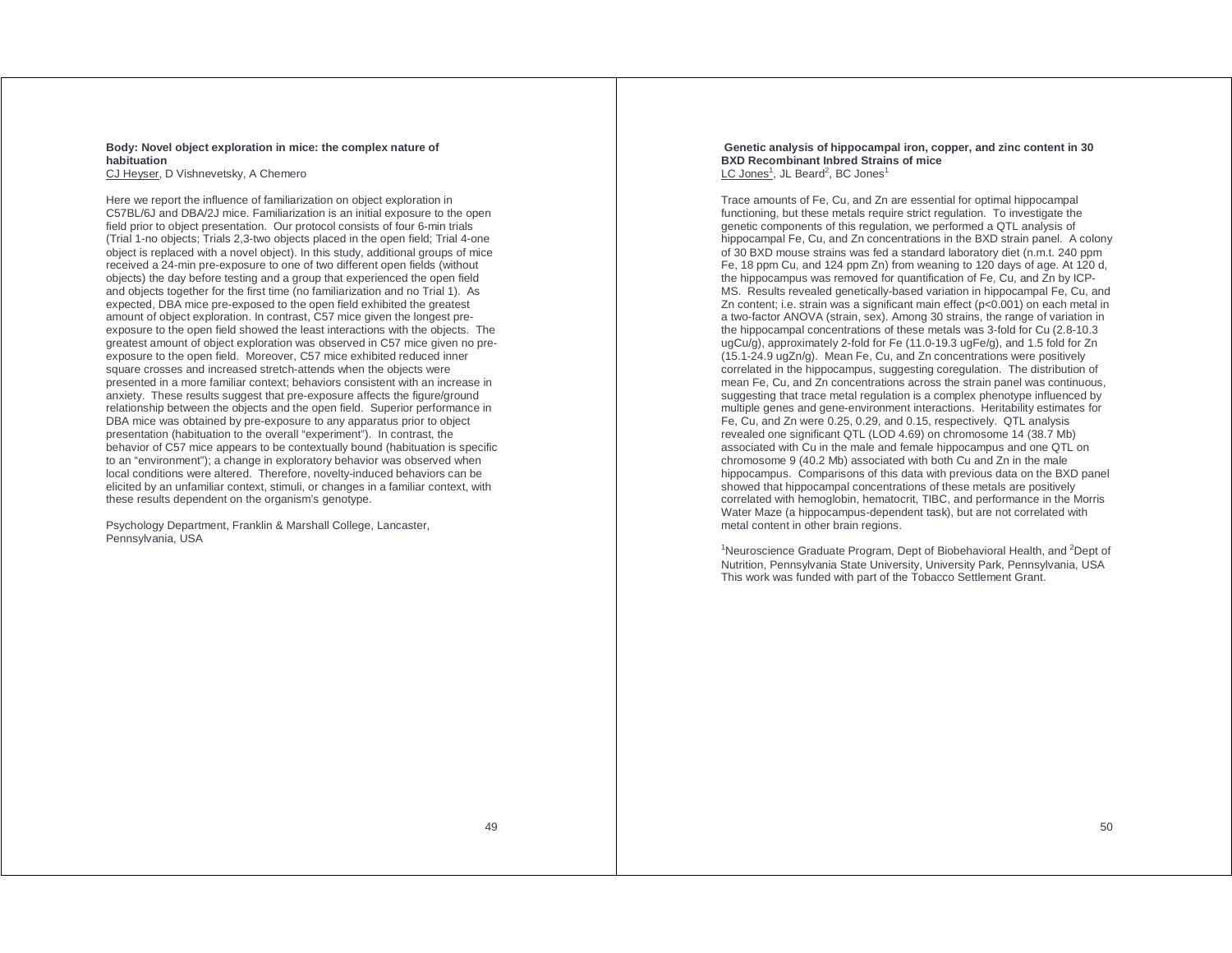**Evaluation of the alpha 3 subunit of the nicotinic acetylcholine receptor as a candidate gene for ethanol-induced locomotor activation**  HM Kamens<sup>1,2</sup>, Na Li<sup>1,2</sup>, AJ Eshleman<sup>1,2</sup>, TJ Phillips<sup>1,2,3</sup>

Alcohol and nicotine are commonly co-abused drugs. Genetic correlations have been reported between the responses to these drugs in both human and animal models, suggesting that common genes may underlie the response to both drugs. There is evidence that a gene resides on mouse chromosome 9 that accounts for some of the phenotypic variance in the acute locomotor response to ethanol. One gene that resides in this area is the alpha 3 subunit of the nicotinic acetylcholine receptor (Chrna3). Since acetylcholine receptors are important in the behavioral response to nicotine, we used pharmacology, gene expression, and protein expression assays to determine if this gene is important in ethanol-induced locomotor stimulation. We first confirmed the presence of a gene on chromosome 9 using DBA/2J mice and congenic mice that possessed C57BL/6J alleles from  $9 - 61$  cM on a DBA/2J background. Mecamylamine, a nonspecific nicotinic acetylcholine antagonist, was able to block the acute stimulant response to ethanol. Congenic mice expressed significantly greater Chrna3 mRNA compared to the DBA/2J control strain, but this did not appear to translate into differences in the amount of alpha 3 containing nicotinic receptors as measured by receptor binding. These data provide evidence for the involvement of nicotinic acetylcholine receptors in ethanol-induced stimulation, but it remains unclear whether the Chrna3 gene is the quantitative trait gene on chromosome 9.

<sup>1</sup>Department of Behavioral Neuroscience, <sup>2</sup>Portland Alcohol Research Center, <sup>3</sup>Veterans Affairs Medical Center, Oregon Health & Science University, Portland, Oregon USA

Funding Support: Department of Veterans Affairs, NIAAA P60 AA010760, F31 AA015822, and the N.L. Tartar Trust Fund.

**Genetic dissection of behavioral traits related to eating disorders using chromosome substitution strains of mice**  MJH Kas<sup>1</sup>, C Gelegen<sup>1,2</sup>, H Oppelaar<sup>1</sup>, DA Collier<sup>2</sup>

Eating disorders are complex psychiatric disorders in which patients display a variety of behavioral traits, including obsessionality, increased anxiety, hyperactivity and altered appetitive motivation. These traits are also seen in other psychiatric disorders, such as in obsessive-compulsive disorders and depression, which are often co-morbid with eating disorders. Family and twin studies have revealed that genetic factors play a major role in eating disorders, but attempts to find susceptibility genes through linkage and association studies have been largely unsuccessful. Thus, novel approaches are required to deal with both phenotypic and genetic heterogeneity and with gene-environment interactions underlying these disorders. Recent studies have shown that genetic variation associated with psychiatric disorders affect analogous neuro-anatomical and behavioral traits in mice and men, demonstrating that mouse models can contribute to systematic searches for genetic determinants of psychiatric disorders (Chen et al., 2006). Therefore, to identify novel genetic loci regulating mouse behavioral traits related to eating disorders, new and sensitive mouse genetic mapping and inbred populations will be exposed to a comprehensive animal model of eating disorder traits (Kas et al., 2003; Gelegen et al., 2007). In an initial screen using this method, specific behavioral eating disorder traits were linked to mouse chromosomes that are syntenic with human linkage regions for anorexia nervosa and obsessive-compulsive disorders. These findings offer a great opportunity to translate essential behavioral traits in animals to human eating disorders and to further understand the molecular genetic mechanisms underlying these traits.

<sup>1</sup>Rudolf Magnus Institute of Neuroscience, Department of Pharmacology and Anatomy, Behavioral Genomics Section, University Medical Centre Utrecht, THE NETHERLANDS

<sup>2</sup>Institute of Psychiatry, King's College London, Social, Genetic and Developmental Psychiatry Research Center, UK

This work was supported by an Overseas Research Students Award Scheme fellowship and a European Molecular Biology Organization fellowship to C. Gelegen and a British Council/Netherlands Organisation for Scientific Research United Kingdom-Netherlands Partnership Program in Science grant to M.J.H. Kas.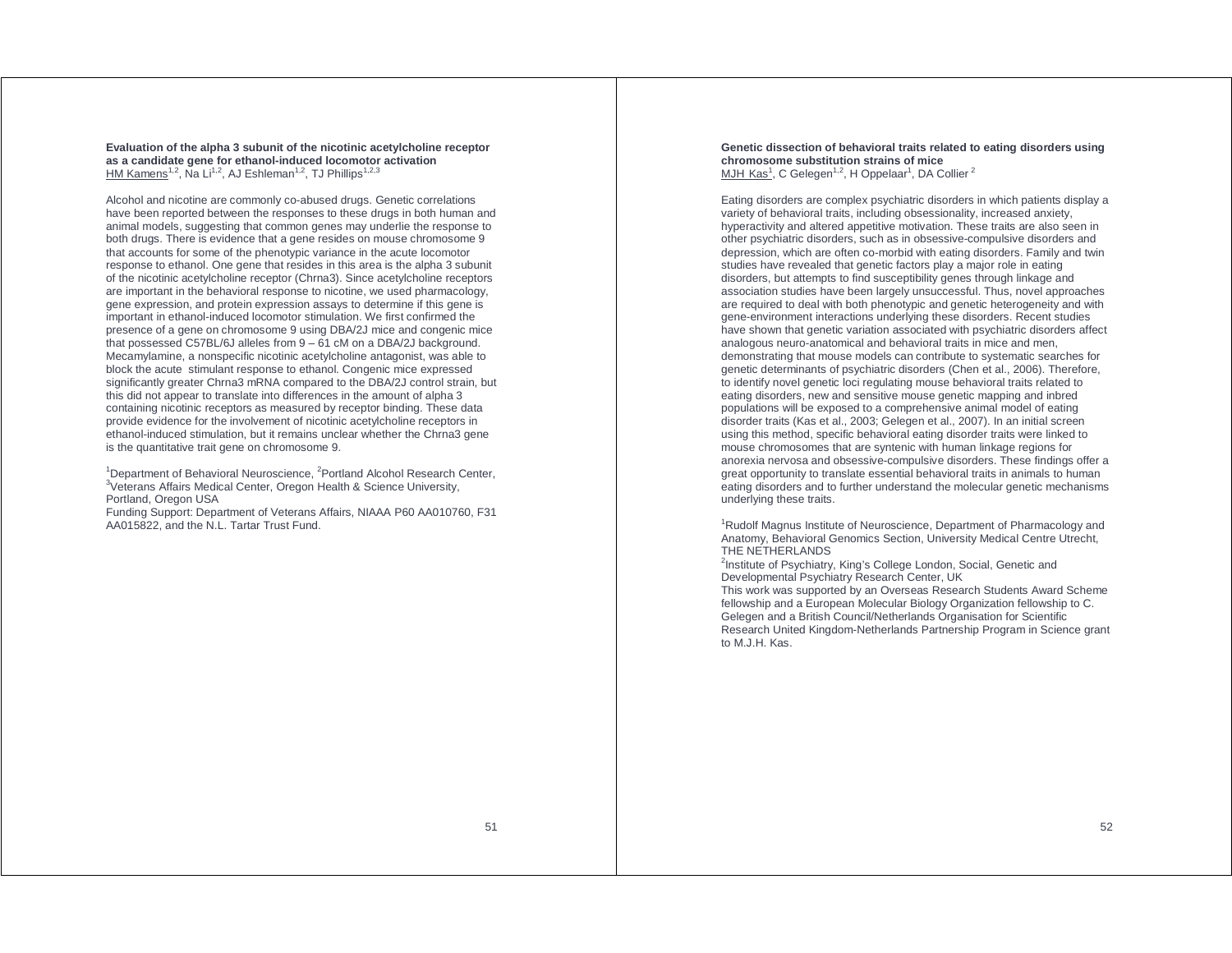#### **Insulin regulation of ethanol-induced locomotor stimulation in Drosophila melanogaster**  CL Kliethermes, U Heberlein

Insulin signaling has classically been studied for its role in glucose homeostasis and the regulation of gene transcription, along with associated effects on diabetic disease states and longevity. More recently, a direct role for brain insulin receptor signaling in the modulation of motivated and drugrelated behaviors has become apparent. We used Drosophila melanogaster to study the role of insulin signaling in the modulation of ethanol-induced locomotor stimulation. Flies heterozygous for one of three mutated insulin receptor alleles were first compared to wild-types at a moderate, stimulatory dose of ethanol. All three mutants showed markedly higher ethanol-induced stimulation compared to wild-types, as did flies heterozygous for a mutation in chico-1, the Drosophila homolog of mammalian insulin receptor substrate, and p60, an inhibitor of insulin signaling. Using the UAS/GAL4 binary expression system, we next over-expressed several constitutively active forms of the insulin receptor in neurons and observed an unexpected, but similar increase in ethanol-induced stimulation relative to control strains. Neural overexpression of two different dominant negative forms of the insulin receptor was without effect. To determine which of the several Drosophila insulin-like peptides (dILPS) might mediate ethanol-induced locomotor stimulation, we over-expressed four different dILPS in neurosecretory cells. Over-expression of each dILP resulted in a modest to large increase in ethanol-induced stimulation, indicating that a single insulin-like peptide does not mediate insulin's effects on ethanol stimulated locomotion. Since both genetic inhibition and activation of the insulin signaling pathway resulted in enhanced ethanol-induced locomotor stimulation, these results suggest that any perturbation of insulin signaling might function to enhance sensitivity to ethanol's locomotor stimulatory effects.

Ernest Gallo Clinic and Research Center, Emeryville, California; Department of Anatomy, Program in Neuroscience, University of California at San Francisco, California, USA This research was supported by NIH grants AA10035, AA13105.

#### **Systematic analysis of behavioral traits in a series of consomic mouse strains established from C57BL/6J and wild-derived MSM**  T Koide, A Ishii, A Nishi, T Shiroishi, A Takahashi

Much of the genetic variation that underlies most behavioral traits is complex and is regulated by loci that have quantitative effect on the phenotype. We aimed to reveal those genetic mechanisms underlying individual differences of behavior by using consomic strains (CSSs) of mouse. We have previously shown that laboratory strain C57BL/6J and wild-derived strain MSM have great differences in many behavioral traits. A series of CSSs are established by replacing any one chromosome of C57BL/6J with a corresponding chromosome of MSM. By examining a set of CSSs, we successfully mapped the chromosomes that have a locus or loci affecting several behavioral phenotypes: home-cage activity, emotionality-related behavior (two consecutive open-field tests, light/dark box test, and elevated plus-maze test), pain sensitivity (hot-plate test and tail-flick test), and social interaction behavior. For open-field test, we performed ethological observation for 12 behavioral items (e.g. stretching, rearing, jumping and so on) to understand their behavior in detail. The result indicated that most behavioral phenotypes had contributions from a number of chromosomes, and each chromosome had prominently large effect on the phenotype. In addition, some of those chromosomes had sex-dependent effects. Genetic correlations between home-cage activity and other behaviors showed modest correlation between spontaneous activity and open-field activity but not other measurements. Principal component analysis was performed to reveal the relations between emotionality-related behaviors, and we extracted six factors underlying those behaviors. Analysis of CSSs allowed us to map several chromosomes associated with those six fundamental constructs that underlie emotionalityrelated behaviors. In contrast, only two CSSs, B6-6CMSM and B6-17MSM, exhibited significant increase of social contact compared to C57BL/6J. For the pain sensitivity tests, our result suggested hot-plate test and tail flick test possess some common genetic loci for pain perception and some test-specific genetic loci related to the reflex reaction.

National Institute of Genetics, JAPAN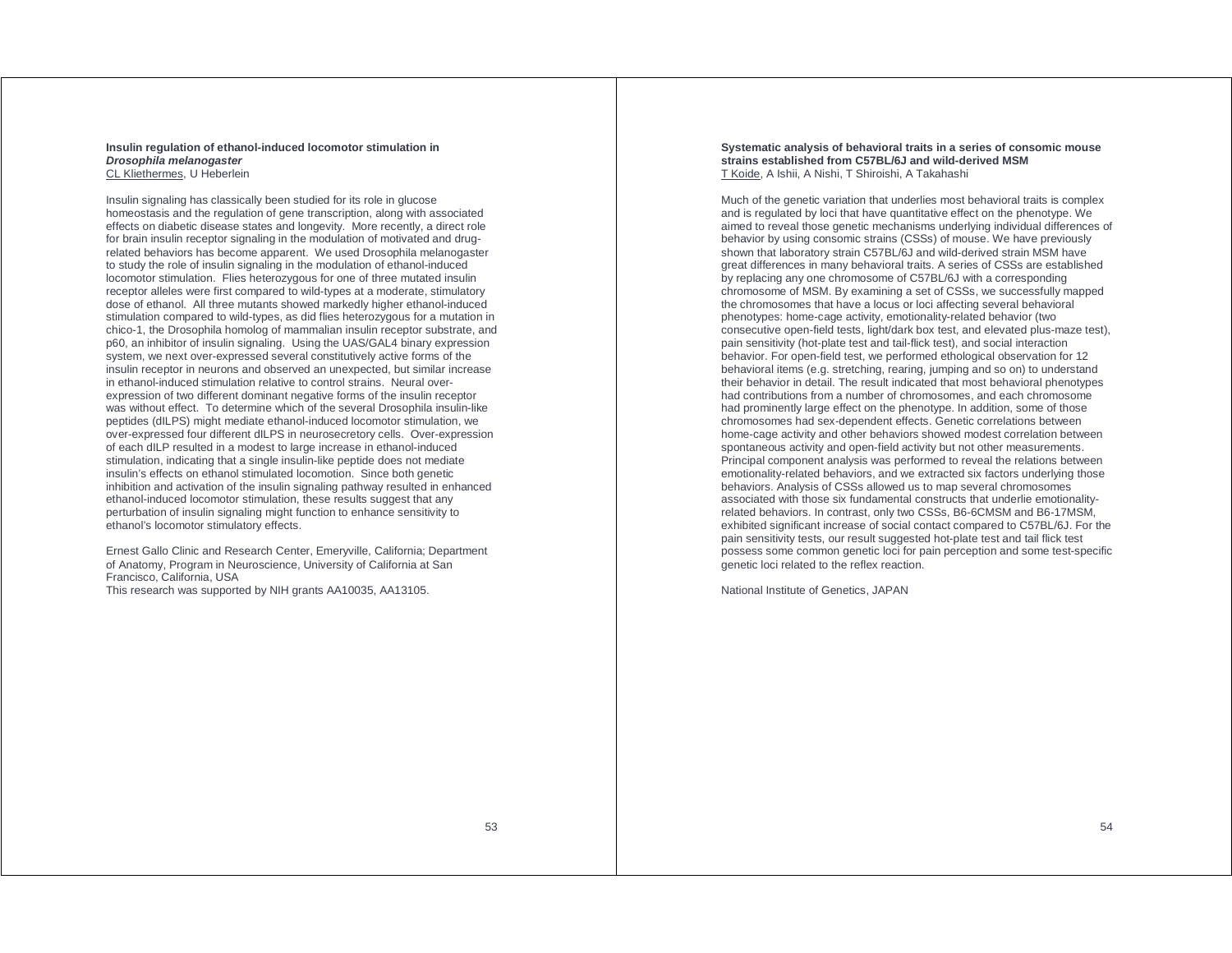**Hormonal control of molecular mechanisms involved in learning and memory** 

HJ Krugers<sup>1</sup>, L Conboy<sup>2</sup>, O Wiegert<sup>1</sup>, D Holman<sup>3</sup>, JM Henley<sup>3</sup>, C Sandi<sup>2</sup>, M Joëls $1$ .CC Hoogenraad $4$ 

Emotionally arousing and stressful events are remembered well in general. These memories are facilitated by corticosteroid hormones, which are released during the stressful situation. One of the questions is how these hormones exert their effects.

 AMPA receptors are critically involved in synaptic efficacy, plasticity and learning and memory processes. Electrophysiological data indicates that corticosteroid hormones, via activation of the glucocorticoid receptor increases AMPA receptor mediated synaptic transmission in ventral tegmental area and hippocampus. Accordingly, we will present evidence that these hormones induce trafficking of AMPA receptors to the membrane. These effects mediated via glucocorticoid receptor and involve a genomic action.

<sup>1</sup>SILS-CNS, University of Amsterdam, THE NETHERLANDS <sup>2</sup>Brain Mind Institute, Ecole Polytechnique Federale de Lausanne, **SWITZERLAND** 

<sup>3</sup>MRC Centre for Synaptic Plasticity, University of Bristol, UK <sup>4</sup>Department of Neuroscience, Erasmus MC, THE NETHERLANDS

### **Quantitative traits for the tail suspension test: automation, optimisation and BXD RI mapping**

HV Lad, L Liu, JL Payá-Cano, C Fernandes, LC Schalkwyk

Immobility in the tail-suspension test (TST) is considered a model of despair in a stressful situation, and acute treatment with antidepressants reduces immobility. Inbred strains of mouse exhibit widely differing baseline levels of immobility in the TST and several Quantitative Trait Loci (QTLs) have been nominated. The labour of manual scoring and varying scoring criteria are problems in obtaining robust data and in comparing across different laboratories. Several studies have validated strain gauge and video analysis methods by comparison with manual scoring. We set out to find objective criteria for automated scoring parameters that maximise the biological information obtained, using a video tracking system on tapes of tail suspension tests of 24 lines of the BXD recombinant inbred panel and the progenitor strains C57BL/6J and DBA/2J. The maximum genetic effect size is captured using the highest time resolution and a low movement threshold. Dissecting the trait further by comparing genetic association of multiple measures reveals good evidence for loci involved in immobility on chromosomes 4 and 15. These are best seen when using a high threshold for mobility, despite the overall better heritability at the lower threshold. A second trial of the test has greater duration of immobility and a completely different genetic profile. Frequency of mobility is also an independent phenotype, with a distal chromosome 1 locus.

Institute of Psychiatry, King's College, London, UK Funding Support: MRC (UK)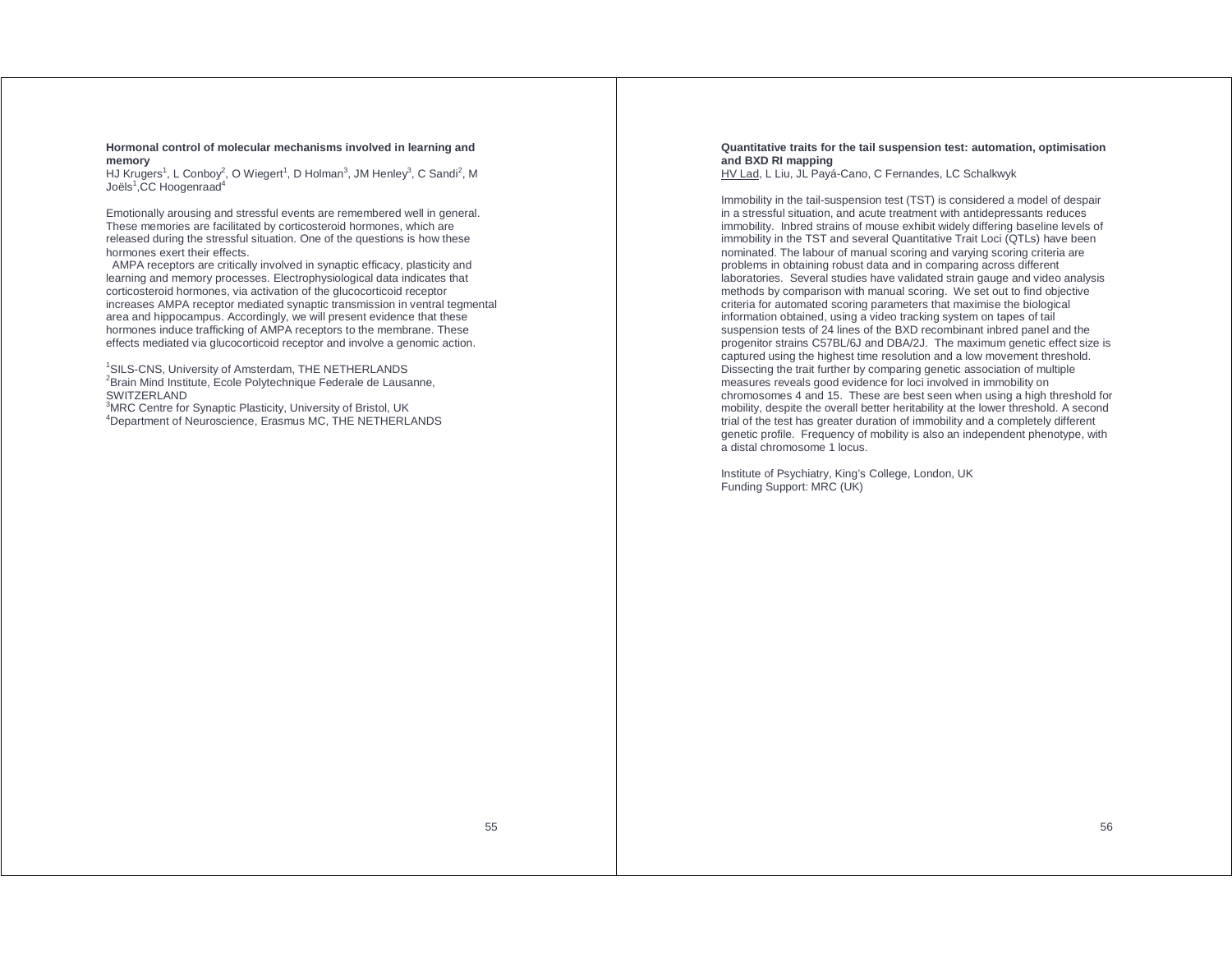**Selection for high litter size in mice produces genetic changes in behaviour and haemoglobin expression in the brain**  J Lindberg<sup>1</sup>, P Saetre<sup>1</sup>, A Wiren<sup>1</sup>, K Holm<sup>1</sup>, M Bakken<sup>2</sup>, E Jazin<sup>1</sup>

We have used a combination of behavioural analysis, quantitative brain gene expression profiling, selective breeding and traditional strain crosses, to search for molecular mechanisms involved in anxiety-like traits in mice selected for high production traits during more than 120 generations.

 We identified transcripts of haemoglobin genes with altered expression patterns inherited in an additive manner, which correlate with anxiety-like behavioural phenotypes. Our results show that selection for high litter size, which is often used by animal breeders, can result in unwanted inherited changes in anxiety-related traits. Moreover, these changes may be caused by an inherited altered expression of haemoglobin related genes. Although the possible involvement of haemoglobin genes in behaviour is surprising, the results are well in agreement with our previous experiments showing that selection for tameness modulates the expression of heme-related genes in silver foxes (Lindberg et al. Current Biology 2005 15: R915-6).

<sup>1</sup>Department of Development and Genetics, Uppsala University, SWEDEN <sup>2</sup>Dept. of Animal and Aquacultural Sciences, Norwegian University of Life Science, Ås, NORWAY

#### **Dissection of anxiety-related behavior and impulsivity in inbred strains of mice**

M Loos<sup>1</sup>, S. van der Sluis<sup>2</sup>, I. van Zutphen<sup>1</sup>, O. Stiedl<sup>3</sup>, T. Pattij<sup>4</sup>, AB Smit<sup>1</sup>, S Spijker<sup>1</sup>

Behavioral phenotypes are complex traits that emerge from the concerted action of multiple genes. One approach to reduce this complexity is to dissect behavior using a series of behavioral tests, and mathematically extract dimensions underlying the behavior in these tests. The extracted dimensions can be used in a correlation analysis with molecular phenotypes, or in a genetic mapping study to identify the underlying genes. One potential obstacle in this approach is contribution of both genetic and environmental variation, which may influence the extracted dimensions to a different extent. In this study we assessed the performance of a panel of six inbred strains of mice on 43 measures, capturing the behavioral repertoire of mice ranging from anxiety-induced behavioral inhibition to reward-motivated impulsive behavior. Genetic correlations between phenotypes were calculated from strain means, and the environmental correlations from the individual performance normalized for strain. We observed that environmental variation induced strong correlations between phenotypes measured in the same test, resulting in extracted dimensions related to specific tests (so-called "test session factors"). By contrast, genetic variation induced correlations between phenotypes measured in different tests, resulting in the discrimination of 5 genetic dimensions of which 1 was related to impulsivity and at least 2 were indicative of different types of anxiety. We conclude that the use of mean performance of inbred strains, rather than the performance of individual mice, serves as valuable approach to dissect complex phenotypes into underlying genetic dimensions.

<sup>1</sup>Dept. of Molecular and Cellular Neurobiology, <sup>2</sup>Dept. of Biological Psychology, <sup>3</sup>Dept. of Functional Genomics, <sup>4</sup>Dept. of Anatomy and Neurosciences, Center for Neurogenomics and Cognitive Research, Vrije Universiteit Amsterdam, THE NETHERLANDS.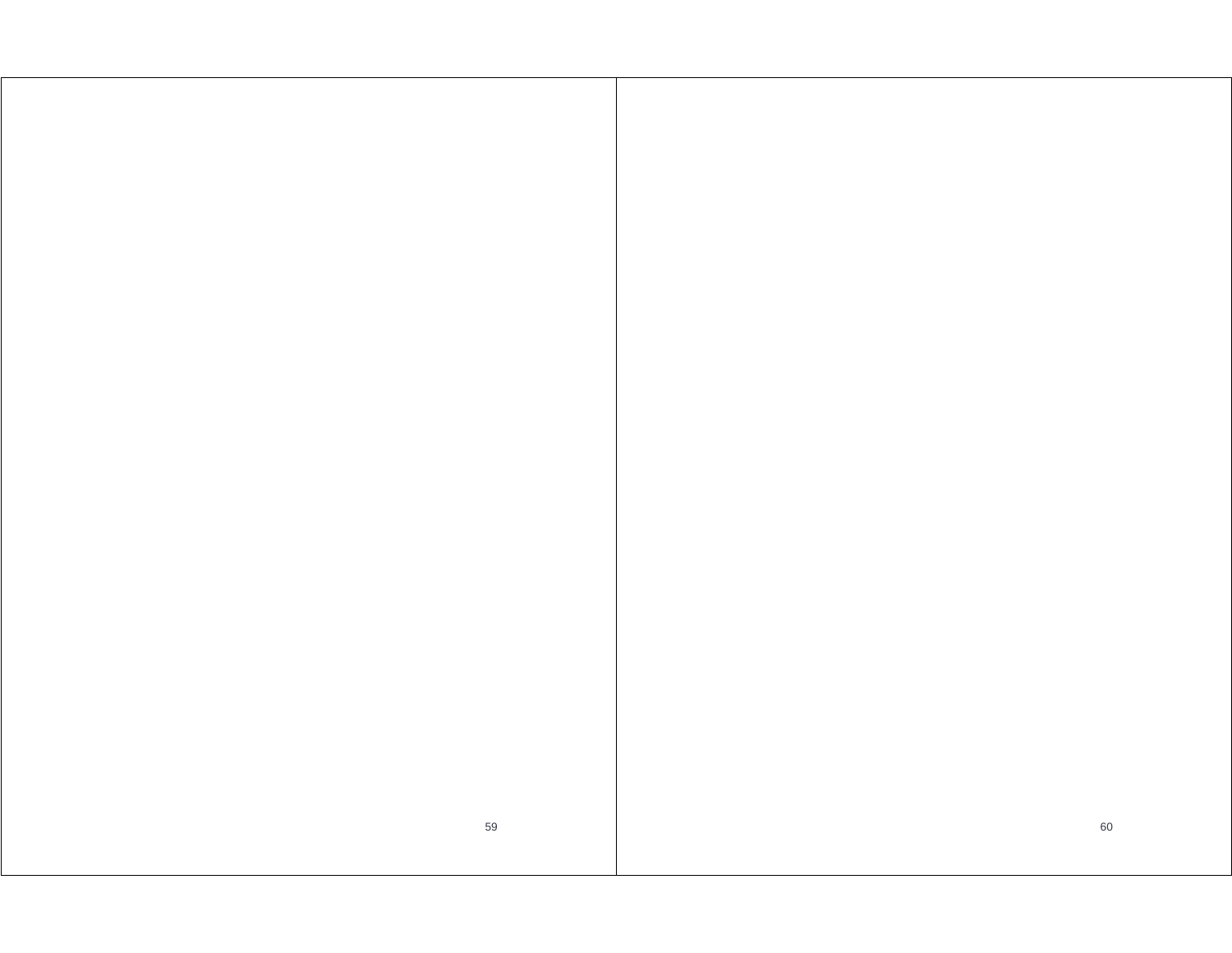**19. Nuclear calcium signaling is required for the formation of long term memory** 

CE Margulies, J Weislogel, H Bading, CM Schuster

Animals store information based on their individual experiences. Yet not all information is stored for long periods of time. Rather, it is the most intense events, or the most repeated information, that is encoded in long-term memory (LTM). However, the processes that "filter" information and convert it to LTM are not well understood. LTM is consolidated memory that depends on DNA transcription and RNA translation and therefore requires signaling from distal synapses to the cell nucleus. It is presently unclear which signals lead to these changes in transcription.

 We have investigated the requirement and the role of nuclear calcium signaling in the formation of LTM using a classical olfactory learning and memory paradigm. We present experimental data using transgenic Drosophila which implicate nuclear calcium as a necessary signal for LTM formation. This signaling is required during acquisition of memory and – at least initially – is not required during consolidation of memory.

Univeristiy of Heidelberg, GERMANY Funding Support: Humboldt Foundation. **20. Hunger-motivated learning in eight inbred strains of mice in two configurations of the tunnel maze**  EM Munn<sup>1</sup>, SR Prada<sup>1</sup>, D Wahlsten<sup>1,2</sup>

The tunnel maze was used to assess learning motivated by hunger in eight inbred strains of mice (129S1/SvImJ, A/J, BALB/cByJ, C3H/HeJ, C57BL/6J, DBA/2J, FVB/NJ, and SJL/J). This is a test of simple learning that can be performed by mice with retinal degeneration if they can recall what to do. Mice must learn to keep moving ahead and not to reverse direction. They can utilize their own odour trails to tell them which parts of the maze have already been visited. A slightly more complicated version of this maze is the Lashley III configuration which includes blind alleys. In this task, the mouse must learn not to reverse direction and not to enter blind alleys. Performance in the straight alley versus the Lashley III configuration of a 5-alley maze was compared over ten days of testing (2 trials/day). Most mice learned to traverse the maze in order to retrieve a food reward, but acquisition was more reliable with the Lashley III configuration. The mice made fewer errors (backtracks, blind alley entries) with repeated testing, so that the distance travelled and the latency to reach the goal were reduced. Although mice of all strains were successful in retrieving the food reward, strain differences were noted in the number and type of errors and in measures related to motor performance.

 $1$ Great Lakes Institute for Environmental Research and  $2$ Department of Biological Sciences, University of Windsor, Windsor, Ontario, CANADA This work was supported by the National Institute on Alcohol Abuse and Alcoholism (grant R01 AA012714) and the Natural Sciences and Engineering Research Council of Canada (grant 45825).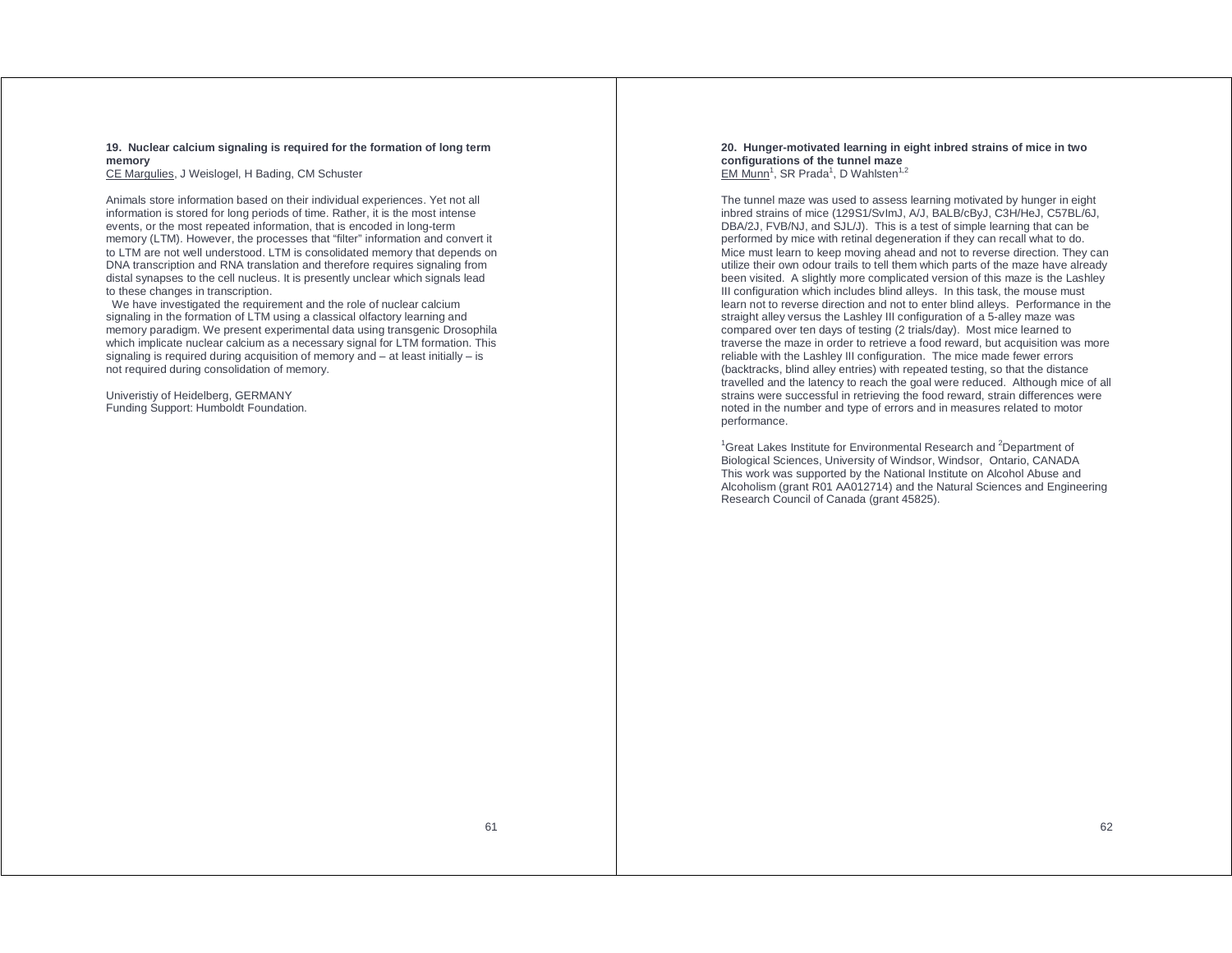#### **21. Stress hormone effects on cognitive performance: an integrated behavioural and morphological analysis in mice**  MS Oitz $1^{1,2}$ , V Brinks<sup>1</sup>, O Wiegert<sup>2</sup>, H Krugers<sup>2</sup>

Corticosteroid stress hormones (cortisol, corticosterone) can facilitate as well as impair emotional and cognitive processes and neuronal plasticity. The goal of the project is to unravel the integration of these processes in relation to receptors in the brain that mediate the action of the corticosteroids. We demonstrate the differential effects of corticosteroids on (i) emotion and cognition using a fear conditioning task and (ii) molecular mechanisms involved in learning and memory, i.e. AMPA receptors. Behaviour: Male C57BL/6 mice were tested for fear conditioning (freezing) with or without corticosterone administration. Corticosterone before and after acquisition results in resistance to extinction for cue. Corticosterone and saline after acquisition increased memory for the context, while corticosterone also results in a better differentiation between context and cue retrieval. Morphology: Acute slices and primary cultures were incubated with corticosterone for 20 min a nd 3 hr respectively.

 Corticosterone differentially changes the surface expression of GluR1 and GluR2 AMPA receptors. We concluded that increased stress hormones before or directly after fear conditioning, strengthens the memory for the negative event. There is no extinction of the fear response (freezing) to the stimulus that previously announced the punishment. Corticosterone enhances surface expression of GluR2 subunits. We hypothesize that this stabilizes synaptic strength, and makes it more difficult to encode novel information. With this data we are working towards a model for Post Traumatic Stress Disorder.

<sup>1</sup>LACDR/LUMC Division of Medical Pharmacology, University of Leiden, THE NETHERLANDS; <sup>2</sup> SILS, section Neurobiology, University of Amsterdam, THE NETHERLANDS

This work is supported by the NWO Cognition Programme 051.02.10.

**22. Anxiety and ethanol withdrawal: elevated plus maze and other anxiety-related behaviors in Withdrawal Seizure-Prone (WSP) and Withdrawal Seizure-Resistant (WSR) mice** SD Philibin<sup>1,2</sup>, AJ Cameron<sup>1,2</sup>, JC Crabbe<sup>1,2,3</sup>

Ethanol withdrawal produces physical and psychological symptoms. The psychological or negative affective symptoms are highly correlated with relapse in alcoholics. The neurobiological mechanisms for ethanol withdrawalinduced anxiety are poorly understood but can be studied using rodent tests of anxiety-related behaviors. While most studies have investigated the effects of chronic exposure, acute withdrawal also induced anxiety-like behaviors in mice after a single administration of ethanol (4.0 g/kg, ip) in the elevated plus maze. The goal of the present experiments was to characterize the effects of acute or repeated administrations of ethanol in mice bidirectionally selectively bred for ethanol withdrawal handling-induced convulsions. In one experiment, WSP-1 and WSR-1 mice were administered a single dose of ethanol (4.0) g/kg) and tested in the elevated plus maze at 16 hrs after injection. No effect of treatment or line was found in anxiety-like behaviors measured by open arm exploration. However, ethanol withdrawal significantly decreased locomotor activity as measured by number of closed arm entries, further evidence that the relationship between anxiety-like behaviors and general activity is complex. In another experiment with WSP-1 and WSR-1 mice, three daily administrations of ethanol (4.0 g/kg) resulted in a trend toward decreased percent open arm entries and a significant effect of line (WSR>WSP) without altering locomotor activity at 16 hrs after the final injection. Other studies compared the selected lines during subchronic withdrawal, and using other assays of anxiety-like behavior. These preliminary results tentatively suggest increased anxiety-like behavior in EtOH-treated animals with a larger effect in the WSR than WSP. Additional studies are necessary to determine the selective effects of ethanol withdrawal on anxietylike behaviors in the WSP and WSR lines.

<sup>1</sup> Oregon Health & Science University, Department of Behavioral Neuroscience, <sup>2</sup>Portland Alcohol Research Center, and <sup>3</sup>VA Medical Center, Portland, Oregon, USA

This work was supported by NIH grants AA010760, AA13519, AA07468 and the US Department of Veterans Affairs.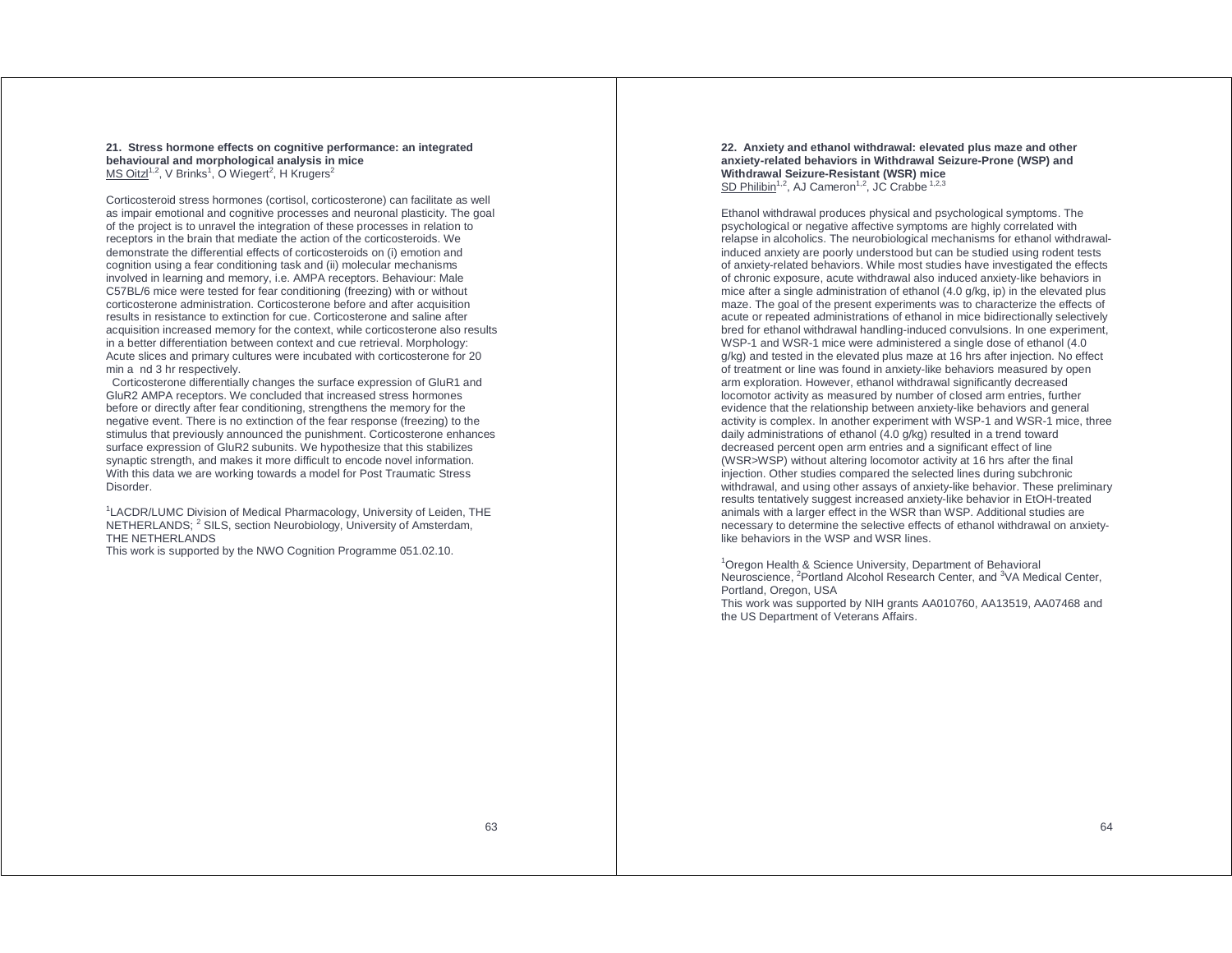**23. Dissecting short- and long-term social and non-social discrimination capacity of mice using chromosome substitution strains**  E Pjetri, C Fernandes, H Bruining, H Oppelaar, FJ Meye, GMJ

Ramakers, MJH Kas

To identify genetic loci responsible for social recognition and memory, a panel of recently generated chromosome substitution (CS) strains was screened in a social discrimination paradigm. In each of the CS-strains, a single chromosome from the donor strain (A/J) has been substituted in the genetic background of the host strain (C57BL/6J), providing a powerful approach to identify QTLs affecting complex traits (Singer et al., 2004). In the social discrimination paradigm, individual CS-mice were sequentially exposed to one and two intruder mice (the familiar and an unknown intruder) with two interexposure intervals (IEI) of 5 minutes and 24 hours. In contrast to C57BL/6J controls, we found CS-strains that did not discriminate between the familiar and unknown intruders after the short- (5 min) or long-term (24 hours) IEI. This suggests that different A/J chromosomes contribute to short- and longterm social discrimination capacity. Furthermore, electrophysiological data revealed that the CS-line with impaired long-term (24 hrs) discrimination capacity has also deficits in the induction of hippocampal long-term potentiation, a hallmark for memory (Kogan et al., 2000; Pastalkova et al., 2006; Whitlock et al., 2006). C57BL/6J and selected CS-strains with either short- or long-term discrimination deficits in a social recognition paradigm were run through a battery of cognitive tasks (social recognition, novel object recognition and the Morris water maze) to assess cognitive performance also in a non-social contexts. Results of this battery will be presented.

Department of Pharmacology & Anatomy, Behavioral Genomics Section, Rudolf Magnus Institute of Neuroscience, University Medical Centre Utrecht, Utrecht, THE NETHERLANDS

#### **24. Audiogenic epilepsy in mouse and rat after neonatal treatments**  NV Markina, OV Perepelkina, TV Timoshenko, AV Revischin, II Poletaeva

Injections of various drugs in neonatal mouse and rat pups (and pain stimulation as the control treatment as well) induce various differences in the behavior of adult subjects. The degree of these effects and even the presence of absence of them depend on genotype. Audiogenic epilepsy is the physiological trait which varies largely among rat and mouse strains and correlates with the general seizure susceptibility. The pattern of genetic determination varies also not only across species but between mouse strains as well. Neonatal caffeine and piracetam did not affect the penetrance of the audiogenic seizures in DBA/2J mice at the age of 32-35 days. At the same time the duration of seizure fit was smaller and fit severity larger. This means that the trait expressivity changed significantly.

 At the same time the pattern of audiogenic fit changes in adult mice of 101/HY strain was different from that of DBA/2J. The most striking result of neonatal Semax injections (synthetic analogue of ACTH4-10 fragment) in CBA mice was the appearance of audiogenic seizures in the adult animals which were never observed in the intact CBAs. The general level of audiogenic susceptibility in rats of KM strain highly susceptible to audiogenic epilepsy did not change as the result of neonatal caffeine treatments although the pattern of the seizure fit t(he involvement of different muscle groups) changed, resulting in the unusual seizure type. Brain neurogenesis (the number of post-mitotic cells) in the area of fascia dentate as the result of neonatal Semax depend on genotype. Biology Faculty Moscow State University Funding Support: Russian Foundation of Basic Research.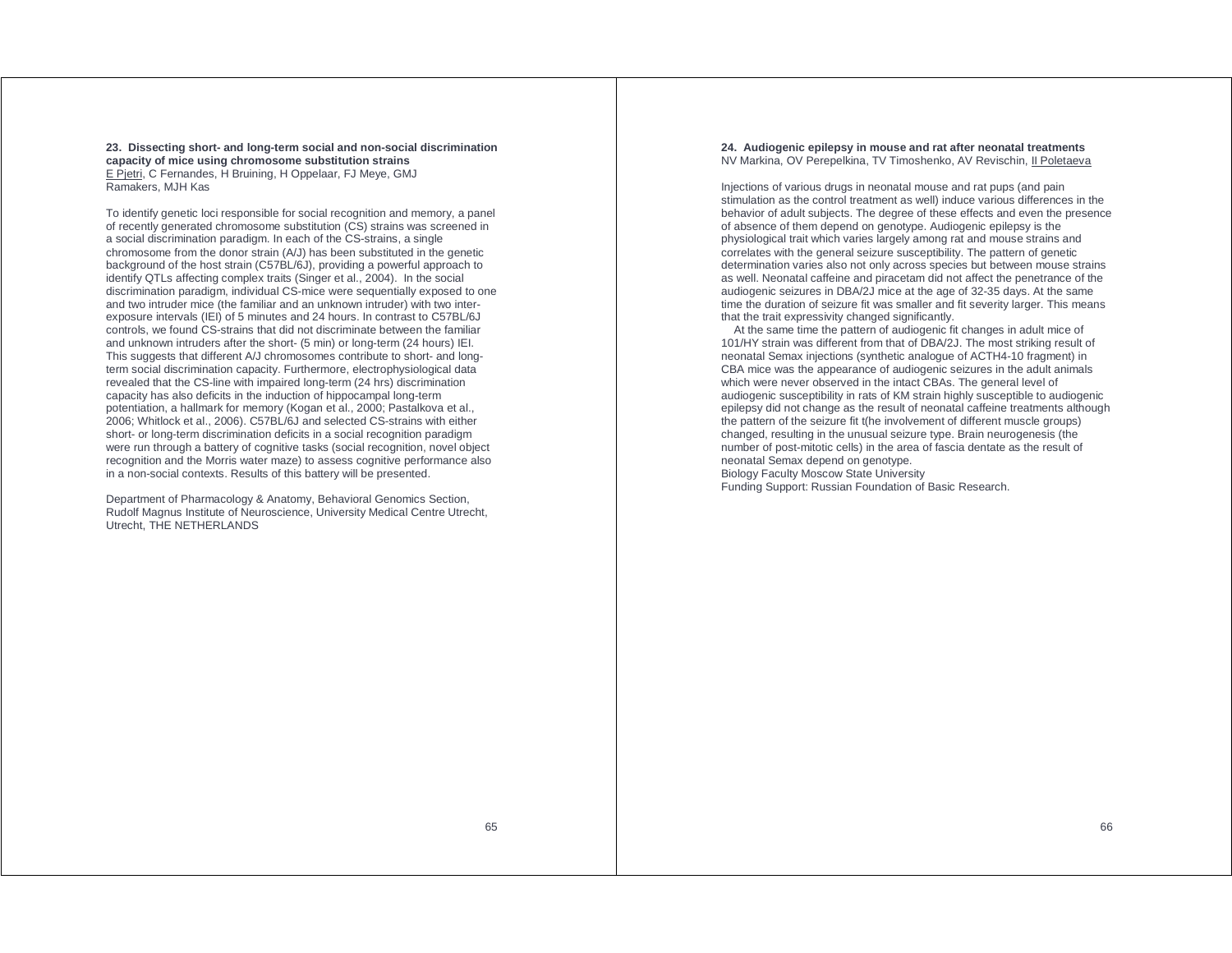**25. Impairments in social interactions, social communication and memory in µ-opioid receptor KO mice: implications for an animal model of autistic spectrum disorders** 

S Pondiki, MG Di Certo, A Moles, FR D'Amato

Modelling the symptoms of autism and autistic spectrum disorders (ASD) in mice represents a unique challenge. In an effort to elucidate the role of the µopioid receptor system in the development of autistic-like behavior in mice, we subjected animals of all three genotypes to a set of tests at different developmental stages.

µ-KO mice displayed a deficit in social interactions as revealed in the social approach/avoidance test. Furthermore KO mice exhibited impaired social communication when tested for ultrasonic vocalizations during separation from the mother under different conditions, a finding that was also sensitive to the genotype of the mother. Ritualistic repetitive behaviors and resistance to change, as measured with the test of novel object recognition and exploration, were also prominent in the KO mice. Regarding other associated symptoms of the ASD, KO mice displayed impaired aversive memory in the active avoidance test and a hyper-responsive HPA axis to psychosocial stressors.

 These results, together with previous findings from our laboratory revealing a deficit in attachment behavior in KO mice, render the µ-opioid receptor KO mice a good canditate animal model for the study of autistic and autistic-like behaviors.

CNR, Institute of Neuroscience, Institute of Neurobiology and Molecular Medicine, Rome, ITALY

#### **Critical role of actin filament dynamics in the consolidation and reconsolidation of fear memory K Rehberg, O Stork**

Dynamic alterations of actin filaments are critically involved in the morphological reorganisation of neuronal circuits, and are thought to underlie information storage in the brain during memory formation. Several molecular factors have been identified to control such actin filament dynamics in the amygdala during fear memory formation; these include small GTPases and Rho-associated kinase, as well as the serine / threonine kinase Ndr2 (e.g., Lamprecht et al 2002, Stork et al 2004). In the current study we intended to define critical time windows of actin filament dynamics in fear memory formation. To this end, the death cap mushroom (Amanita phalloides) protein phalloidin, which prevents actin filament depolymerisation through its binding to F-actin, was injected to the basolateral complex of the mouse amygdala at different time points (30min, 2h, 6h and 24h) after auditory cued fear conditioning. All injections within the first 6h post training resulted in a disturbance of fear memory consolidation, as indicated by pronounced reduction of conditioned freezing behaviour one week after training, whereas phalloidin treatment was without effect when applied at the 24h time point. Injections after retrieval of conditioned fear moreover prevented the reconsolidation of the fear memory. Together these findings suggest the existence of critical time windows of actin filament dynamics in the basolateral amygdala underlying the consolidation and re-consolidation of conditioned fear.

Department of Molecular Neurobiology, Institute of Biology, Faculty of Natural Sciences and Institute of Physiology, Medical Faculty, Otto-von-Guericke University of Magdeburg, GERMANY This work was supported by the DFG graduate program 1167 and the state

Saxony-Anhalt.

67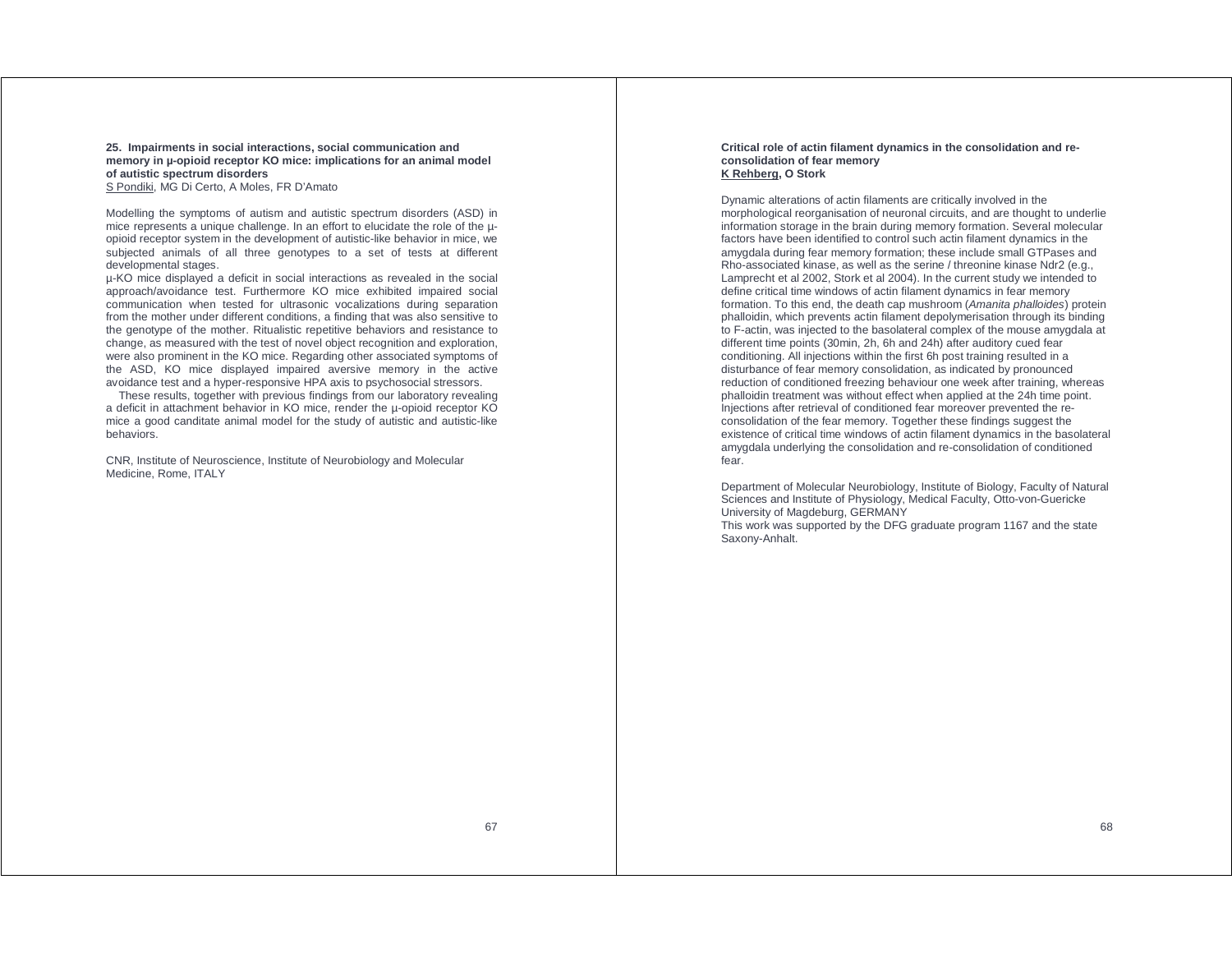#### **Gene-environment interaction: behaviour and gene expression responses to environmental stress and antidepressants in four mouse strains**

E Binder, JL Paya-Cano, K Aitchison, F Sluyter, LC Schalkwyk

As part of the European Sixth Framework Programme Integrated Project 'Genome-Based Therapeutic Drugs For Depression (Gendep)', we have compared the behavioural responses of males and females of four inbred mouse strains (C57BL/6J, DBA/2J, 129SvemJ, and FVB/NH) to environmental stress (24 hours maternal separation at 9 days or 14 days of chronic mild stress) and to the drugs escitalopram and nortriptyline (single dose or 14 day course), using the hole board and Porsolt forced swim tests. The five factors (strain (4 levels), sex (2), environment (3), drug (3), dose regime (2)) combine to produce 144 experimental cells, n=9 per cell. This provides a unique opportunity to look for interactions such as strain-specific environmental effects. One such is a C57BL/6- specific, long lasting sensitivity to the effect of maternal separation, visible in the Porsolt test 10 weeks later. We are hybridising hippocampal RNA to Affymetrix microarrays (one animal per cell in the first pass) and will thus be able to examine gene expression correlates of behaviour across strains and environments.

Institute of Psychiatry, King's College London, UK Funding Support: EU FP6.

#### **Mice lacking the microtuble protein STOP show motor coordination deficits**

H Schellinck, E Seary, N Butcher, M Wong, A Andrieux

Mice lacking the microtubule protein STOP display hyperdopaminergic and hypoglutamatergic activity as well as behavioural abnormalities in pre-pulse inhibition and social interaction. These characteristics are similar to those observed in humans with schizophrenia. To determine if these mice demonstrate the attention and memory impairments associated with schizophrenia, we assessed their ability to perform in the attention set shifting task and the Morris water maze. The STOP knockouts, heterozygous and wildtype mice performed equally well on the attention set shifting task. In contrast, the STOP mice had difficulty swimming any distance in the Morris water maze and so could not be tested in this paradigm. To determine if motor deficits were responsible for the latter impairment, we investigated their performance on the rotorod. Both male and female STOPs completed fewer rotations than heterozygote and wildtype mice and did not improve across days or trials. Analysis of covariance with weight as the covariate indicated that low weight could be a major factor in this impairment. We are continuing to investigate the motor deficits in STOP knockouts to determine how best to separate motor deficits from other behavioural impairments.

#### Dalhousie University, CANADA

Funding Support: Natural Sciences and Engineering Research Council of Canada.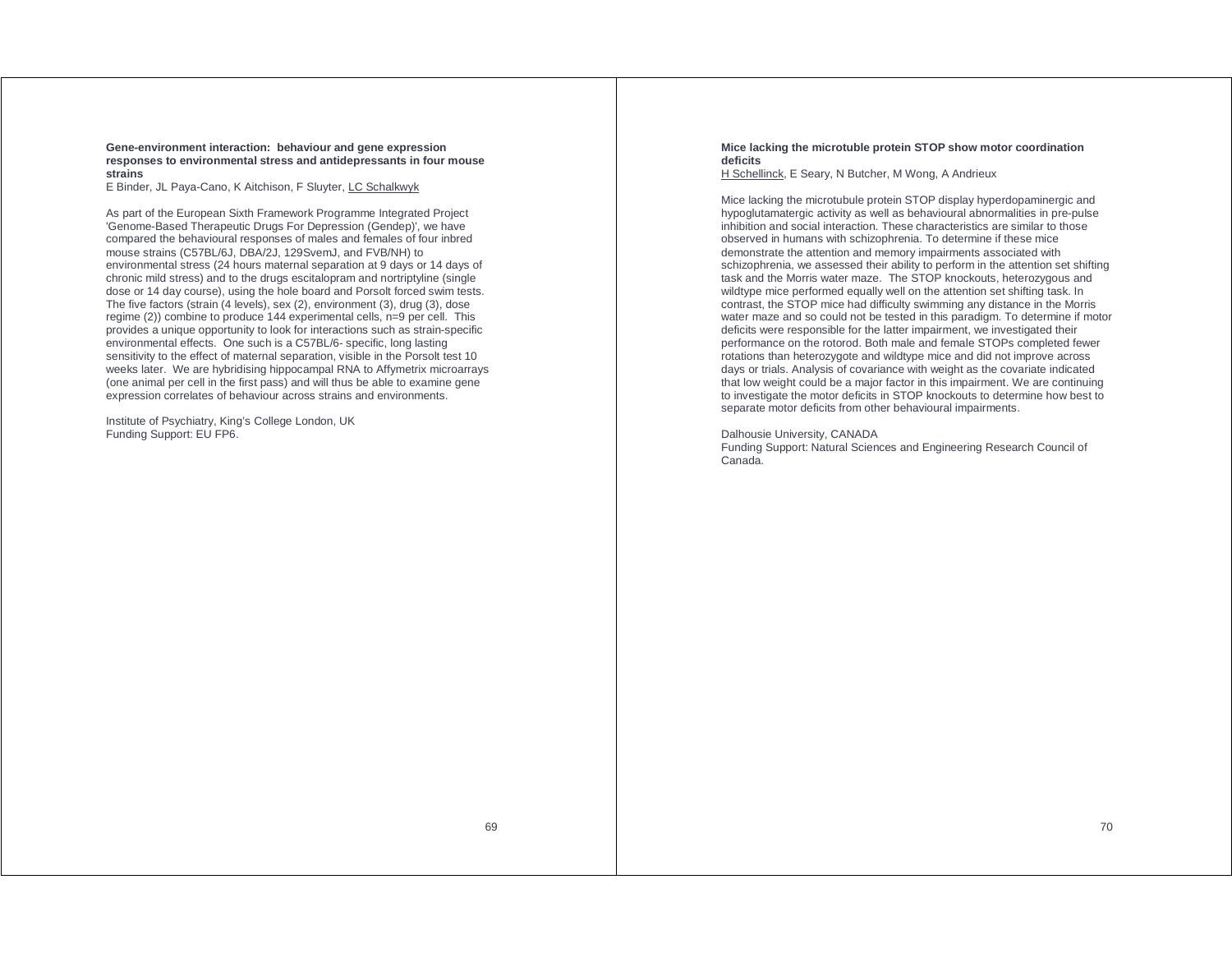**Basal and exploratory activity of mice: individual testing versus automated monitoring in a social home cage context**  A Sieber<sup>1</sup>, F Neuhäusser-Wespy<sup>2,3</sup>, P Zinn<sup>2</sup>, H-P Lipp<sup>2,</sup>, DP Wolfer <sup>1,2</sup>

Basal and exploratory activity of mice are traditionally assessed in test batteries in which animals are tested individually. This approach is labor intensive and inefficient given the large number of genetically modified mouse lines that need to be phenotyped. In addition it yields unreliable results due to the lack of standardization and the stress induced by social isolation of the animals, frequent handling, and exposure to changing testing environments. TraffiCage and the operant learning environment IntelliCage are newly developed fully automated and standardized testing devices that permit to investigate transponder tagged mice directly in their home cage and in a social context. In order to evaluate the suitability of TraffiCage and IntelliCage to assess basal and exploratory activity of mice, we have tested three mouse strains (C57BL6, DBA/2, B6129F1) and a mutant line underexpressing the subunit NR1 of the NMDA receptor first in TraffiCage and IntelliCage and then individually in an established test battery (open field, light/dark box, O-maze, emergence test, object exploration). In order to compare the reproducibility of results, a genetically heterogeneous population (C57BL/6 x 129Sv F2) was tested twice with an interval of 4 months in IntelliCage and in the open field test. Both TraffiCage and IntelliCage readily discriminated the three mouse strains as well as mutants and controls of the NR1 line based on measures of spontaneous activity. Group differences correlated well between TraffiCage and IntelliCage, but were only partial predictors of results obtained in subsequent individual tests, indicating that new protocols in the home cage environment of TraffiCage and IntelliCage need separate validation. Repeated analysis of the F2 population revealed much improved reproducibility of activity measurements obtained in IntelliCage compared to individual testing in the open field.

<sup>1</sup>ETH Zurich, Department of Biology,  $2$ University of Zurich, Institute of Anatomy, and <sup>3</sup>NewBehavior AG, Zürich, SWITZERLAND Funding: NCCR Neural Plasticity and Repair, Swiss NF, European Commission.

#### **Postnatal manipulation reduces anxiety in 5HT1A KO mice**  C Zanettini<sup>1</sup>, L Lo Iacono<sup>2</sup>, V Carola<sup>2</sup>, A Moles<sup>1</sup>, C Gross<sup>2</sup>, FR D'Amato<sup>1</sup>

Gene–environment interactions occur when the effect of exposure to an environmental feature is conditional on the genotype of the individual. Mice lacking the 5-HT1A receptor have been classified as more anxious in comparison with their wildtype controls. To evaluate susceptibility of this genotype to early environmental factors, we exposed these animals to postnatal manipulation. This experimental protocol is known to affect the hypothalamus-pituitary- adrenal axis functioning, and reduce anxiety. Offspring of heterozygous pairs lacking the 5-HT1A receptors were separated from the mother and exposed daily to 15 min of clean bedding, during the first two weeks of life. Adult offspring were tested in the open field and plus maze apparatuses. These animals showed a reduction in anxiety in these tests, with the three genotypes showing a similar trend. Adult females were tested for social anxiety in a resident/intruder paradigm: postnatal manipulation increased resident's ultrasonic calls, suggesting a general increase in social interest. Adult males were tested in the approach/avoidance test: only postnatally manipulated knockout mice showed a significant enhancement of their sociability in comparison to their controls. We suggest that anxiety linked to

social stimuli, rather than exploration of new environment, is more vulnerable to early life events.

<sup>1</sup>CNR Institute of Neuroscience, Roma, and  ${}^{2}$ EMBL, Monterotondo (RM), **ITALY**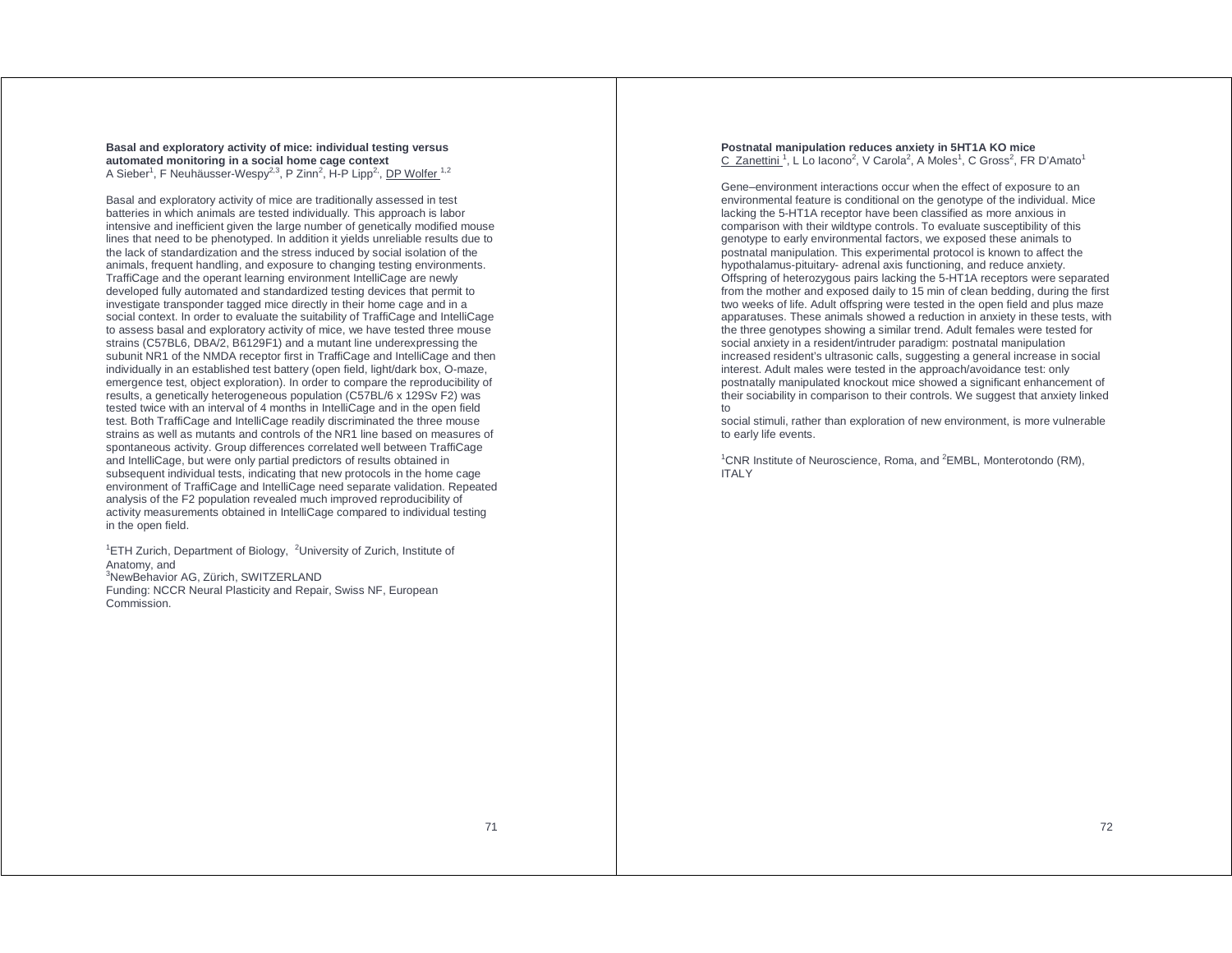### **32. Towards delineating violence from 'normal' aggressive behavior in mice – a theoretical approach**

D Natarajan<sup>1</sup>, H de Vries<sup>2</sup>, JM Koolhaas<sup>1</sup>

Violence, given its prevalent anthropomorphic identity, is mostly synonymous with escalated, pathological, maladaptive, abnormal, deviant forms of aggression in rodents. Violence research in rodents has been a formidable challenge owing to its species-specific behavioral and physiological constraints and its consonance with human studies. Additionally, excesses of aggression have been suspected far from an objective study, given that mice are despotic societies where dominance is established exclusively by a permissible excessive 'functional' aggressive behavior (dispersive). A logical yet a most profound follow-up have been the identification of this loss of functional/ normal aggression, thus lending a fair degree of ambiguity in this regard. Henceforth a compelling need has arisen to identify the underlying subtle complexities in behavior concerning violence and its delineation from normal aggression in mice. The present study identifies content and context as the indisputable elements that can be used to collectively describe and distinguish violence from normal to hyper aggression. Content includes magnitude of offence (duration; frequency), arousal, ritualistic adherence and sensitivity to the inhibitor submission cues. Context includes the discretion in identifying an opponent by nature of its state (free moving/ anaesthetized); environment (home/ neutral territory). Thus the main focus of the study was to identify the non-inhibitory and the in-discriminatory components in addition to offence as key features to look for in violence beyond the realm of normal aggression. Methods : The availability of high aggressive genetically selected mice models namely SAL, TA, NC900 and the intermediates aLAL, aTNA has made possible the above requisite of investigating violence in rodents objectively. Agonistic encounters between these high aggressive mice and an opponent was taped for 5 mins in the resident home cages for three successive days followed by a neutral cage encounter and analyzed using Observer version 5.0 software. Event log data and transition matrices representative of each mice line, obtained from the above program, have been subjected to extensive theoretical analysis. Results : The SAL is invariably a model of violence while other lines are models of hyper or normal aggression. SAL not only rated the highest in offence but also showed uncontrollable arousal and poor social behavior. It lacked both inhibition as well as discrimination. The identification of a violent model genetically selected from a wild type house mouse population has now opened up possibilities of behavioral specificities of anti-aggressive drugs at a preclinical level in rodents' representative of *normal* and docile strains.

<sup>1</sup>Department of Animal Physiology, University of Groningen, and <sup>2</sup>Behavioural Biology, University of Utrecht, THE NETHERLANDS

### **7.00 pm: Barbecue dinner**

**Friday, May 24** 

**8 am: Breakfast** 

**8.45 am: Local Organizing Committee plenary lecture: SDM Brown** 

 **introduced by Leo Schalkwyk** 

**The functional annotation of the mouse genome - the challenge of phenotyping** 

SDM Brown and the EUMORPHIA and EUMODIC Consortia

With the completion of the mouse genome sequence, a key goal for functional genomics is the creation of a series of mutant alleles for every mammalian gene. An even greater challenge will be the determination of phenotypic outcomes for each mutation. A vital element of this endeavour will be to develop standardised phenotyping platforms that allow for reproducibility of test outcome over both time and place. The EUMORPHIA programme, funded by the European Commission, is a consortium of 18 research institutes from across Europe working on establishing new approaches to phenotyping with a focus on improving and standardising phenotyping platforms for the mouse. A major achievement has been the development of a new robust primary screening strategy, EMPReSS (European Mouse Phenotyping Resource for Standardised Screens). This primary screen incorporates over 150 SOPs, many validated on a cohort of inbred strains across a number of laboratories. EMPReSS covers all of the major body systems, as well as generic approaches in imaging, pathology and gene expression. The availability of standardised screens and associated informatics structures and tools will be a vital underpinning for a systematic and rational functional annotation of the mouse genome. Representing phenotypic information in a standardised way presents further challenges. Development of phenotype ontological structures that take into account assay protocol, genetic background and environment will be crucial. In addition, the mining of phenotypic characters for correlations indicative of underlying processes will require the availability of databases of raw phenotype data. In the EUMODIC programme, we will use a version of EMPReSS, EMPReSSslim, to begin the process of primary phenotyping of large numbers of mouse mutants generated through the EUCOMM mouse mutagenesis programme. 4 mouse clinics within the EUMODIC consortium will undertake comprehensive phenotyping using EMPReSSslim of up to 650 mouse mutant lines. A proportion of mutants with interesting phenotypes will undergo more detailed secondary/tertiary phenotyping at other centres within the EUMODIC consortium. All phenotype data will be made publicly available through the EuroPhenome database. EUMODIC is a first step towards tackling the need for comprehensive large-scale phenotyping in the mouse and the study of mammalian gene function.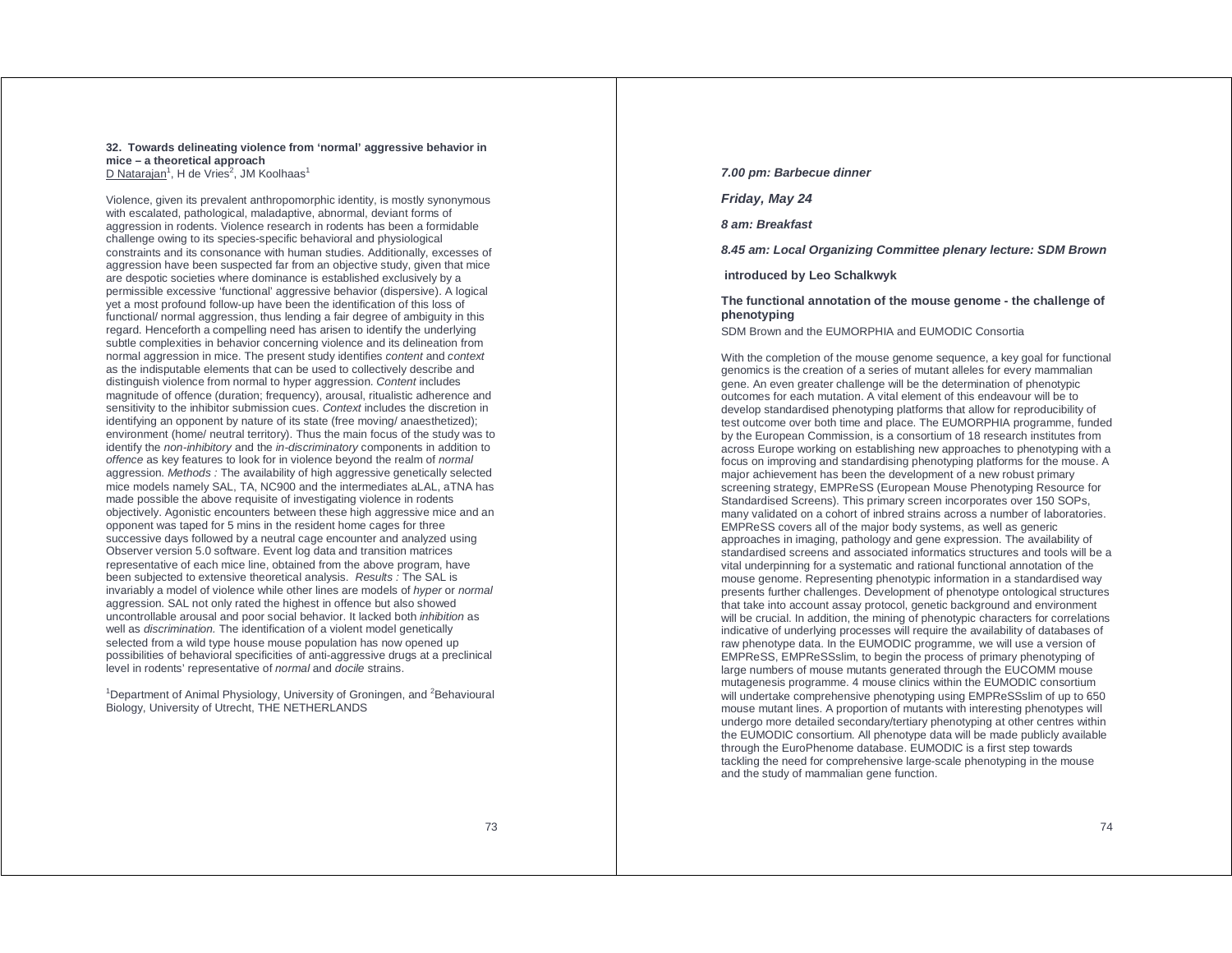MRC Mammalian Genetics Unit, Harwell, OX11 ORD, UK

### **10.15 am – 12.15 pm: Symposium 5**

**New insight in molecular mechanisms of synaptic plasticity and multiple memory systems** 

**Chairs Melly Oitzl & Harm Krugers** 

**10.15 am: Kamila Markram** 

**Distinct role of the polysialylated neural cell adhesion molecule (PSA-NCAM) in cue and context fear conditioning**  K Markram, M Angel L Fernandez, N Abrous, C Sandi

PSA-NCAM, expressed at the synapse, is crucially involved in the formation well as elimination of synapses that are related to memory consolidation processes in several brain structures. The involvement of PSA-NCAM in fear conditioning was investigated by (i) targeted PSA-NCAM cleavage in the amygdala and hippocampus and (ii) general PSA-NCAM cleavage using transgenic mice lacking PSA-NCAM throughout the brain. Both approaches revealed that amygdaloid PSA-NCAM is not required for the formation of cued fear memories. On the contrary, the formation of contextual fear memories requires hippocampal PSA-NCAM. These results suggest distinct mechanisms for fear memory formation in amygdala and hippocampus.

Brain Mind Insitute, Ecole Polytechnique Fédérale, Swiss Federal Institute of Technology, SWITZERLAND

Funding Support: This work was partially supported by grants from the Swiss National Science Foundation (3100A0-108102), the EU 6th Framework Programme (PROMEMORIA LSHM-CT-2005-512012) and INSERM.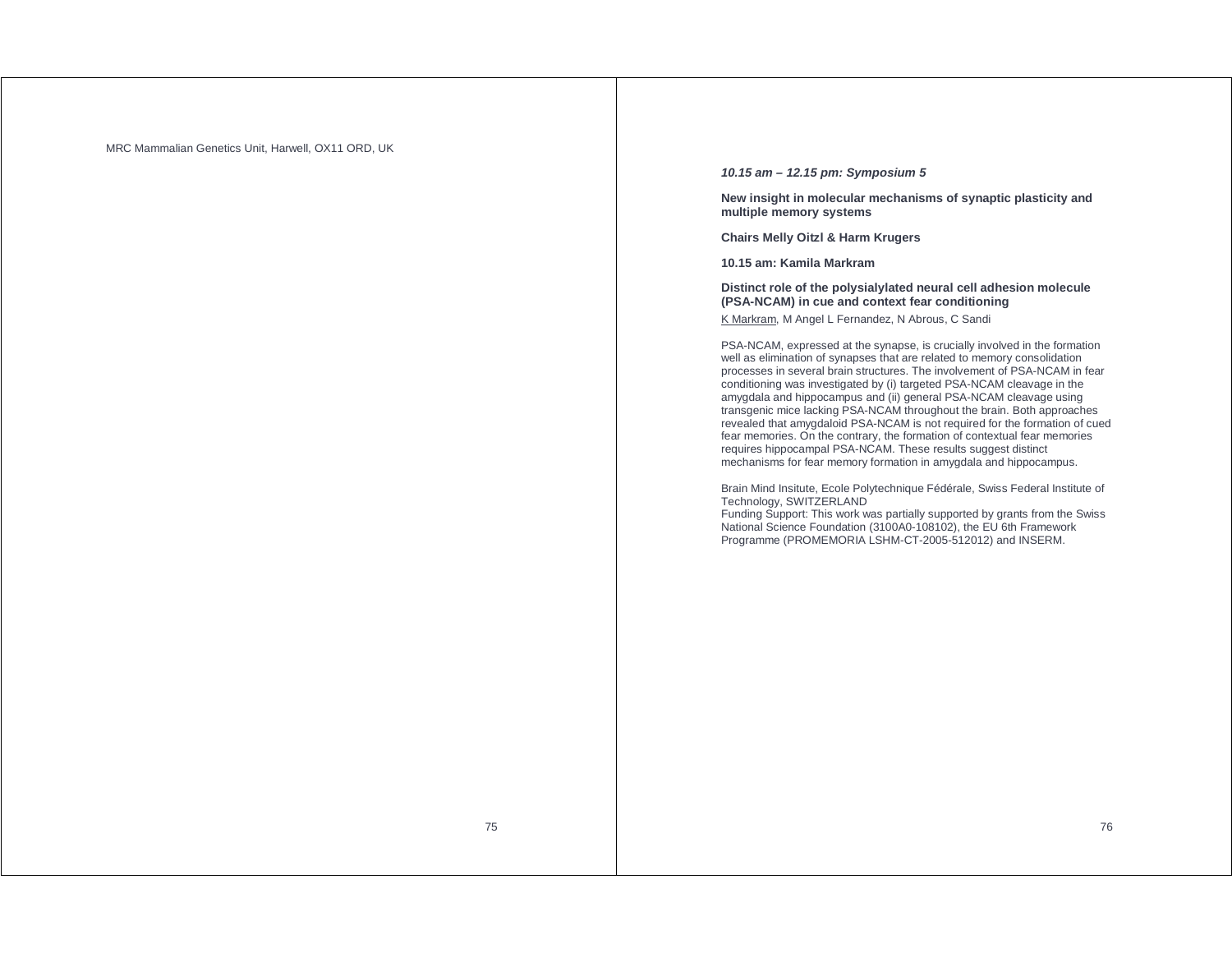### **10.40 am: Oliver Stork**

### **Somatostatin: a novel molecular mechanisms of fear memory consolidation in amygdala and hippocampus**

O Stork, A Albrecht, C Stoppel, C Kluge, H-C Pape

Somatostatin is expressed in a subpopulation of GABAergic interneurons in the amygdala and hippocampus. Although ample evidence suggests that somatostatin plays an important role in a range of hippocampus dependent memory tasks, its contribution to contextual and cued fear memory formation remain to be clarified. Quantification with laser dissection and real time PCR revealed specific changes of somatostatin mRNA expression in subregions of the amygdala and hippocampus following fear conditioning. Moreover, genetic ablation and acute pharmacological depletion of somatostatin both impaired contextual fear conditioning and hippocampal long-term potentiation. Together these results indicate a critical role of somatostatin for information storage in the amygdalo-hippocampal system.

Otto-von-Guericke University Magdeburg, GERMANY, and Institute of Psychiatry, King's College London, UK Funding Support: German Research Foundation.

### **11.05 am: Harm Krugers**

### **Hormonal control of molecular mechanisms involved in learning and memory**

HJ Krugers, L Conboy, O Wiegert, D Holman, JM Henley, C Sandi, M Joëls, CC Hoogenraad

Emotionally arousing and stressful events are remembered well in general. These memories are facilitated by corticosteroid hormones, which are released during the stressful situation. One of the questions is how these hormones exert their effects. AMPA receptors are critically involved in synaptic efficacy, plasticity and learning and memory processes. Electrophysiological data indicates that corticosteroid hormones, via activation of the glucocorticoid receptor increases AMPA receptor mediated synaptic transmission in ventral tegmental area and hippocampus. Accordingly, we will present evidence that these hormones induce trafficking of AMPA receptors to the membrane. These effects mediated via glucocorticoid receptor and involve a genomic action.

SILS-CNS, University of Amsterdam, THE NETHERLANDS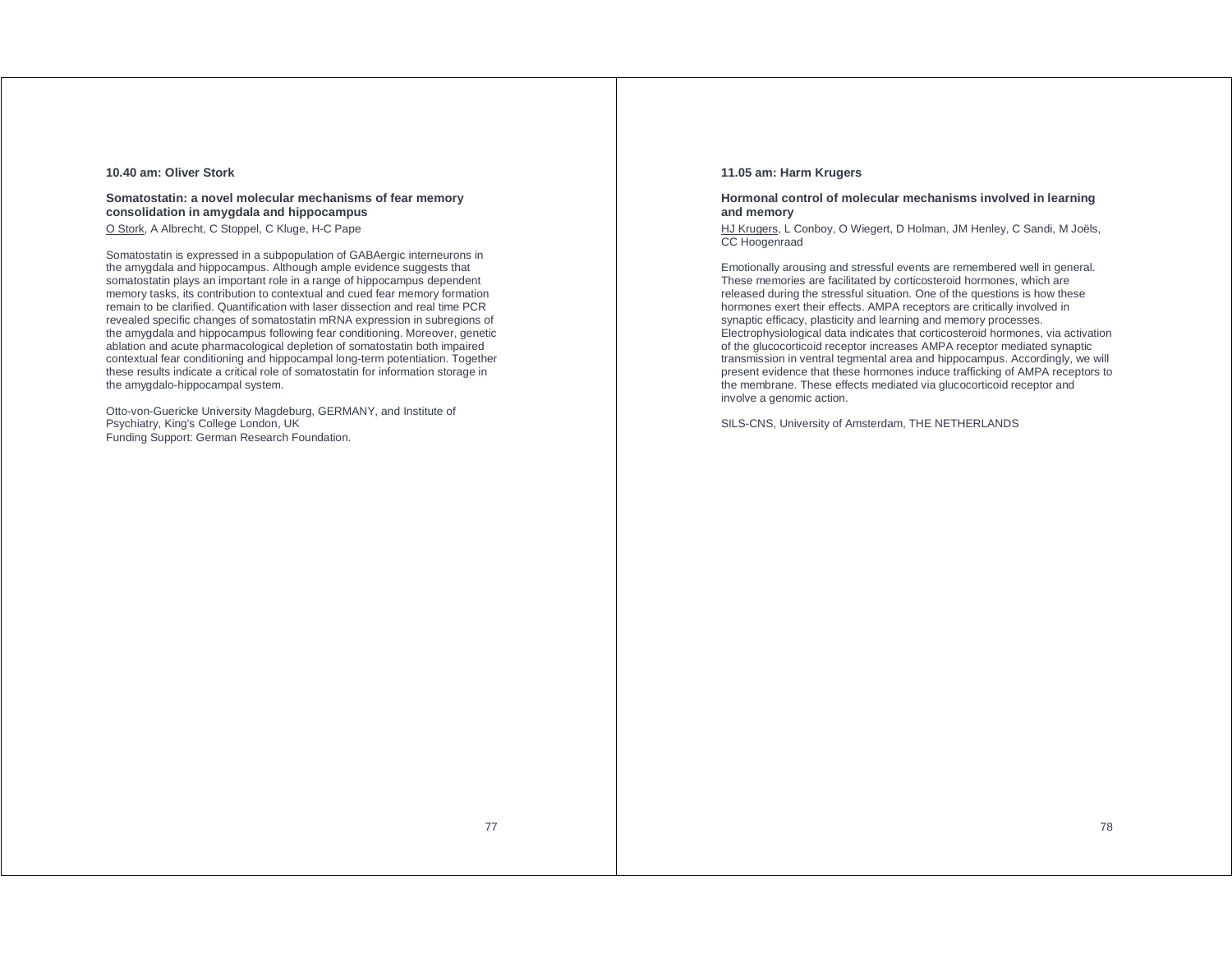### **11.30 am: Thomas Steckler**

### **Modulation of glutamatergic mechanisms in learning and memory focus on metabotropic glutamate receptors**

### T Steckler

The metabotropic glutamate receptor (mGluR) family consist of a group of eight G-protein-coupled receptors that differ in their function, distribution and roles within the brain. Various mGluR subtypes have been suggested as targets for the development of novel, promising pharmacological treatment opportunities for a wide range of psychiatric disorders, including anxiety, depression and schizophrenia. Modulation of the glutamatergic system via activation or inhibition of different mGluR subtypes has also been shown to affect cognitive function. Cognitive side effects are limiting in the development of novel anxiolytic, antidepressive or antipsychotic drugs. Therefore, a better understanding of the cognitive effects of manipulations of the mGluRs on learning and memory is mandatory. The role of the various mGluRs in the modulation of cognitive function will be discussed, with a focus on mGluR1, mGluR2 and mGluR5 receptors, using data from both pharmacological and knockout studies. Furthermore, the advantages of allosteric modulation of the mGluRs (in contrast to orthosteric modulation) will be discussed.

Department of Psychiatry, R&D Europe, Johnson & Johnson PRD, Beerse, BELGIUM

### **11.55 am: General discussion**

#### **12:30pm- 7:00 pm: Social Program**

 **visits to Burgers Zoo, Museum Kröller-Müller (or Arnhem station for those wishing to go further afield). Packed lunch supplied.** 

**7.00 pm: Dinner** 

### **Friday, May 25**

### **8 am: Breakfast**

**8.45 – 10.45 am: Symposium 6** 

**Neurobehavioral genetics of marijuana use and schizophrenia** 

 **Chairs Emmanuel Onaivi & Hiroki Ishiguro,** 

**8.45 am: Ester Fride** 

### **Early exposure to stress and/or marijuana: Implications for the appearance of schizophrenia later in life**

### E Fride

Marijuana smoking during adolescence has been associated with increased vulnerability to develop schizophrenia, yet in many cases no psychopathological symptoms erupt. In our work we investigated prenatal roots of schizophrenia, as a function of exposure to delta-9 tetrahydrocannabinol (THC), the major psychoactive ingredient of marijuana (Cannabis sativa) or to maternal stress. Children of marijuana smoking mothers have been shown to display mild impairment of executive functioning known to be regulated by the prefrontal cortex. Dopaminergic overactivity in the prefrontal cortex is an important hallmark of schizophrenic behavior. Interestingly, one of the important parallels between prenatal stress exposure and prenatal exposure to THC includes selective enhancement of activity of dopaminergic neurons in the mesocortical pathway (the neural pathway leading to the prefrontal cortex). Moreover, the 'endocannabinoid CB receptor system' (ie., the cannabinoid receptors and their endogenous ligands such as anandamide and 2-arachidonoyl glycerol) have now been shown to be intricately involved in the acute and chronic stress response. We investigated therefore whether (in mice) prenatal exposure to stress or to THC will induce alterations in the endocannabinoid CB receptor system during and/or after maturation, thereby influencing the risk for developing schizophrenia. Our findings indicate that prenatal exposure to THC induced an enhanced 'cannabinoid tone' (behavioral and CB1 receptor changes) while prenatal stress induced alterations in the vulnerability to cannabinoids with respect to the regulation of prepulse inhibition, a diagnostic measure of schizophrenia. In conclusion, we suggest that the endocannabinoids and their receptors are important mediators in translating developmental vulnerabilities into the expression of schizophrenia.

Department of Behavioral Sciences, College of Judea and Samaria, Ariel, ISRAEL Funding Support: National Institute of Psychobiology in Israel.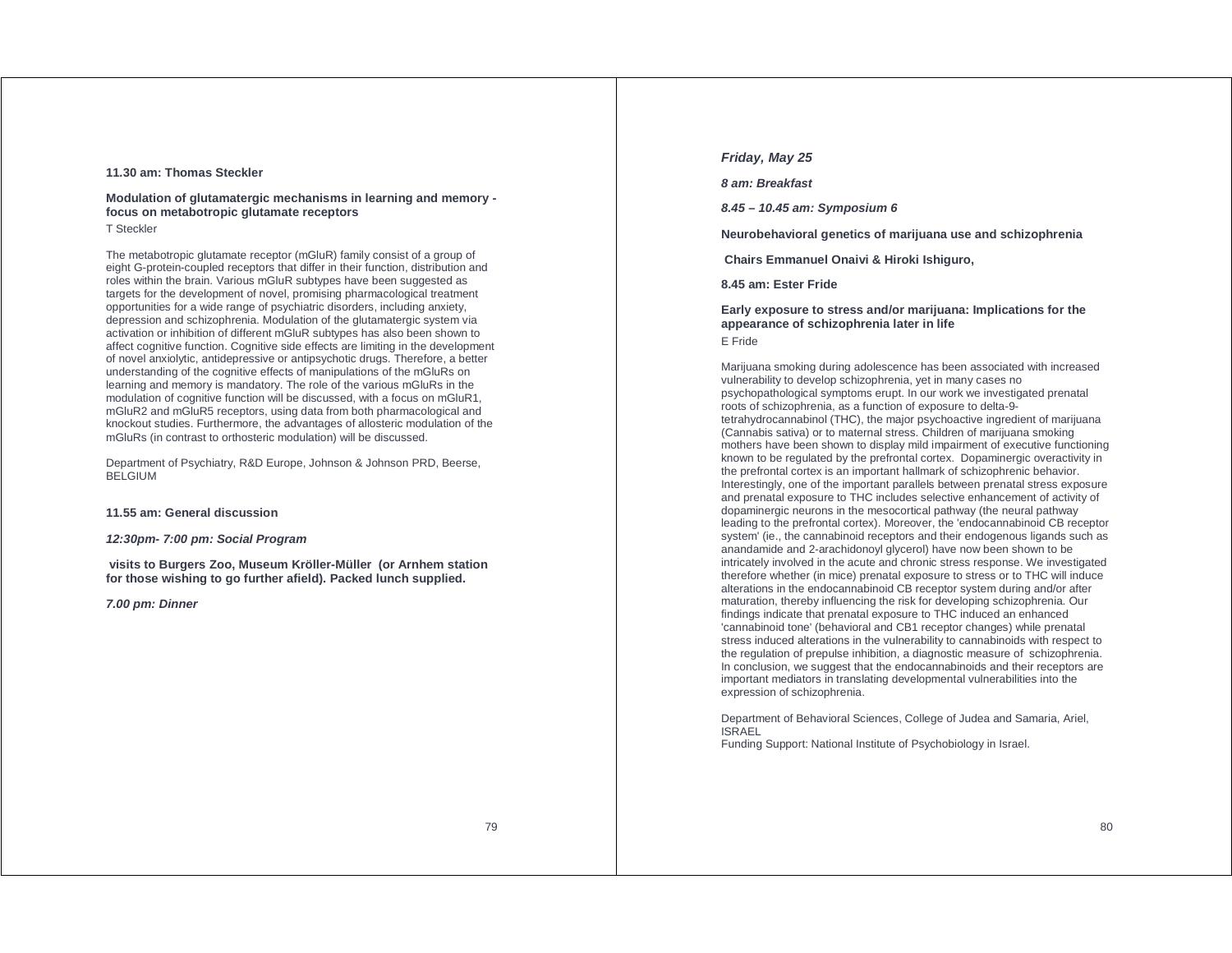### **9.10 am: Hiroki Ishiguro**

### **Genetic profiling in schizophrenia.**

H Ishiguro, T Arinami

Clinical studies have implicated that cannabis consumption could be a selfmedication therapy for counterbalancing negative symptoms of schizophrenia or side-effects of antipsychotic treatment. Contrary to this, epidemiologic research suggest that cannabis use, including maternal use, is a risk factors for developing psychosis and that the use of marijuana may worsen psychotic symptoms of schizophrenia. Schizophrenia is a polygenic disease with influences from genetic and environmental factors. Therefore, it is hypothesized that genetic components related to endocannabinoid system in brain and/or genes whose expression/function are regulated by environments, such as cannabis use, may underlie schizophrenia. Thus gene profiling based on these two hypotheses may give us new knowledge in understanding schizophrenia. Variations in the Cannabinoid CB1 receptor (CNR1) gene have been reported to be associated with schizophrenia. Furthermore CB1 antagonist was shown to counteract a phencyclidine-induced deficit of PPI in mice. We hypothesized that other components of endocannabinoid system might also have roles in schizophrenia. Cannabis also activates cannabinoid CB2 receptor (CNR2) gene, and we have recently demonstrated that CB2 receptors are expressed in brain and may be involved in stress-related behavior. Several cannabinoid receptor ligands have been reported to bind to the putative GPR55 cannabinoid receptor. We do not have an evidence for associations between polymorphisms in CNR2 or GPR55 and schizophrenia. Cannabis consumption during pregnancy has been reported to alter neural adhesion molecule (CAM) L1 in fetal brain and previous studies indicated associations between L1 and schizophrenia, we have focused our studies on NrCAM which is one of CAM super family that is closely related with L1 CAM. Thus, an association study between NrCAM and schizophrenia and behavioral tests in Nrcam knockout mice, could provide new knowledge in schizophrenia.

Department of Medical Genetics, University of Tsukuba, JAPAN Funding Support: Japan Science and Technology & Scientific Research on Priority Areas, Research on Pathomechanisms of Brain disorders from the Ministry of Education, Culture, Sports, Science and Technology of Japan (18023009 and 18790823).

### **9.35 am: Makoto Takahashi**

## **Brain-Derived Neurotrophic Factors (BDNF) and cytokines in schizophrenia.**

M Takahashi

Neurotrophins and cytokines mediate gene-environment interactions and are implicated in neuropsychiatric disorders. BDNF is regulated via glutamate receptors in an activity-dependent manner and plays a role in synaptic development and plasticity. To elucidate how BDNF is involved in neuropsychiatric pathophysiology, we examined an impact of NMDA receptor blockade on neurobehavioral performance and BDNF levels in the brain. Early postnatal exposure to PCP caused several behavioral changes during adulthood; hyperlocomotion, poor learning in active avoidance, decrease in latent inhibition of contextual fear conditioning, and decrease in social interaction. These behavioral changes were ameliorated by atypical antipsychotic drug clozapine. On the other hand, postnatal PCP treatment induced long-lasting increase of BDNF levels in the hippocampus. The increase was accompanied with an increase in NR1 glutamate receptor subunit and a decrease in TrkB receptor levels. Perturbed synaptic plasticity was suggested since PCP decreased phosphorylation of MAPK and CaMKII. Clozapine reversed PCP-induced decrease of TrkB receptor levels and normalized phosphorylation levels of MAPK, although CaMKII hypophosphorylation was not affected by clozapine. Decreased levels of TrkB and upregulation of BDNF has been reported in postmortem brains of patients with chronic schizophrenia. Animal studies of postnatal PCP exposure suggest that environmental risk factors which influence glutamatergic system contribute to the pathophysiology of schizophrenia probably through abnormal BDNF/TrkB signaling.

Department of Psychiatry, Niigata University Graduate School of Medical and Dental Sciences, Niigata, JAPAN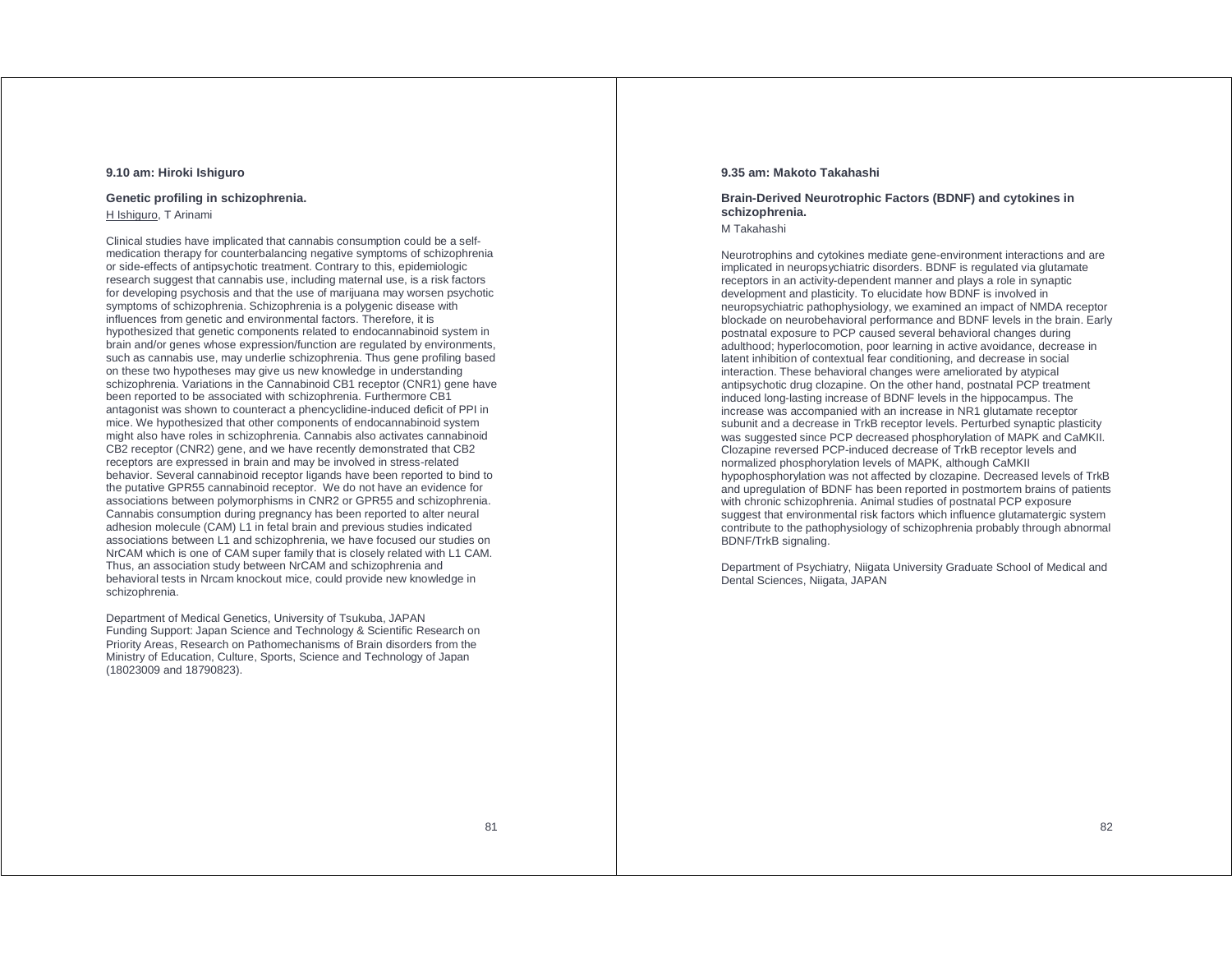### **10.00 am: Emmanuel Onaivi**

### **Endocannabinoid receptor genetics and marijuana use** ES Onaivi

No drug has conjured myths and controversy as marijuana. Schizophrenia is an elusive brain disorder because of its complexity and polygenic nature. A number of candidate genes have been associated with schizophrenia but no single gene has been replicated. The link between marijuana use and schizophrenia has also been controversial. However, many studies have shown that the use of marijuana may induce psychosis in vulnerable individuals and worsen psychotic symptoms in schizophrenic patients. New knowledge has started to shed some light on the molecular mechanisms of the effects of marijuana use and schizophrenia. Such new research indicates that one of the most abundant receptor binding sites in the brain is for marijuana active ingredients called cannabinoids. The human body and brain makes its own marijuana-like substances that are called endocannabinoids that binds to cannabinoid receptors. The discovery of endocannabinoid physiological control system has led to the examination of this system in CNS and its role in mental disorders including schizophrenia and drug dependency. Thus, cannabinoids, endocannabinoids and marijuana use activate two well characterized receptors encoded by CNR1 and CNR2 cannabinoid receptor genes. It is therefore possible to test the association between marijuana use and schizophrenia by studying the evidence for the cannabinoid hypothesis of schizophrenia. However, CB2 cannabinoid receptors were thought to be mainly expressed in the periphery and in immune cells. Our data indicate neuronal CB2 receptors in the brain. Further evidence is presented for the involvement of neuronal CB2 cannabinoid receptors in neuropsychiatric disturbances. The data adds to previous results on role of CNS effects of CB1 receptors and demonstrates the functional expression of CB2 cannabinoid receptors in brain that may provide novel targets for the effects of cannabinoids in mental disorders beyond neuro-immunocannabinoid activity.

Department of Biology, William Paterson University, Wayne, New Jersey, USA

Funding Support: William Paterson Center for Research.

### **10.25 am: General discussion**

**10.45 am: Coffee** 

**11.15 am: Young Investigator Awardee lecture:Elissa Chesler** 

**introduced by Robert Williams:** 

**Ontological Discovery from Genes to Behavior**  E Chesler

A fundamental research challenge for behavioral neuroscience is to interpret relationships among behaviors, and to identify behaviors that share a biological substrate. Because the attributes we study are typically defined using phenomenology, they do not always map onto the underlying biological substrates, nor do behavioral classification systems necessarily map onto essential drivers of behavioral categories. Systems biological approaches, including the development of high-throughput molecular profiling, have lead to a tremendous wealth of data that can be exploited to understand the ontology of behavior. Genetic approaches, including genetic correlations of behavior in genetic reference populations, have been successfully deployed web based tools such as GeneNetwork.org. Gene-phenotype associations can also be ascribed using genetic correlation. These associations can be driven purely by genetic architecture, and must be validated using orthogonal populations or alternative experimental methods, including differential expression analysis, literature mining and mutant phenotyping. By mining gene-phenotype associations across behaviors and experiments, we can define behaviors that share a similar biological basis. In this way, complex behaviors can be placed in the context of other neurobiological phenotypes, and behavioral assays can be compared across model organisms. this approach is implemented as a web-based tool called "Ontological Discovery Environment."

Oak Ridge National Laboratory, Oak Ridge, Tennessee, and Department of Anatomy and Neurobiology, University of Tennessee Health Science Center, Memphis, Tennessee, USA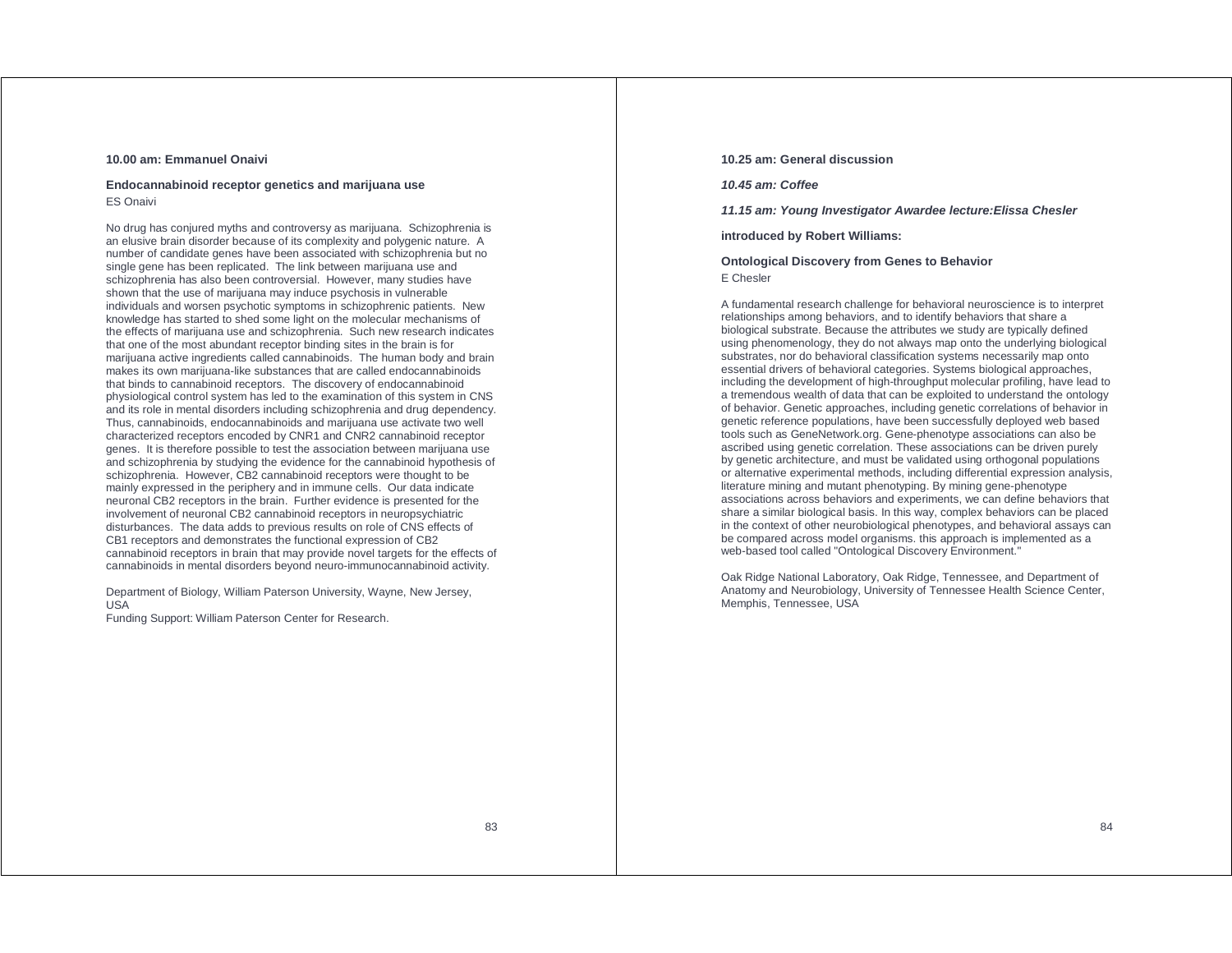### **12.15 pm: Lunch**

### **1.45 – 3.45 pm: Symposium 7**

**Genetic Approaches to Study Depression and the Antidepressant response,** 

 **Chairs John Cryan, University College Cork, Ireland & Stephanie Dulawa, University of Chicago, USA** 

### **1.45 pm: John Cryan**

### **In search of depressed mouse: Using genetically modified mice to understand depression**

### JF Cryan

Psychiatry has proven to be among the least penetrable clinical disciplines for the development of satisfactory in vivo model systems for evaluating novel treatment approaches. However, mood disorders remain poorly understood and inadequately treated. The ability to genetically modify mice has been one of the major breakthroughs in modern medical science affecting every discipline including psychiatry. It is hoped that the application of such technologies will result in the identification of novel targets for the treatment of diseases such as depression and to gain a better understanding of the molecular pathophysiological mechanisms that are regulated by current clinically effective antidepressant medications. The advent of these tools has resulted in the need to adopt, refine and develop mouse specific models for analyses of depression-like behaviour or behavioural patterns modulated by antidepressants. Moreover, the full potential of regionally selective and inducible knockout and transgenic mice and siRNA technology has yet to be realized, but such strategies offer many advantages over currently used techniques. Such mice certainly will be welcome tools to dissect regionally specific circuits that might influence the actions of antidepressants. Using specific examples of mice with targeted deletions of glutamate, GABA or noradrenergic system, the utility of current models and research strategies aimed at investigating novel targets relevant to depression in the mouse will be discussed. Key questions that are considered relevant for examining the utility of such models will be addressed. Further, we describe other avenues of research that may give clues as to whether indeed a genetically modified animal has alterations relevant to clinical depression. Overall, it is prudent and most appropriate to use convergent tests that draw on different antidepressant-related endophenotypes, and complimentary physiological analyses in order to provide a program of information concerning whether a given phenotype is functionally relevant to depression-related pathology.

School of Pharmacy, University College Cork, Cork, IRELAND

#### **2.10 pm: Stephanie Dulawa**

### **Genetic mechanisms underlying the behavioral response to chronic antidepressant treatment: insights from new mouse models**

SC Dulawa, AM Nitzke

The onset of the therapeutic response to antidepressant treatment exhibits a characteristic delay. Animal models in which behavioral responses to antidepressants emerge following chronic, but not subchronic, treatment have remained elusive. Such models are required to study the mechanisms underlying the therapeutic effects of antidepressant treatment. We have investigated the behavioral effects of chronic treatment with selective serotonin reuptake inhibitors (SSRIs) in a broad panel of inbred mouse strains. Mice were evaluated for anxiety- and depression-related behavior in the open field, forced swim, and tail suspension tests following three weeks of SSRI administration in the drinking water. We found that only certain inbred strains, including the Balb/cJ, showed reduced anxiety- and depressionrelated behavior in response to chronic, but not subchronic, SSRI treatment. Our findings show that certain inbred mouse strains can be utilized to study the therapeutic effects of chronic antidepressant treatment, without any stress-inducing procedures. Studies investigating the role of specific serotonin receptors in the response to chronic SSRI treatment are currently underway.

Department of Psychiatry, University of Chicago, Chicago, Illinois, USA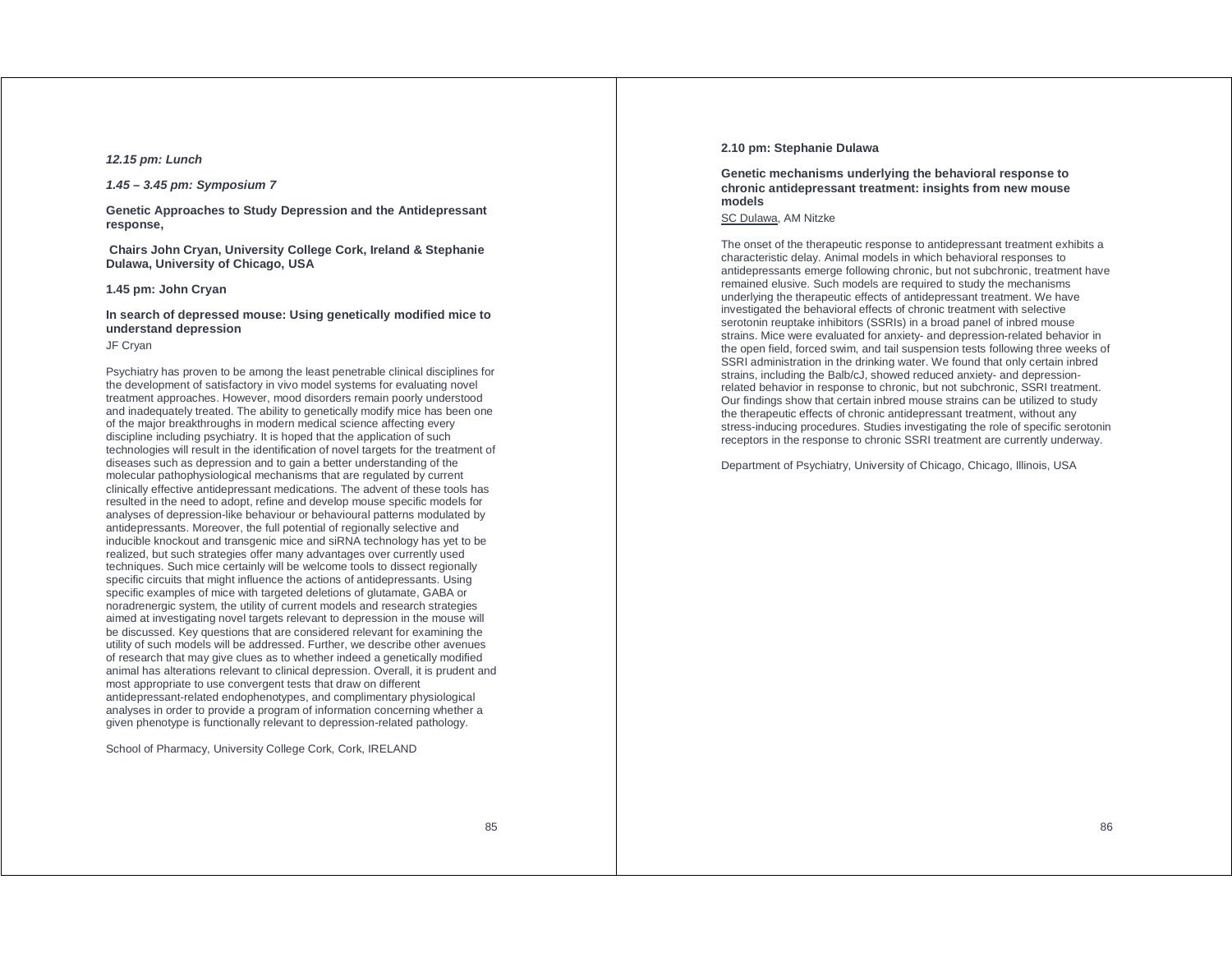### **2.35 pm: Inga Neumann**

### **Selection for high versus low anxiety: rat model for anxiety, depression and high aggression**

ID Neumann

The selective breeding of Wistar rats for high (HAB) versus low (LAB) anxietyrelated behaviour since more than 12 years resulted in two rat strains which are well established and characterized as a suitable animal model of anxietyand depression-related disorders. The robust differences in the anxiety phenotype are accompanied by alterations in neuroendocrine and neuronal stress-responsiveness to various stimuli, and in relevant brain neurotransmitter systems including arginine vasopressin (AVP), CRF and serotonin. Importantly, a SNP has been identified in the AVP gene promoter of the HAB rats resulting in up-regulation of vasopressin gene expression specifically within the hypothalamic PVN. Accordingly, local blockade of AVP synthesis and actions reverses the high level of anxiety in HAB rats. HAB and LAB rats also provide an excellent model for studying interactions between early environmental factors (i.e. early life stress: prenatal stress, maternal separation) and the genetic predisposition for either high or low stress susceptibility. Thus, opposite effects of prenatal or postnatal stress on adult emotionality, stress coping and neuropeptide expression patterns within the hypothalamus have been found in adult HAB and LAB rats. Finally, selection for low trait anxiety in LAB rats goes along with the development of high intermale aggression during the resident-intruder test, and a high neuroendocrine and neuronal response to social stimuli. Therefore, LAB males may develop as a promisising animal model for studying neurobiological mechanisms of pathological aggression.

Department of Behavioural and Molecular Neuroendocrinology, University of Regensburg, Regensburg, GERMANY Supported by VolkswagenStiftung.

### **3.00 pm: John Quinn**

### **Molecular genetics of human monoaminergic transporters: relevance to behavioral disorders and drug response**

JP Quinn, K Haddley, S Vasiliou, FR Ali, VJ Bubb

Polymorphisms found in non-coding sequences are implicated in the aetiology of mental illness. We have demonstrated that some members of a subclass of such polymorphisms termed Variable Number Tandem Repeats (VNTRs) have functional effects on gene expression. This suggests that individuals with a particular combination of polymorphisms may respond differently to an individual medication or environmental stress. We have demonstrated in both the human serotonin transporter gene (5HTT) and the dopamine transporter gene (DAT1) that specific VNTRs, correlated with predisposition to neurological and psychiatric disorders, act as transcriptional regulatory domains. These domains can act as both tissue-specific and stimulusinducible regulators of gene expression. Further, in vitro, the 5HTT VNTR in intron 2 is responsive to lithium and the DAT1 VNTR in intron 8 modulates a response to cocaine and amphetamine. These functional studies link the clinical findings that at risk groups have a higher incidence of a particular variant of polymorphism. In the above examples, the VNTRs may alter the concentration of transporter protein in specific cells or in response to a challenge; chemical, environmental or physiological. We have demonstrated that multiple VNTRs within the same gene or distinct genes can bind the same transcription factor and therefore potentially are on the same signal transduction pathway. Therefore a more global analysis of VNTRs complemented by single nucleotide polymorphism (SNP) data correlated with disease predisposition would be a first step to understand the integrated cellular response to a specific challenge. Further, it is predicted that this data will be invaluable to enable future intelligent directed drug design.

School of Biomedical Science, University of Liverpool, Liverpool, UK Funded by the BBSRC and Wellcome Trust.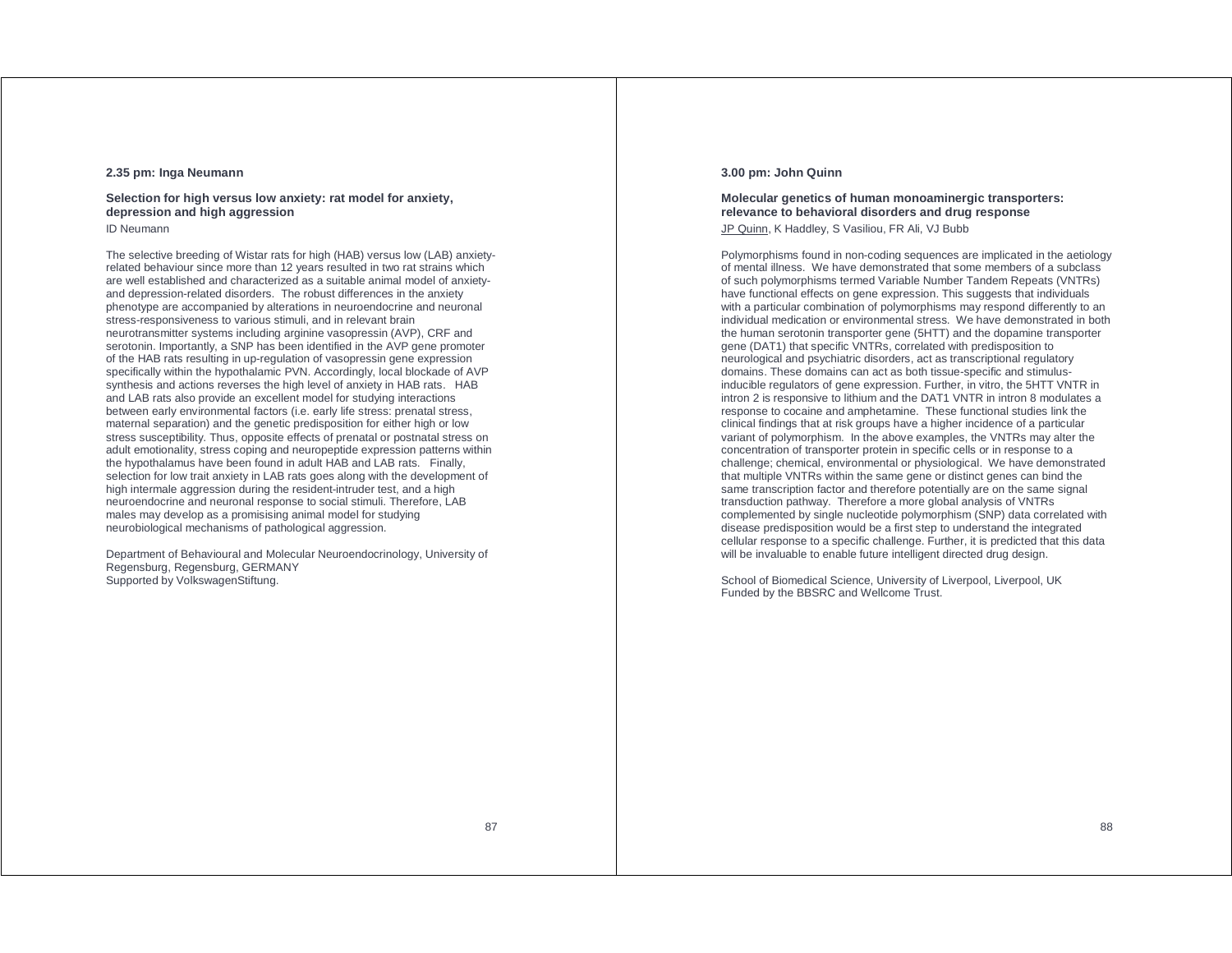### **3.25 pm: General discussion**

**3.45 pm: Break** 

**4.00 pm: Selected papers session:** 

 **Chair Andrew Holmes** 

**4.00 pm: Lisa Tarantino** 

### **Identification of an ENU-induced mutant that displays hyperactivity in a novel environment, exaggerated responses to psychostimulants and a prolonged stress response**

JS Bailey, L Grabowski-Boase, BM Steffy, T Wiltshire, LM Tarantino

We have identified an ENU mutant, Highper, that displays altered locomotor response in the open field that is greater than 3.5 standard deviations above the mean activity levels of wildtype mice. The Highper mutation is recessive with a penetrance of approximately 50%. The Highper mutant also shows an exaggerated locomotor response to psychostimulants. Locomotor activation in response to 20mg/kg cocaine is two-fold higher in Highper mutants and locomotor response to 30mg/kg methylphenidate is fifty percent higher in Highper mutants. Highper mutants also have a prolonged elevation of corticosterone levels in the short-term restraint model of acute stress response. However, preliminary studies indicate that these elevated levels of corticosterone in HIghper mice may not explain the differences in locomotor response to cocaine. Finally, Highper mice appear to be more sensitive to the rewarding effects of cocaine. In the conditioned place preference assay, Highper mice spend more time in the cocaine-paired chamber than do wildtype mice. Cocaine self-administration studies are planned to further examine the reinforcing effects of cocaine in Highper mice.

 The identification of ENU induced mutations in behavioral screens has been hampered by the phenotypic variability introduced by outcrossing to mapping strains. We have developed SNP marker panels for inbred strains that are closely related to B6 to reduce the number of background loci that may interfere with our phenotype. We have also developed a unique breeding strategy to limit the genetic contribution of the mapping strain using a mapping population generated by backcrossing F1 progeny to an affected B6 animal. Affected animals are clearly identified in this N2 population when compared to a control N2 cross. SNP genotyping has successfully identified an associated genomic locus with relatively few mapping cross animals, and analysis of additional mapping cross animals is currently underway to confirm and further define the map location.

Genomics Institute of the Novartis Research Foundation, San Diego, California, USA

### **4.15 pm: Igor Ponomarev**

### **Alcohol-induced changes in global gene expression in a mouse model of binge drinking**

I Ponomarev<sup>1</sup>, JS Rhodes<sup>2</sup>, JC Crabbe,<sup>3</sup> RA Harris<sup>1</sup>

Excessive alcohol consumption is a prerequisite for the development of alcohol dependence. Therefore, it is important to identify molecular targets affected by high alcohol intake in order to understand the mechanisms of alcoholism progression, which mediate the switch from controlled alcohol consumption to alcohol abuse and alcohol dependence. Our main goal was to examine the effects of voluntary alcohol consumption on brain gene expression profiles using a mouse model of binge drinking. We used a modification of a "Drinking In the Dark" (DID) procedure (Rhodes et al., 2005) that allows mice to experience physiologically relevant amounts of alcohol in a non-stressful environment and also allows for detection of alcohol-sensitive genes in a dose-dependent manner. C57BL/6J male mice were exposed to either 20% ethanol solution or water (single bottle) starting 3 hr after lights off for 4 hrs and brains were harvested immediately after the drinking session. cDNA microarrays were used to assess the effects of four variables (consumption during the first 2 hrs, consumption during the last 2 hrs, total consumption and blood alcohol concentration at the end of drinking) on global gene expression in six brain regions. As an initial step we characterized alcohol-related gene expression profiles in cerebellum, a structure with well defined neurocircuitry, which is involved in many alcohol-related behaviors. Results showed that 1) consumption during the first 2 hrs was the best predictor of alcohol-induced changes in global gene expression, 2) most transcripts significantly correlated with alcohol drinking showed negative correlations (~85%), indicating general transcriptional suppression in response to alcohol, and 3) many alcohol-sensitive genes (e.g. Fabp7, Sox2, Sox7 and gephyrin) were previously shown to be expressed in a cell type – specific fashion suggesting that different cells may use different strategies to adapt to alcohol exposure. The long term goal of this research is to determine molecular mechanisms of cellular adaptation to alcohol in individual neuronal populations of the neurocircuits that mediate alcohol actions.

<sup>1</sup>Waggoner Center for Alcohol and Addiction Research, University of Texas at Austin, Austin, TX, USA; <sup>2</sup>University of Illinois at Urbana-Champaign, Champaign, IL, USA; <sup>3</sup>Portland Alcohol Research Center, Oregon Health & Science University and VA Medical Center, Portland, OR, USA Supported by NIAAA grants from the Integrated Neuroscience Initiative on Alcoholism (AA UO1 13520, AA UO1 13518, AAUO1 13475; INIA Pilot Projects) and the Department of Veterans Affairs.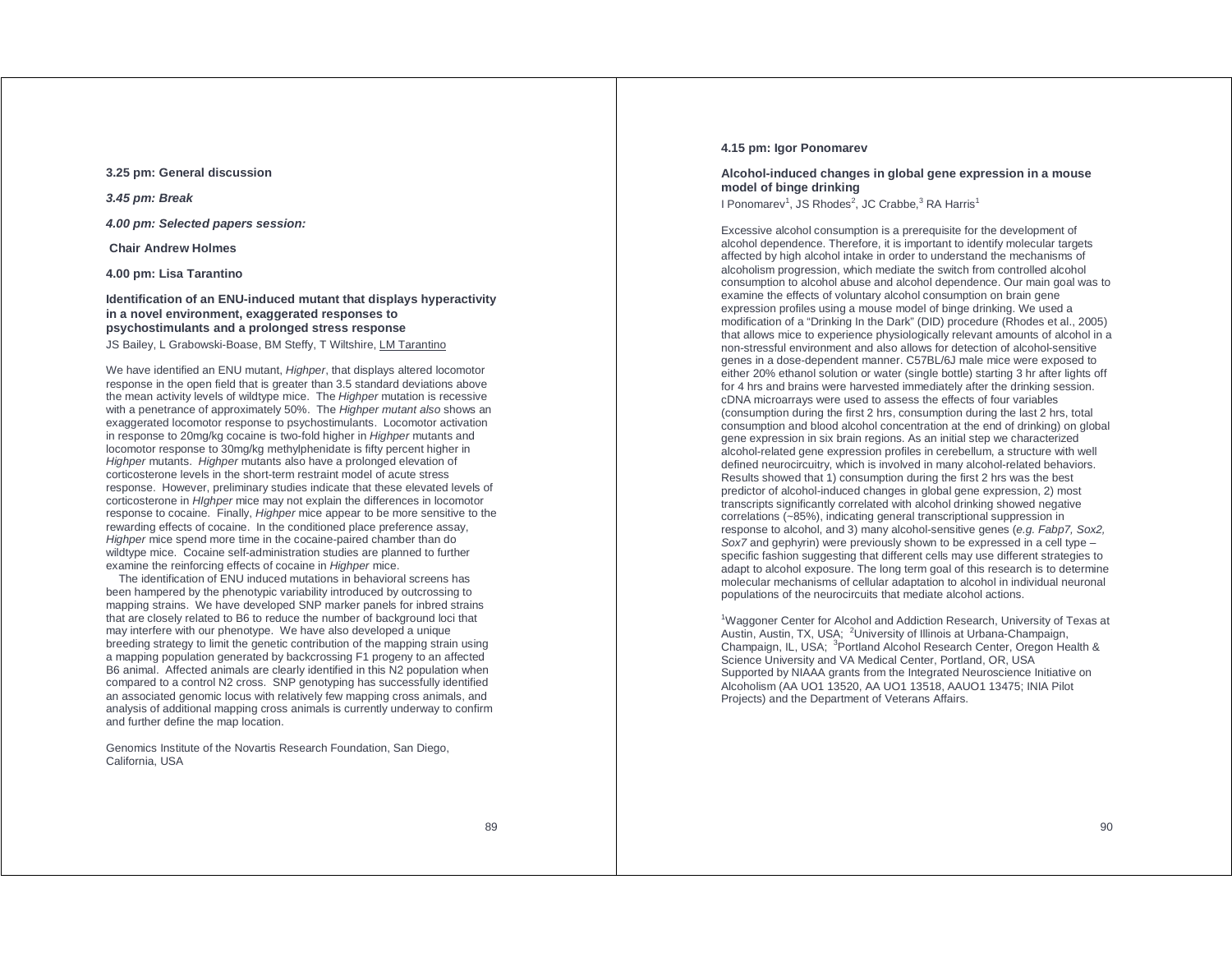### **4.30 pm: Derrick Nehrenberg**

### **Mice selectively bred for high aggression reproduce key features of emotional dysregulation**

DL Nehrenberg<sup>1,2</sup>, RM Rodriguez<sup>4</sup>, S Moy<sup>3</sup>, JM Lauder<sup>1,2</sup>, WC Wetsel<sup>4</sup>

Because human impulsive aggression has been attributed to emotional dysregulation, we examined whether mice selectively bred for high aggression (NC900) reproduced behavioral symptoms and neurobiological features of emotional disorders compared to mice bred for low-aggression (NC100). First, we used the social preference test to determine whether NC900 aggression is akin to human impulsive, offensive aggression. When given a choice, NC900 prefer to engage enclosed social partners with high levels of tail rattling and biting behaviors, indicating that their aggression is offensive, rather than defensive in nature. Second, we evaluated whether NC900 would reproduce key features of human anxiety. NC900 animals exhibited more anxiety-like behaviors in a number of tests, were less sensitive to the anxiolytic effects of diazepam, showed less diazepam-sensitive GABA binding in multiple brain areas that regulate emotions, and showed less protein levels of the GABA<sub>Δ</sub>  $α$ 2 subunit, which has been implicated in mediating the anxiolytic effects of diazepam receptor subunit, in the frontal cortex and amygdala. Third, we evaluated whether NC900 mice would exhibit key features of human depression. We found that NC900 animals exhibited more depression-like behaviors in the tail-suspension and forced swim test and exhibited developmental deficits in the number of serotonin cells in raphe nuclei that persisted into adulthood. All together, our results indicate that NC900 aggression is associated with key features of human anxiety and depression, suggesting that their aggression is attributable to alterations in emotion regulation. The presence of aggression, anxiety, and depression phenotypes in one mouse strain is unprecedented. Therefore, we propose that the NC900 animals represent a unique tool to investigate the genetic architecture of emotional dysregulation.

<sup>1</sup>Curriculum in Toxicology, <sup>2</sup>Dept of Cell and Developmental Biology,<br><sup>3</sup>Neurodevelopmental Disorders Research Center, North Carolina School of Medicine, USA; <sup>4</sup>Departments of Psychiatry and Cell Biology, Mouse Behavioral and Neuroendocrine Analysis Core, Duke University, USA This work was supported by NIH grants T32 ES007126 and MRDDRC P30 HD031108.

### **4.45 pm: Aki Takahashi**

### **Forward genetics approach toward complex traits using consomic mouse strains established from C57BL/6J and wild-derived MSM**  A Takahashi<sup>1</sup>, A Ishii<sup>1,3</sup>, A Nishi<sup>1,3</sup>, T Shiroishi<sup>2,3</sup>, T Koide<sup>1,3</sup>

Individual differences in behavior are arising from quantitative genetic variations in addition to environmental factors. We aimed to reveal those genetic mechanisms underlying individual divergence of behavior by using consomic strains (CSSs) of mouse established from C57BL/6J and MSM. By examining a panel of CSSs on many behavioral traits, such as spontaneous activity, anxiety-like behavior, pain sensitivity, and social behavior, we systematically mapped the chromosomes that have a locus or loci affecting those phenotypes.

 To dissect complex trait into fine genetic element, we focused on one strain B6-17MSM, which have substituted chromosome 17 from MSM. B6-17MSM showed reduced novelty-induced activity and increased risk-assessment behavior, but no differences in their home-cage activity or motor coordination compared to C57BL/6J. They also showed increased fear memory in the fear conditioning test. Thus, it was expected that there are genetic locus/loci related to emotionality on the chromosome 17. They also exhibited highly increased social interaction behavior. In addition, we found that B6-17MSM had "hydrocephalus-like" enlarged brain ventricle size. To identify genetic loci related to those phenotypes, we established a series of congenic mouse strains of B6-17MSM. Analysis of congenic strains successfully revealed two novel genetic loci for the brain ventricle size in the proximal region of chromosome 17. In contrast, our result suggested that genetic interaction between two or more loci is required to show increased social contact as B6-17MSM. There are multiple loci for the behaviors associated with noveltyinduced activity and two genetic loci for risk-assessment. We focused on one locus around telomeric region, which had as strong effect on the emotionalityrelated traits as B6-17MSM but independent from hydrocephalus phenotype, and are trying to narrow this locus down to identify the gene.

<sup>1</sup> Mouse Genomics Resource Laboratory and <sup>2</sup> Mammalian Genetics Laboratory, National Institute of Genetics, JAPAN. <sup>3</sup>SOKENDAI, Kanagawa, JAPAN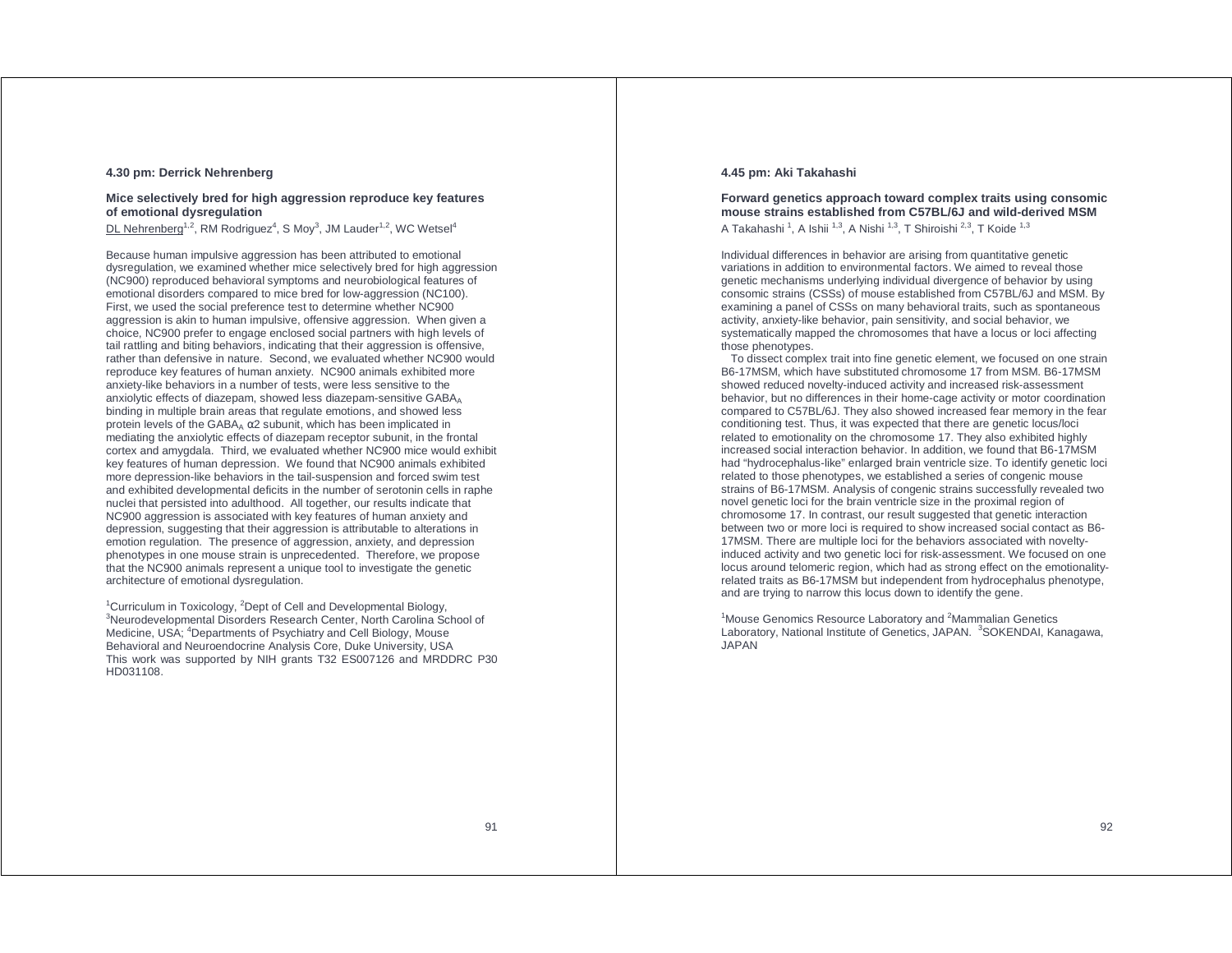### **5.00 pm: Michael Parsons**

### **Candidate gene association studies for anxiety, activity and cognitive performance in mice**

MJ Parsons, L Liu, C Fernandes, JL Paya-Cano, LC Schalkwyk

The genetic components influencing individual differences in behaviour are likely to be complex. We recently conducted association studies for over 170 SNPs both in house and from public databases. The association studies were conducted in an outbred population of 680 Heterogeneous Stock (HS) mice for numerous anxiety, activity and cognition-related measures taken from an extensive behaviour battery including the following behavioural tasks: spontaneous activity in the home cage, open field, elevated plus maze, light/dark box, SHIRPA primary screen, novel object recognition, puzzle box and Morris water maze. Numerous SNPs yielded significant associations with both anxiety and activity measures. Using the WebQTL tool (www.genenetwork.org), we further investigated these genes by correlating their hippocampal mRNA expression levels with these behaviour traits in BXD recombinant inbred mice (n=254, 24 lines). We additionally conducted in silico expression QTL mapping for some of the genes of interest using the WebQTL tool to look for eQTLs that may additionally influence these behavioural measures. We were able to successfully validate these associations, using a converging method, for a number of genes including two glutamatergic genes (Grid1 and Grik4) and a serine/threonine kinase gene (Stk31). Further studies are necessary to elucidate the specific role that these genes play in these phenotypes.

Institute of Psychiatry, King's College London, UK Funding Support: MRC (UK).

### **5.15 pm: Annetrude de Mooij-van Malsen**

### **Genetic dissection of avoidance behavior and motor activity levels using chromosome substitution strains of mice**

JG de Mooij-van Malsen<sup>1</sup>, H van Lith<sup>3</sup>, H Oppelaar<sup>1</sup>, J Hendriks<sup>1</sup>, B Olivier<sup>1,2</sup>, MJH Kas<sup>1</sup>

 Mood and anxiety disorders are the most prevalent of all psychiatric disorders. Our research project focuses on the genetic dissection of certain behavioural phenotypes, specifically hyperactivity and avoidance behaviour, with the aim to search for more selective pharmacological treatments of neurobehavioral disorders. Therefore, we developed a system for automated multi-day recordings in a designed home cage environment, assessing the animals' reduced preference for exposed areas independent of motor activity levels. Following behavioral testing of chromosome substitution strains of mice in this setup, we were able to map different genetic loci specific for both motor activity levels and avoidance behaviour. Consecutive anatomical research revealed significant changes in the motor cortex and motor neurons of the affected chromosome substitution strain, possibly responsible for the change in motor activity levels. In addition, the genetic locus for mouse avoidance behaviour was syntenic with a human linkage region for emotional disorders. The specific role and associated genetic pathways in central nervous system functioning of candidate genes in these loci are currently

<sup>1</sup>Rudolf Magnus Institute of Neuroscience, Behavioral Genomics Section, University Medical Centre, <sup>2</sup>Department of Psychopharmacology, and <sup>3</sup>Department of Animal, Science and Society, University Utrecht, THE NETHERLANDS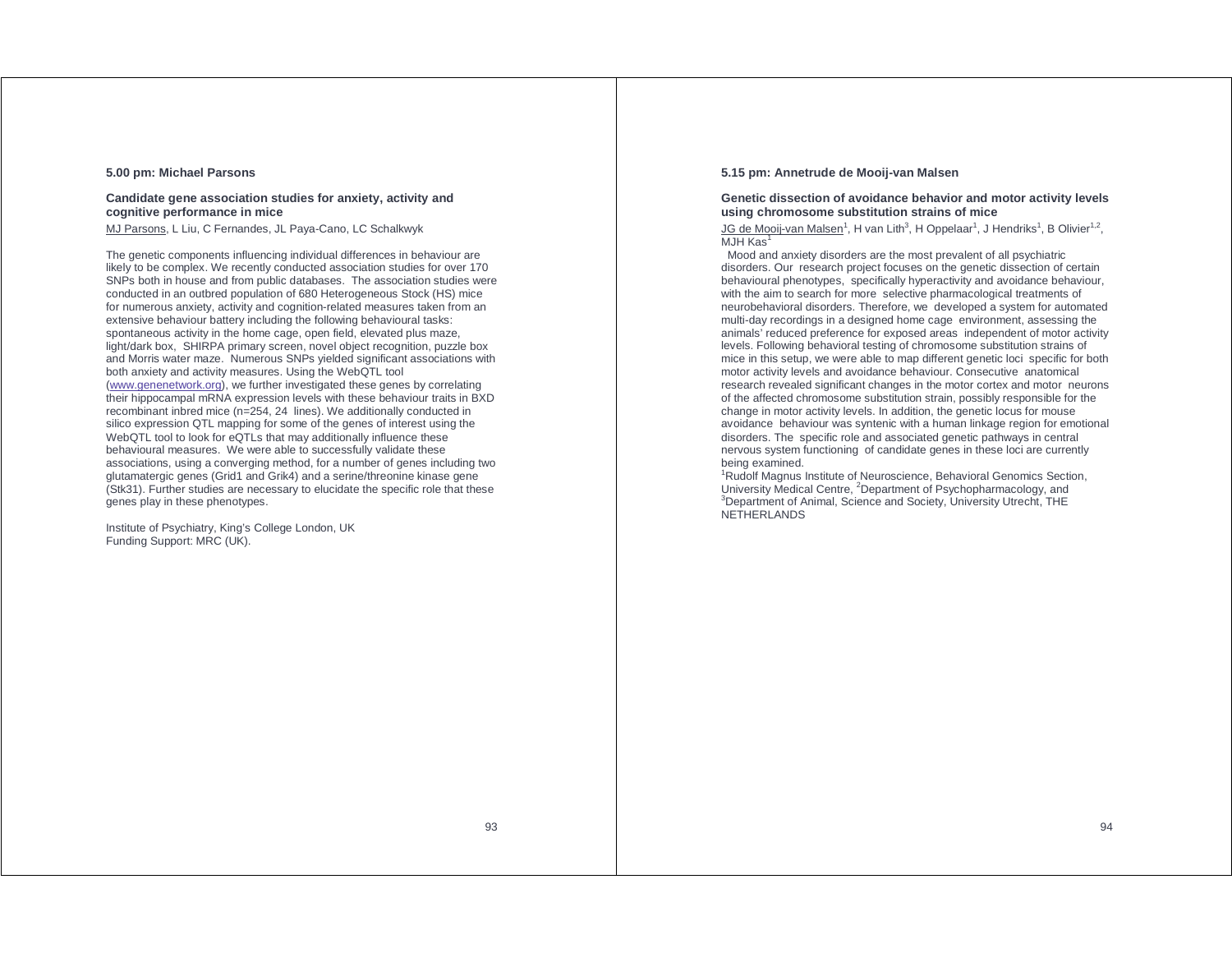### **5.30 pm: Daniel Nätt**

### **Transmission of stress-induced learning impairment and associated brain gene expression from parents to offspring in chickens**

C Lindqvist<sup>1</sup>, A Janczak<sup>2</sup>, <u>D Nätt</u><sup>1</sup>, I Baranowska<sup>1</sup>\*, N Lindqvist<sup>1</sup>, A Wichman<sup>3</sup> , J Lundeberg $^4$ , J Lindberg $^4$ , P Torjesen $^5$ , P Jensen $^1$ 

Stress influences many aspects of animal behaviour and is a major factor driving populations to adapt to new niches, such as during domestication. Transmission of stress responses to offspring is known to occur through nongenetic mechanisms, but recent research indicates that inherited epigenetic marking could possibly offer a route for this. Chickens of red junglefowl (RJF; ancestors of modern chickens) and domesticated White Leghorn (WL) were raised in a stressful environment (unpredictable light-dark rhythm), leading to a reduced ability to solve a spatial learning task compared to a non-stressed control group. Offspring of stressed WL, but not RJF, raised without parental contact, had a reduced spatial learning ability and an increased ability to compete for food compared to offspring of the control group. Using a cDNA microarray, we found that in offspring of stressed WL, but not RJF, at least 31 genes were up- or down-regulated in the hypothalamus and pituitary c ompared to offspring of non-stressed parents. Among those, brain-derived neurotrophic factor (BDNF) and nuclear factor kappaB (NFKB) have earlier been associated with spatial learning ability. Additionally, genes that were differentially expressed in the parents tended to be so in the offspring too. Our results may suggest that the gene expression pattern, and the behavioural stress response, was inherited and that the ability to transmit epigenetic information and behaviour modifications between generations may have been favoured by domestication.

<sup>1</sup>IFM Biology, Linköping University, Linköping, SWEDEN

\* Present address: Department of Animal Breeding and Genetics, Swedish University of Agricultural Sciences

<sup>2</sup>Department of Animal and Aquacultural Sciences, Norwegian University of Life Sciences, Ås, NORWAY

<sup>3</sup>Department of Animal Environment and Health, Swedish University of Agricultural Sciences, Skara, SWEDEN

<sup>4</sup>School of Biotechnology, Department of Gene Technology, Royal Institute of Technology, Stockholm, SWEDEN

<sup>5</sup>Hormone laboratory, Aker University Hospital HF, N-0514, Oslo, NORWAY Funding Support: Wallenberg Consortium North, the Swedish Reseach Council for Environment, Agricultural Sciences and Spatial Planning, the Swedish Research Council, the Norwegian Research Council and the Norwegian Centre of Poultry Science.

### **5.45 pm: Reinald Fundele**

Gene expression underlying differential maternal behavior in genetically identical female mice

### **Gene expression underlying differential maternal behaviour in genetically identical female mice**

Y Yu<sup>1</sup>, W Shi<sup>1</sup>, U Singh<sup>1</sup>, KD Broad<sup>2</sup>, PB Singh<sup>3</sup>, EB Keverne<sup>2</sup>, RH Fundele<sup>1</sup>

Interspecies hybridization in mice leads to loss-of-imprinting and increased expression of the imprinted gene Peg1, which is important in regulating maternal behaviour as shown by loss-of-function targeted mutation of the gene. Therefore, maternal behaviour in virgin F1 females, derived from matings between the two inbred strain C57BL/6 and SPRET/Ei, was tested to determine whether Peg1 gain of function alters maternal behaviour. A subset of females exhibited maternal behaviour, whereas other females attacked and killed pups. To identify the genes underlying these differential behaviours in genetically identical females, gene expression was analysed by microarray hybridisation. Four way hybridisations were performed, comparing gene expression patterns in the brains of infanticidal vs. maternal females after [1] and without [2] exposure to alien pups and in both infanticidal and normal females after exposure [3] vs. without [4] exposure to alien pups. These microarray hybridisation experiments yielded a large number of differentially expressed genes. A sub-set of these genes had been shown by gene targeting to be involved in control of maternal behaviour, however no correlation between Peg1 loss-of-imprinting and maternal/infanticidal behaviour was detected. Interestingly, one gene identified in hybridisation 2 (infanticidal vs. maternal without exposure) is involved in epigenetic control of gene expression. Loss- and gain-of-function mouse models and chromatin immunoprecipitation will be applied to investigate the putative function of this gene in behaviour control.

<sup>1</sup>Development and Genetics, Evolutionary Biology Center, Uppsala Univ, SWEDEN

<sup>2</sup>Sub-department of Animal Behaviour, Univ of Cambridge, UK <sup>3</sup>Division for Tumor Biology, Research Center Borstel, GERMANY This work was supported by grants of the Swedish Research Council and the Wallenberg Consortium North (WCN).

### **6.00 pm: IBANGS business meeting; open to all members.**

### **7.30 pm: Closing banquet**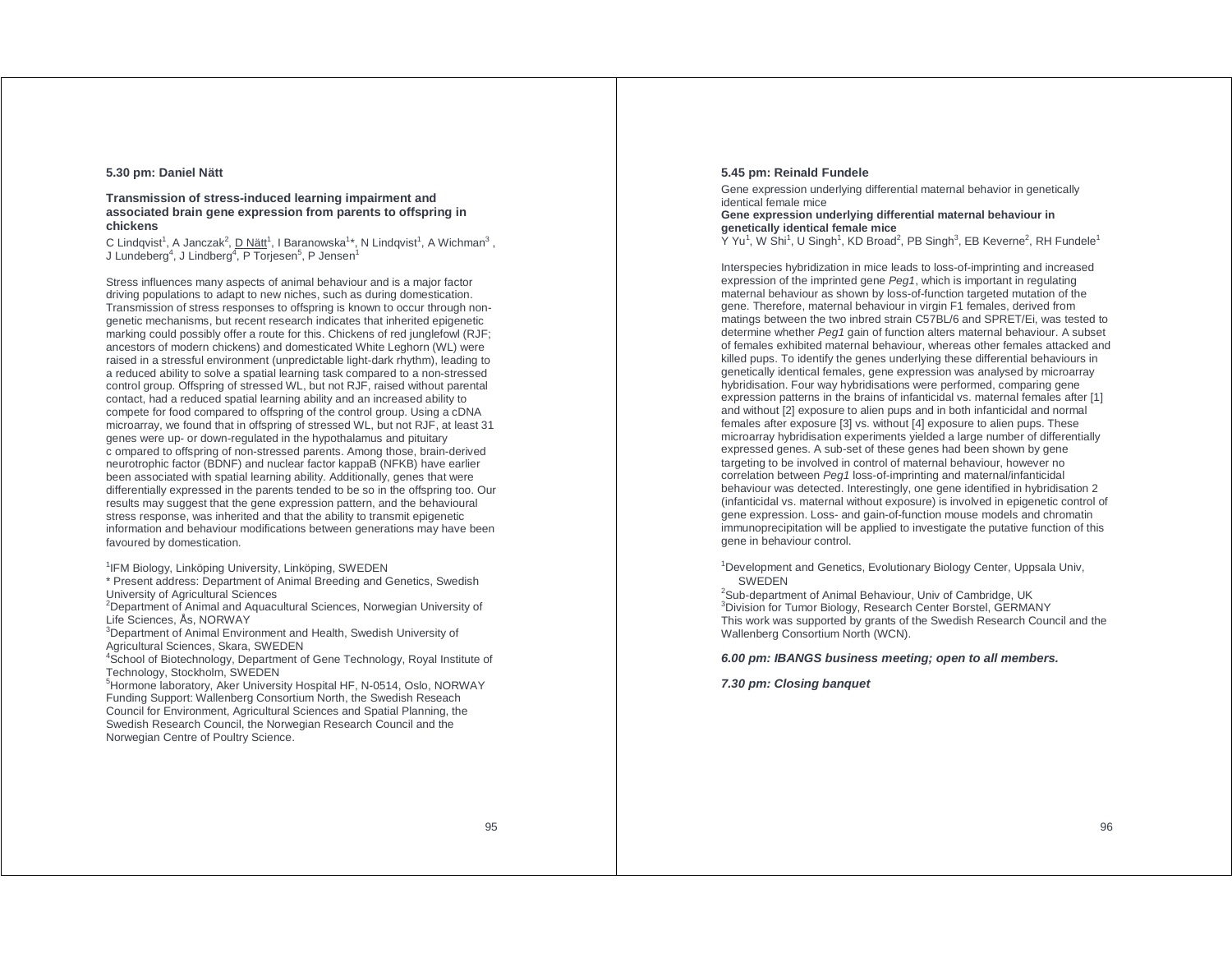#### **Delegate List**

Albrecht, Anne anne.albrecht83@web.de Ambree, Oliver ambree@uni-muenster.de Baig, Benjamin bbaig@staffmail.ed.ac.uk Bayer, Thomas thomas.bayer@unikliniksaarland de Bernardet, Maude m.bernardet@Inc.ubordeaux1.fr Binder, Elke e.binder@iop.kcl.ac.uk Brown, Steve s.brown@har.mrc.ac.uk Brown, Richard rebrown@dal.ca Chesler, Elissa cheslerej@ornl.gov Ciobanu, Daniel dciobanu@utmem.edu Crabbe, John crabbe@ohsu.edu Crusio, Wim wim\_crusio@yahoo.com Cryan, John j.cryan@ucc.ie Daniel, Daniel daniel.mueller@charite.de de Mooij, Annetrude j.g.demooij@umcutrecht.nl Deussing, Jan deussing@mpipsykl.mpg.de Dubnau, Josh dubnau@cshl.edu Duinkerken, Marleen marleen@metris.nl Dulawa, Stephanie dulawa@uchicago.edu Enoch, Mary-Anne maenoch@niaaa.nih.gov Fernandes, Cathy c.fernandes@iop.kcl.ac.uk Fonio, Ehud ehudfo@tauex.tau.ac.il Fride, Ester fride@yosh.ac.il Fundele, Reinald reinald.fundele@ebc.uu.se Garbugino, Luciana garbugilu@yahoo.it Goldowitz, Daniel dgoldowi@utmem.edu Gu, Weikuan wgu@utmem.edu Haughey, Heather heather.haughey@colorado.edu Hessel, Ellen e.v.s.hessel@umcutrecht.nl Heyser, Charles cheyser@fandm.edu Hoelter-Koch, Sabine hoelter@gsf.de Holmes, Andrew holmesan@mail.nih.gov Ishiguro, Hiroki hishigur@md.tsukuba.ac.jp Janus, Christopher janus.christopher@mayo.edu Jazin, Elena elena.jazin@ebc.uu.se Jones, Bryon bcj1@psu.edu Jones, Leslie lcj114@psu.edu Kamens, Helen kamensh@ohsu.edu Kas, Martien m.j.h.kas@umcutrecht.nl Kliethermes, Christopher ckliethermes@gallo.ucsf.edu Koide, Tsuyoshi tkoide@lab.nig.ac.jp Krugers, Harm krugers@science.uva.nl Kuehn, Ralf ralf.kuehn@gsf.de Kyriacou, Charalambos cpk@leicester.ac.uk Lad, Heena Heena.Lad@iop.kcl.ac.uk Lemmens, Marijke m.lemmens@np.unimaas.nl Lesscher, Heidi h.m.b.lesscher@umcutrecht.nl Loos, Maarten Maarten.Loos@falw.vu.nl Lu, Lu lulu@utmem.edu Mandillo, Silvia smandillo@ibc.cnr.it Markram, Kamila kamila.markram@epfl.ch Martínez, María mara.dierssen@crg.es Montag, Dirk montag@ifn-magdeburg.de Munn, Elizabeth emunn@uwindsor.ca

Natt (Isaksson), Daniel danis@ifm.liu.se Nehrenberg, Derrick dln@email.unc.edu Neumann, Inga inga.neumann@biologie.uniregensburg.de Nolan, Patrick p.nolan@har.mrc.ac.uk Oitzl, Melly m.oitzl@lacdr.leidenuniv.nl Onaivi, Emmanuel Onaivie@wpunj.edu Overall, Rupert rupert.overall@mdc-berlin.de Palmer, Abraham aap@uchicago.edu Parker, Clarissa clarissa.parker@colorado.edu Parsons, Michael m.parsons@iop.kcl.ac.uk Petryshen, Tracey petryshen@chgr.mgh.harvard.edu Pezawas, Lukas lukas.pezawas@meduniwien.ac.at Philibin, Scott philibin@ohsu.edu Phillips, Tamara phillipt@ohsu.edu Pjetri, Eneda E.Pjetri@students.uu.nl Pondiki, Stavroula lina.pontiki@ipsifar.rm.cnr.it Ponomarev, Igor piatut@mail.utexas.edu Quinn, John jquinn@liv.ac.uk Rehberg, Kati kati.rehberg@medizin.unimagdeburg.de Risbrough, Victoria vrisbrough@ucsd.edu Rutledge-Gorman, Mark rutledgm@ohsu.edu Schalkwyk, Leonard spjglcs@iop.kcl.ac.uk Schellinck, Heather heathers@dal.ca Scott, Kristin kscott@berkeley.edu Shin, Hee-Sup shin@kist.re.kr Smit, August guus.smit@falw.vu.nl Spijker, Sabine sabine.spijker@falw.vu.nl Spruijt, Berry b.m.spruijt@vet.uu.nl Steckler, Thomas tsteckle@prdbe.jnj.com Stork, Oliver oliver.stork@medizin.unimagdeburg.de Takahashi, Aki aktakaha@lab.nig.ac.jp Takahashi, Makoto makoto@med.niigata-u.ac.jp Tarantino, Lisa ltaranti@gnf.org Tunbridge, Elizabeth elizabeth.tunbridge@psych.ox.ac.uk Van Leuven, Fred fredvl@med.kuleuven.be van Swinderen, Bruno brunovs@sbcglobal.net Vogt, Miriam miriam.vogt@zi-mannheim.de Webb, Katharine katharine.webb@gsf.de Williams, Robert rwilliam@nb.utmem.edu Wolfer, David dpwolfer@anatom.uzh.ch Zanettini, Claudio claudio.zanettini@ipsifar.rm.cnr.it

### **Travel awards**

| <b>Graduate Students</b>       |                                   |                    |  |  |
|--------------------------------|-----------------------------------|--------------------|--|--|
| Albrecht, Anne                 | University of Magdeburg           | Germany            |  |  |
| Bernardet, Maude               | Lab de Neurosci Cognitives, CNRS  | France             |  |  |
| de Mooij-van Malsen, Annetrude | Utrecht University (Univ Med Ctr) | <b>Netherlands</b> |  |  |
| Hessel, Ellen                  | Utrecht University (Univ Med Ctr) | <b>Netherlands</b> |  |  |
| *Kamens Helen                  | Oregon Health & Science Univ      | <b>USA</b>         |  |  |
| Parker, Clarissa               | University of Colorado            | <b>USA</b>         |  |  |
| Garbugino, Luciana             | University of Milan               | Italy              |  |  |
| Jones, Leslie                  | Penn State University             | <b>USA</b>         |  |  |
| Pjetri, Eneda                  | Utrecht University (Univ Med Ctr) | Netherlands        |  |  |
| Zanettini, Claudio             | CNR, Institute of Neuroscience    | Italy              |  |  |
| <b>Postdocs</b>                |                                   |                    |  |  |
| Kliethermes, Chris             | Ernest Gallo Clinic & Res Ctr     | <b>USA</b>         |  |  |
| Lesscher, Heidi                | Utrecht University (Univ Med Ctr) | <b>Netherlands</b> |  |  |
|                                | Swiss Federal Institute of        |                    |  |  |
| Markram, Kamila                | Technology                        | Switzerland        |  |  |
| Nehrenberg, Derrick            | Univ North Carolina, Chapel Hill  | USA                |  |  |
| Philibin, Scott                | Oregon Health & Science Univ      | <b>USA</b>         |  |  |
| Pondiki (Pontiki), Stavroula   | CNR, Institute of Neuroscience    | Italy              |  |  |
| Tunbridge, Elizabeth           | <b>Oxford University</b>          | <b>UK</b>          |  |  |
| <b>Junior Faculty</b>          |                                   |                    |  |  |
| Dulawa, Stephanie              | University of Chicago             | <b>USA</b>         |  |  |
| Palmer, Abraham                | University of Chicago             | <b>USA</b>         |  |  |
| Ponomarev, Igor                | University of Texas, Austin       | <b>USA</b>         |  |  |